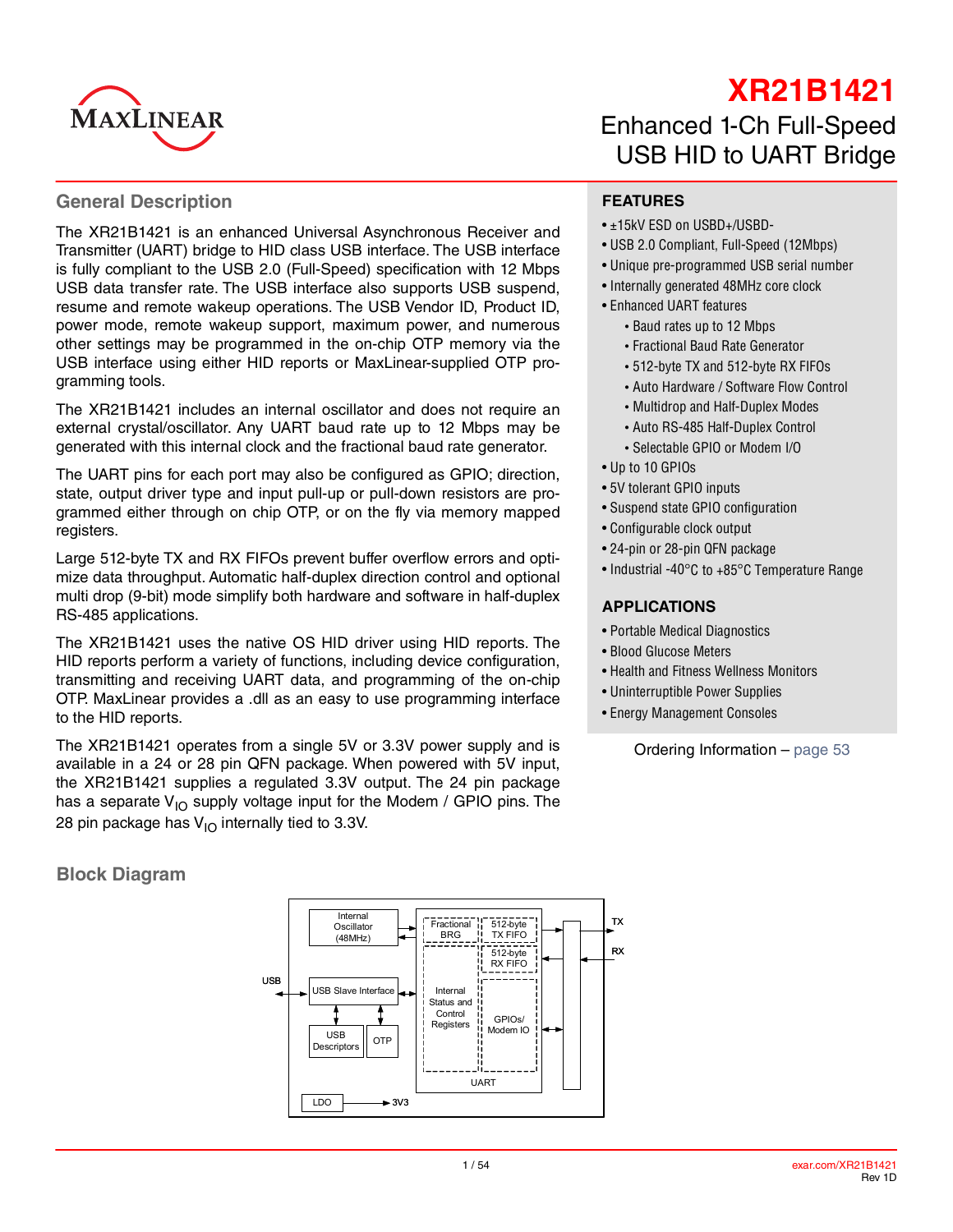## **Absolute Maximum Ratings**

Stresses beyond those listed under Absolute Maximum Ratings may cause permanent damage to the device. Exposure to any Maximum Rating may affect device reliability and lifetime.

## **Operating Conditions**

Operating Temperature Range.....................-40°C to +85°C

## **Electrical Characteristics**

#### Unless otherwise noted:  $T_A = -40^{\circ}C$  to  $+85^{\circ}C$ , VCC\_REG = 4.4V to 5.25V or 3.0V to 3.6V, VIO = 1.8V to 3.6V

| <b>Symbol</b>          | <b>Parameter</b>                   | <b>Conditions</b>                                                                                                      | <b>Min</b>            | <b>Typ</b> | <b>Max</b>            | <b>Units</b> |
|------------------------|------------------------------------|------------------------------------------------------------------------------------------------------------------------|-----------------------|------------|-----------------------|--------------|
| Power                  |                                    |                                                                                                                        |                       |            |                       |              |
| $I_{\rm CC}$           | Power Supply Current               | VCC REG = $+4.4V$ to $+5.25V$                                                                                          |                       | 13         | 19                    | mA           |
| <b>I</b> susp          | Lowpower Mode Current              |                                                                                                                        |                       | 0.85       | 1.25                  | mA           |
| <b>V<sub>OUT</sub></b> | Regulated Output Voltage (VCC pin) | VCC REG = $+4.4V$ to $+5.25V$ .<br>Maximum output current $= 200$ mA including<br>the supply current of the XR21B1421. | 3                     | 3.3        | 3.6                   | $\vee$       |
|                        | UART, USB_STAT and GPIO Pins       |                                                                                                                        |                       |            |                       |              |
| $V_{IL}$               | Input Low Voltage                  |                                                                                                                        | $-0.3$                |            | $0.25*$<br><b>VIO</b> | $\vee$       |
| V <sub>IH</sub>        | Input High Voltage                 |                                                                                                                        | $0.70*$<br><b>VIO</b> |            | 5.5                   | $\mathsf{V}$ |
| $V_{OL}$               | Output Low Voltage                 | $IOL = 1mA, VIO = +1.6V$                                                                                               |                       |            | 0.3                   | $\mathsf{V}$ |
|                        |                                    | $IOL = 4mA, VIO = +3.6V$                                                                                               |                       |            | 0.5                   | $\vee$       |
| V <sub>OH</sub>        | Output High Voltage                | $IOH = -400uA, VIO = +1.6V$                                                                                            | 1.3                   |            | <b>VIO</b>            | $\vee$       |
|                        |                                    | $IOH = -1.5mA$ , $VIO = +3.6V$                                                                                         | 2.8                   |            | <b>VIO</b>            | $\mathsf{V}$ |
| ΙL.                    | Input Low Leakage Current          | $VIO = +3V$ to +3.6V, VCC_REG = +4.4V to<br>+5.25V, $V_{INPUT} = 0V$                                                   |                       |            | ±10                   | μA           |
| ŀщ                     | Input High Leakage Current         | $VIO = +3V$ to +3.6V, VCC REG = +4.4V to<br>+5.25V, $V_{\text{INPUT}}$ = +3.3V                                         |                       |            | ±10                   | μA           |
|                        |                                    | $VIO = +3V$ to $+3.6V$ , VCC_REG = $+4.4V$ to<br>+5.25V, $V_{\text{INPIIT}}$ = +5.5V                                   |                       |            | ±120                  | μA           |
| $C_{IN}$               | Input Pin Capacitance              |                                                                                                                        |                       |            | 5                     | pF           |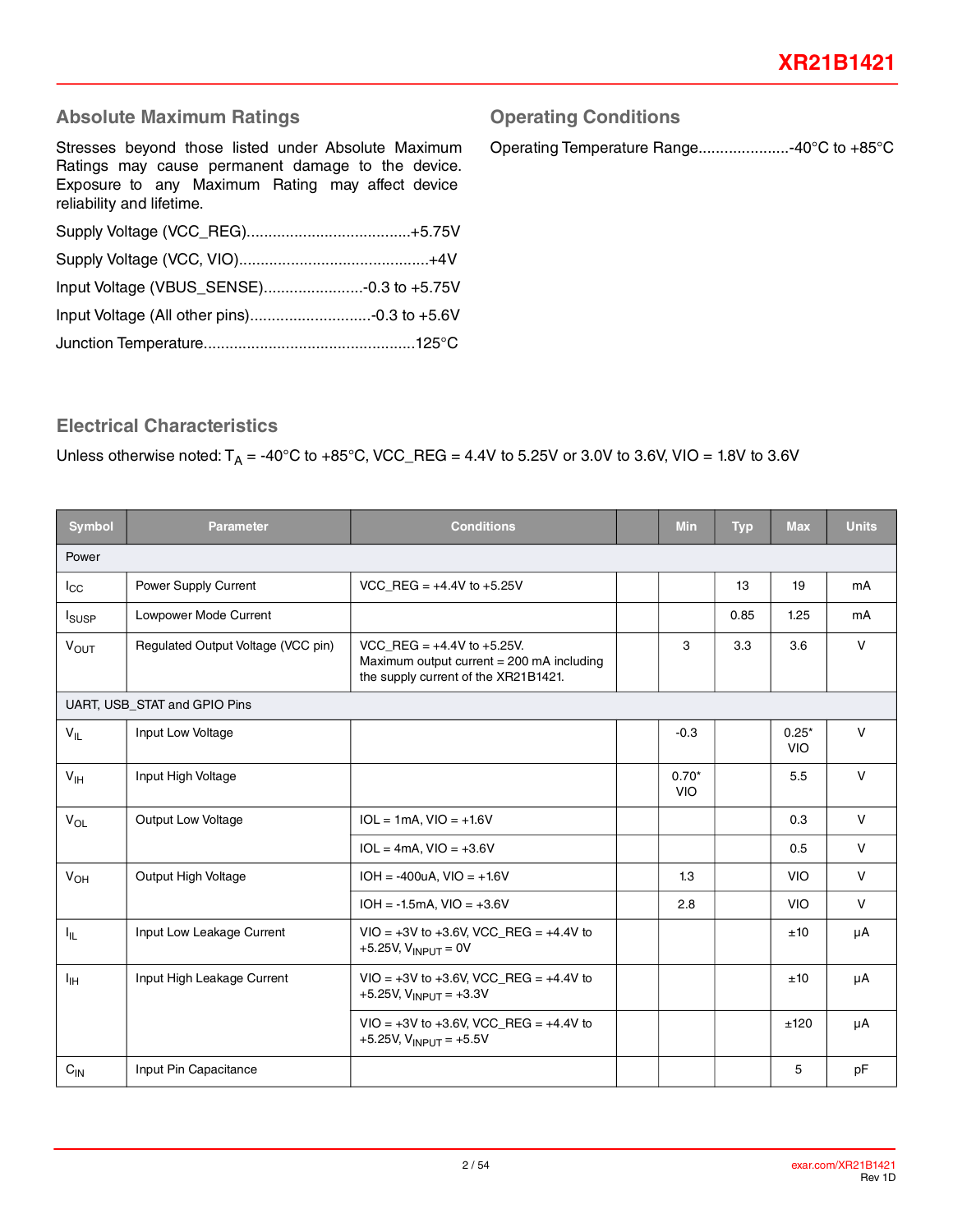## **XR21B1421**

| <b>Symbol</b>     | <b>Parameter</b>        | <b>Conditions</b>                                       |  | <b>Min</b> | <b>Typ</b> | <b>Max</b> | <b>Units</b> |  |
|-------------------|-------------------------|---------------------------------------------------------|--|------------|------------|------------|--------------|--|
| USB I/O Pins      |                         |                                                         |  |            |            |            |              |  |
| $V_{IL}$          | Input Low Voltage       |                                                         |  | $-0.3$     |            | 0.8        | v            |  |
| $V_{\text{IH}}$   | Input High Voltage      |                                                         |  | 2.0        |            | 5.5        | v            |  |
| $V_{OL}$          | Output Low Voltage      | External 15k $\Omega$ to GND on USBD+ and<br>USBD- pins |  | 0          |            | 0.3        | v            |  |
| $V_{OH}$          | Output High Voltage     | External 15k $\Omega$ to GND on USBD+ and<br>USBD- pins |  | 2.8        |            | 3.6        | v            |  |
| V <sub>DrvZ</sub> | Driver Output Impedance |                                                         |  | 28         |            | 44         | Ω            |  |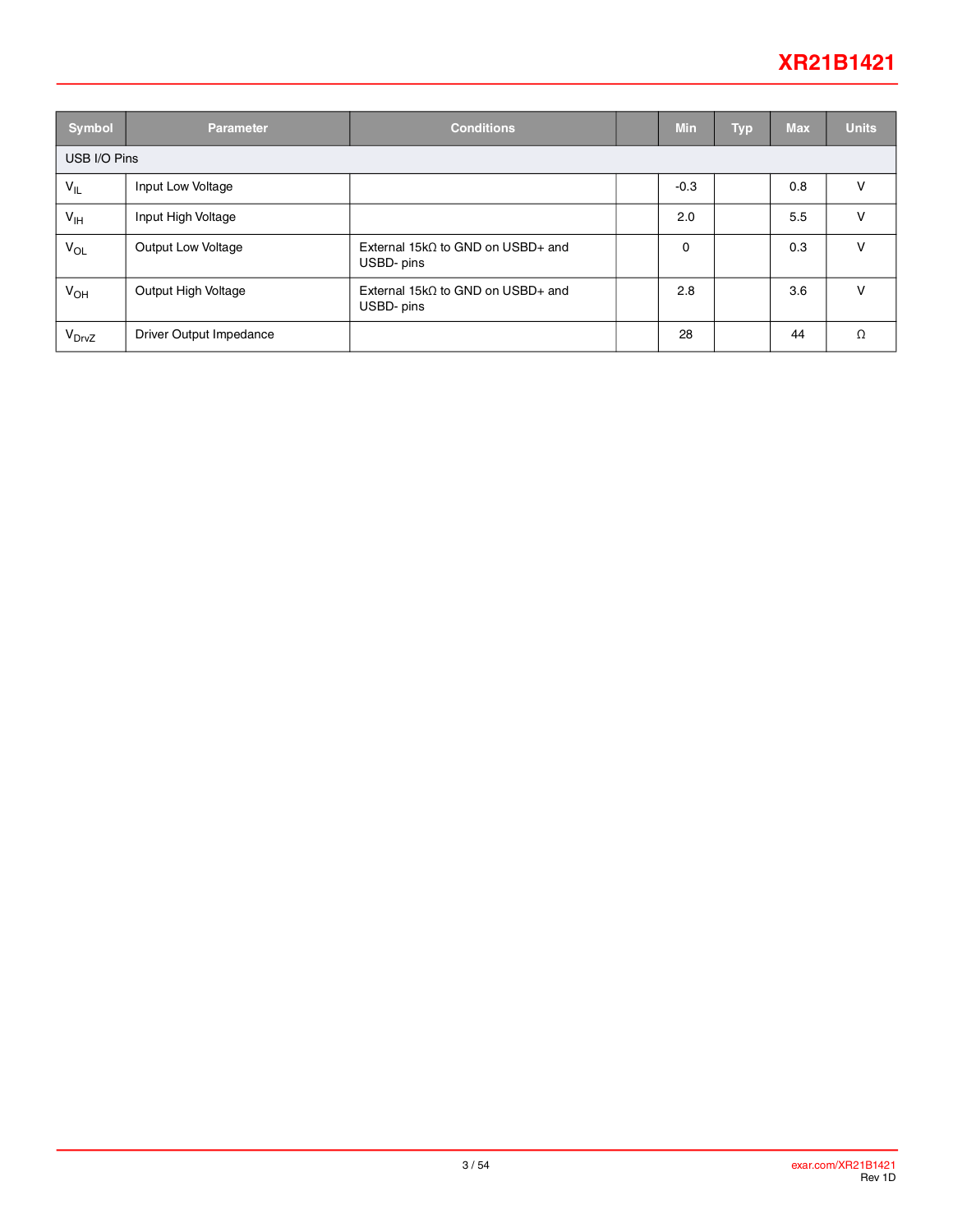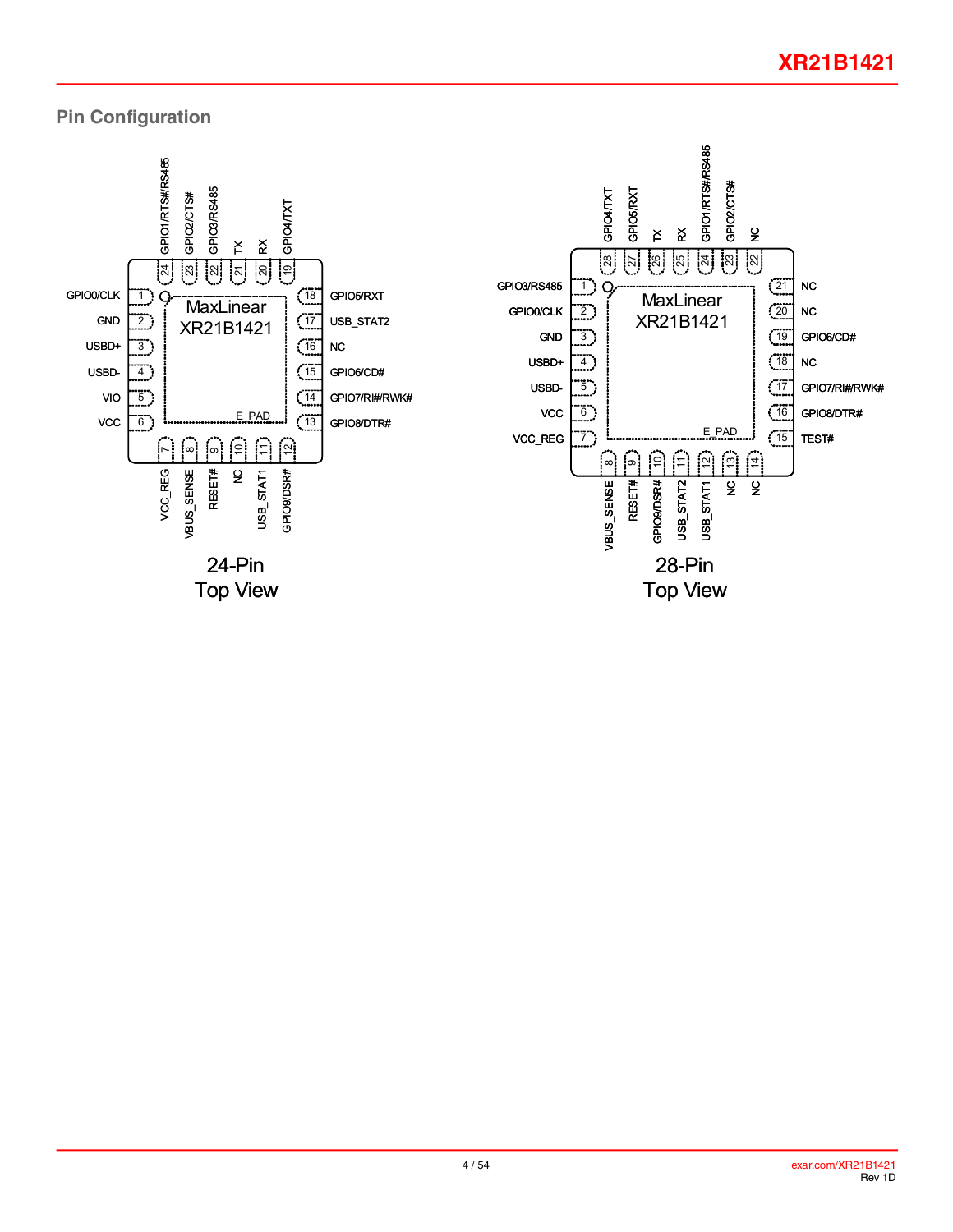## **Pin Assignments**

|                | 24-pin QFN      |              |                                                                                                                                                                                                                                                                                                                                                                                                                                                                                                                                                                                                                                                                            |  |  |  |  |  |
|----------------|-----------------|--------------|----------------------------------------------------------------------------------------------------------------------------------------------------------------------------------------------------------------------------------------------------------------------------------------------------------------------------------------------------------------------------------------------------------------------------------------------------------------------------------------------------------------------------------------------------------------------------------------------------------------------------------------------------------------------------|--|--|--|--|--|
| Pin No.        | <b>Pin Name</b> | <b>Type</b>  | <b>Description</b>                                                                                                                                                                                                                                                                                                                                                                                                                                                                                                                                                                                                                                                         |  |  |  |  |  |
| 1              | GPIO0/CLK       | I/O          | General purpose I/O, or clock or pulse output. Defaults to GPIO input with internal pull-up. See<br>"GET / SET_GPIO_CONFIG" on page 28 and "GET / SET_PIN_CONFIG" on page 41.                                                                                                                                                                                                                                                                                                                                                                                                                                                                                              |  |  |  |  |  |
| $\overline{c}$ | <b>GND</b>      | <b>PWR</b>   | Power supply common, ground.                                                                                                                                                                                                                                                                                                                                                                                                                                                                                                                                                                                                                                               |  |  |  |  |  |
| 3              | USBD+           | I/O          | USB port differential data positive input. This pin has internal pull-up resistor compliant to USB<br>2.0 specification. The ESD protection on this pin is +/-15 kV HBM.                                                                                                                                                                                                                                                                                                                                                                                                                                                                                                   |  |  |  |  |  |
| 4              | USBD-           | I/O          | USB port differential data negative input. The ESD protection on this pin is +/-15 kV HBM.                                                                                                                                                                                                                                                                                                                                                                                                                                                                                                                                                                                 |  |  |  |  |  |
| 5              | VIO             | <b>PWR</b>   | Supply voltage for the UART and GPIO signals. The voltage range for VIO is + 1.8V to + 3.6V. In<br>QFN28 package, the VIO is internally tied to core 3.3V. If VCC_REG is powered by 5V, VCC out-<br>put 3.3V may be externally connected to VIO pin.                                                                                                                                                                                                                                                                                                                                                                                                                       |  |  |  |  |  |
| 6              | <b>VCC</b>      | <b>PWR</b>   | 3.3V power to the device, or 3.3V power output from the device when 5V power is supplied to<br>VCC_REG pin. 3.3V output power may source up to 200 mA maximum (including the device) and<br>should be decoupled by minimum of 4.7 uF ceramic capacitor.                                                                                                                                                                                                                                                                                                                                                                                                                    |  |  |  |  |  |
| $\overline{7}$ | VCC_REG         | <b>PWR</b>   | 5V or 3.3V power to the device. In bus-powered mode, connect VBUS power from the USB host<br>to this pin and to the VBUS_SENSE pin. See Figure 1. In self-powered mode, connect on board<br>5V or 3.3V source to this pin and VBUS from the USB host to the VBUS_SENSE pin. See<br>Figure 2 and Figure 3. USB specification requires a minimum of 1uF and a maximum of 10uF of<br>decoupling on VBUS power.                                                                                                                                                                                                                                                                |  |  |  |  |  |
| 8              | VBUS_SENSE      | $\mathbf{I}$ | Must be connected to VBUS power from the USB host PC. This pin is used to disable the internal<br>pull-up resistor on the USBD+ signal when VBUS is not present in self-powered mode. In bus-<br>powered mode, connect VBUS(5V) power from the USB host to this pin and to the VCC_REG<br>pin. In self-powered mode, connect VBUS from the USB host to this pin. This pin must be<br>decoupled by a 4.7uF tantalum capacitor.                                                                                                                                                                                                                                              |  |  |  |  |  |
| 9              | RESET#          | I/O OD       | Active low open drain output. Asserted at power on or any time device is reset by either register<br>or USB bus reset. As an input, must be asserted for at least 15 us to force a device reset. Reset<br>pulse width input of shorter than 15 us will have unknown effects. A weak internal pull-up resistor<br>provides noise immunity if left unconnected.                                                                                                                                                                                                                                                                                                              |  |  |  |  |  |
| 10             | NC.             |              | No Connect                                                                                                                                                                                                                                                                                                                                                                                                                                                                                                                                                                                                                                                                 |  |  |  |  |  |
| 11             | USB_STAT1       | OD           | The USB_STAT1 output pin may be used to indicate any of three USB status conditions:                                                                                                                                                                                                                                                                                                                                                                                                                                                                                                                                                                                       |  |  |  |  |  |
|                |                 |              | 1. USB_STAT1 is asserted when the USB host asserts USB reset.<br>2. USB_STAT1 is asserted when the USB host PC places the XR21B1421 device into the sus-<br>pend state.<br>3. USB STAT1 is asserted when it is not safe to draw the amount of current requested in the<br>Device Maximum Power field of the Configuration Descriptor.<br>a. For a low power device $\left( \leq 1 \right.$ unit load or 100 mA, bMaxPower $\leq$ 0x32), USB_STAT1 will be<br>asserted when the USB UART is in the suspend mode.<br>b. For a high power device (bMaxPower > 0x32), USB_STAT1 will be asserted when the USB<br>UART is in the suspend mode or when it is not yet configured. |  |  |  |  |  |
|                |                 |              | The assertion polarity and status condition are selectable via the PIN_CFG_STAT1 register. The<br>USB STAT pin will be de-asserted whenever the selected condition(s) is / are not met. The<br>default output for this pin is active high polarity, asserted whenever the XR21B1421 is placed into<br>a suspended state.                                                                                                                                                                                                                                                                                                                                                   |  |  |  |  |  |
| 12             | GPIO9/DSR#      | I/O          | General purpose I/O, or UART Data-Set-Ready input (active low). Defaults to GPIO push-pull<br>output. See "Automatic DTR/DSR Hardware Flow Control" on page 16.                                                                                                                                                                                                                                                                                                                                                                                                                                                                                                            |  |  |  |  |  |
| 13             | GPIO8/DTR#      | I/O          | General purpose I/O, or UART Data-Terminal-Ready push-pull output (active low). Defaults to<br>GPIO push-pull output. See "Automatic DTR/DSR Hardware Flow Control" on page 16.                                                                                                                                                                                                                                                                                                                                                                                                                                                                                            |  |  |  |  |  |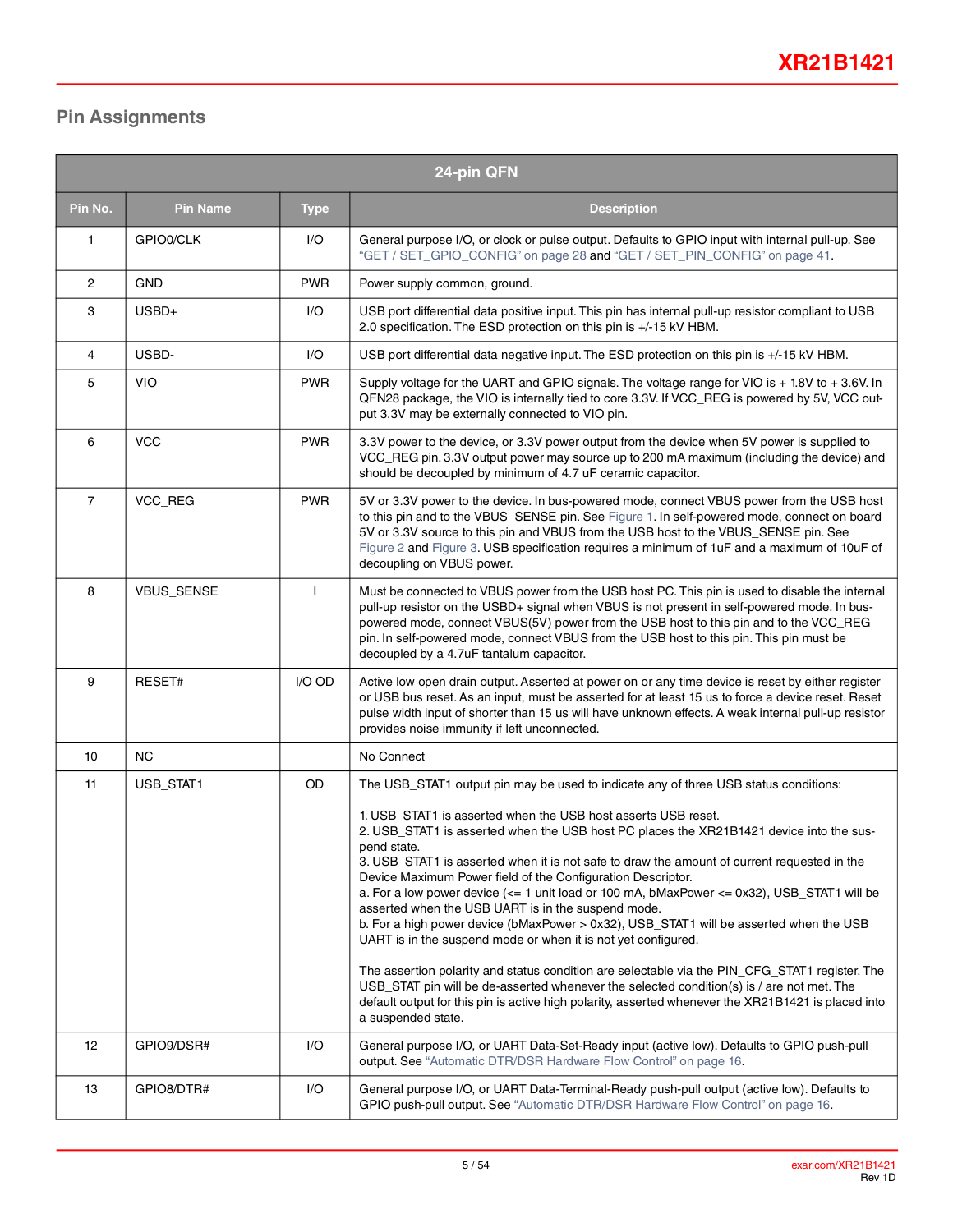|               | 24-pin QFN       |              |                                                                                                                                                                                                                                                                                                                                          |  |  |  |  |  |
|---------------|------------------|--------------|------------------------------------------------------------------------------------------------------------------------------------------------------------------------------------------------------------------------------------------------------------------------------------------------------------------------------------------|--|--|--|--|--|
| Pin No.       | <b>Pin Name</b>  | <b>Type</b>  | <b>Description</b>                                                                                                                                                                                                                                                                                                                       |  |  |  |  |  |
| 14            | GPIO7/RI#/RWK#   | 1/O          | General purpose I/O, or UART Ring-Indicator input (active low) or Remote Wakeup input (active<br>low). Defaults to GPIO input with internal pull-up.                                                                                                                                                                                     |  |  |  |  |  |
| 15            | GPIO6/CD#        | 1/O          | General purpose I/O, or UART Carrier-Detect input (active low). Defaults to GPIO input with inter-<br>nal pull-up.                                                                                                                                                                                                                       |  |  |  |  |  |
| 16            | <b>NC</b>        |              | No Connect                                                                                                                                                                                                                                                                                                                               |  |  |  |  |  |
| 17            | USB_STAT2        | <b>OD</b>    | This pin has the same functionality as the USB_STAT1 pin. However, the default output for this<br>pin is active low polarity, asserted whenever the XR21B1421 is placed into a suspended state.<br>This default may be changed via the PIN_CFG_USB_STAT2 register.                                                                       |  |  |  |  |  |
| 18            | GPIO5/RXT        | I/O          | General purpose I/O, or UART receive indicator. Defaults to receive indicator push-pull output.<br>When configured as receive indicator, this pin will toggle at $~10$ Hz intervals while the UART is<br>receiving data.                                                                                                                 |  |  |  |  |  |
| 19            | GPIO4/TXT        | I/O          | General purpose I/O, or UART transmit indicator. Defaults to transmit indicator push-pull output.<br>When configured as transmit indicator, this pin will toggle at ~10 Hz intervals during UART data<br>transmission.                                                                                                                   |  |  |  |  |  |
| 20            | <b>RX</b>        | $\mathbf{I}$ | <b>UART Receive Data.</b>                                                                                                                                                                                                                                                                                                                |  |  |  |  |  |
| 21            | <b>TX</b>        | $\circ$      | <b>UART Transmit Data.</b>                                                                                                                                                                                                                                                                                                               |  |  |  |  |  |
| 22            | GPIO3/RS485      | 1/O          | General purpose I/O, or auto RS-485 half-duplex enable. Defaults to active high push-pull output<br>Auto RS-485 half-duplex enable.                                                                                                                                                                                                      |  |  |  |  |  |
| 23            | GPIO2/CTS#       | I/O          | General purpose I/O, or UART Clear-to-Send input (active low). Defaults to CTS input with inter-<br>nal pull-up. See "Automatic RTS/CTS Hardware Flow Control" on page 15.                                                                                                                                                               |  |  |  |  |  |
| 24            | GPIO1/RTS#/RS485 | I/O          | General purpose I/O, or UART Request-to-Send output (active low) or auto. RS-485 half-duplex<br>enable. Defaults to open drain RTS output. See "GET / SET_GPIO_CONFIG" on page 28 and<br>"GET / SET_PIN_CONFIG" on page 41.                                                                                                              |  |  |  |  |  |
| Center<br>Pad | <b>GND</b>       | <b>PWR</b>   | The center pad on the back side of the QFN package is metallic and should be connected to<br>GND on the PCB. The thermal pad size on the PCB should be the approximate size of this center<br>pad and should be solder mask defined. The solder mask opening should be at least 0.0025"<br>inwards from the edge of the PCB thermal pad. |  |  |  |  |  |

1. Pin type: I=Input, O=Push-pull Output, I/O= Input/output, PWR=Power, OD=Open Drain Output with weak internal pull-up

2. All GPIO pins as well as USB\_STAT1 and USB\_STAT2 may be configured for a variety of pin type options using the GPIO\_MODE register or by writing to the OTP using XR\_SET\_OTP.

3. All enabled pull-up and pull-down resistors are maintained during USB suspend state.

4. Pin configurations set using XR\_SET\_OTP are enabled following the next power up reset and are permanent. During USB bus reset, resistors are disabled and re-enabled after bus reset is deasserted. Pin configurations set using the GPIO\_MODE register will be lost after POR or USB bus reset.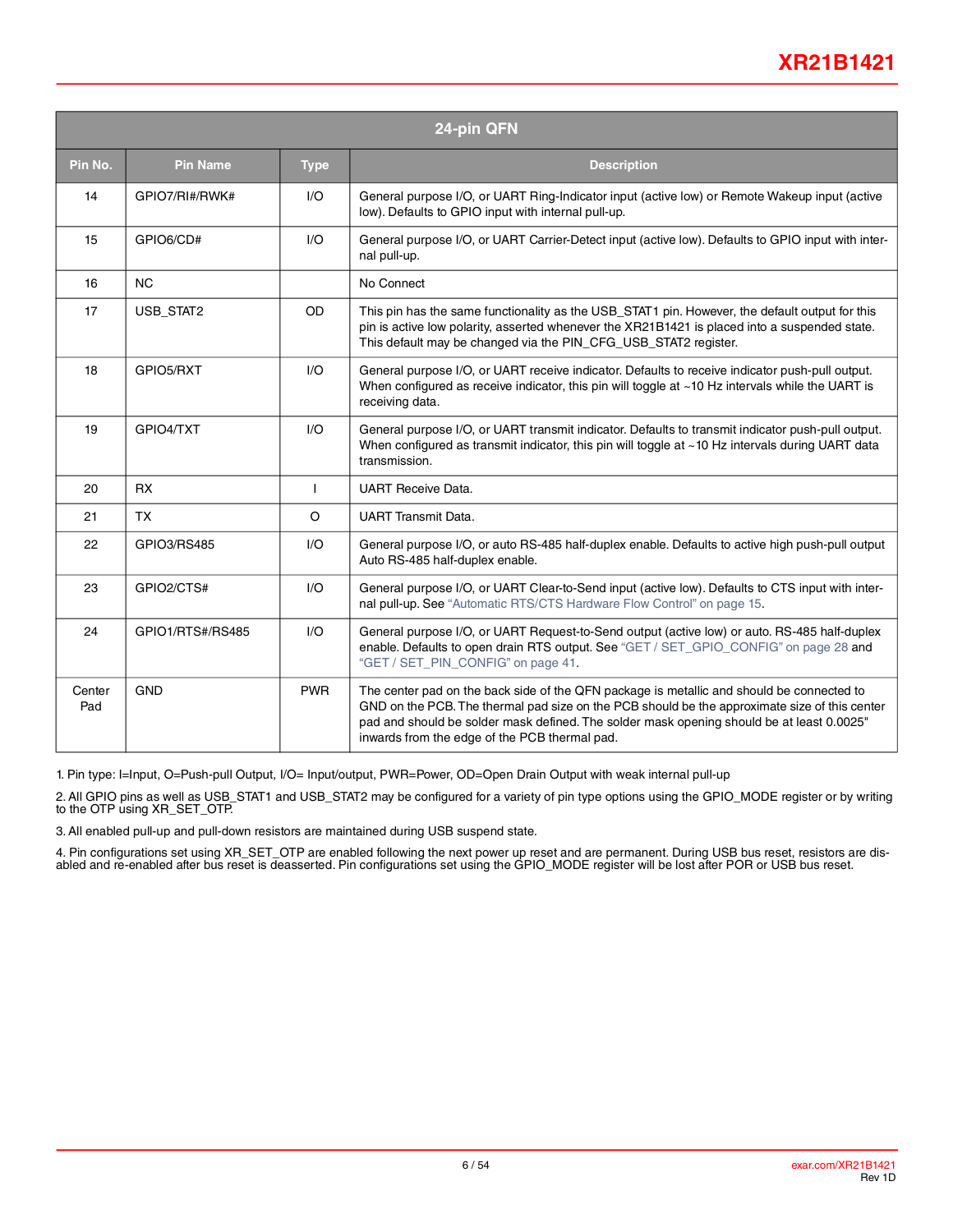|                | 28-pin QFN      |              |                                                                                                                                                                                                                                                                                                                                                                                                                                                                                                                                                                                                                                                                                                                                                                                                                                                                                                                                                                                                                                                                                         |  |  |  |  |  |
|----------------|-----------------|--------------|-----------------------------------------------------------------------------------------------------------------------------------------------------------------------------------------------------------------------------------------------------------------------------------------------------------------------------------------------------------------------------------------------------------------------------------------------------------------------------------------------------------------------------------------------------------------------------------------------------------------------------------------------------------------------------------------------------------------------------------------------------------------------------------------------------------------------------------------------------------------------------------------------------------------------------------------------------------------------------------------------------------------------------------------------------------------------------------------|--|--|--|--|--|
| Pin No.        | <b>Pin Name</b> | <b>Type</b>  | <b>Description</b>                                                                                                                                                                                                                                                                                                                                                                                                                                                                                                                                                                                                                                                                                                                                                                                                                                                                                                                                                                                                                                                                      |  |  |  |  |  |
| 1              | GPIO3/RS485     | I/O          | General purpose I/O, or auto RS-485 half-duplex enable. Defaults to active high push-pull output<br>Auto RS-485 half-duplex enable.                                                                                                                                                                                                                                                                                                                                                                                                                                                                                                                                                                                                                                                                                                                                                                                                                                                                                                                                                     |  |  |  |  |  |
| $\mathbf{2}$   | GPIO0/CLK       | I/O          | General purpose I/O, or clock or pulse output. Defaults to GPIO input with internal pull-up. See<br>"GET / SET_GPIO_CONFIG" on page 28 and "GET / SET_PIN_CONFIG" on page 41.                                                                                                                                                                                                                                                                                                                                                                                                                                                                                                                                                                                                                                                                                                                                                                                                                                                                                                           |  |  |  |  |  |
| 3              | GND             | <b>PWR</b>   | Power supply common, ground.                                                                                                                                                                                                                                                                                                                                                                                                                                                                                                                                                                                                                                                                                                                                                                                                                                                                                                                                                                                                                                                            |  |  |  |  |  |
| 4              | USBD+           | I/O          | USB port differential data positive input. This pin has internal pull-up resistor compliant to USB<br>2.0 specification. The ESD protection on this pin is +/-15 kV HBM.                                                                                                                                                                                                                                                                                                                                                                                                                                                                                                                                                                                                                                                                                                                                                                                                                                                                                                                |  |  |  |  |  |
| 5              | USBD-           | I/O          | USB port differential data negative input. The ESD protection on this pin is +/-15 kV HBM.                                                                                                                                                                                                                                                                                                                                                                                                                                                                                                                                                                                                                                                                                                                                                                                                                                                                                                                                                                                              |  |  |  |  |  |
| 6              | <b>VCC</b>      | <b>PWR</b>   | 3.3V power to the device, or 3.3V power output from the device when 5V power is supplied to<br>VCC_REG pin. 3.3V output power may source up to 200 mA maximum and should be decoupled<br>by minimum of 4.7 uF ceramic capacitor.                                                                                                                                                                                                                                                                                                                                                                                                                                                                                                                                                                                                                                                                                                                                                                                                                                                        |  |  |  |  |  |
| $\overline{7}$ | VCC_REG         | <b>PWR</b>   | 5V or 3.3V power to the device. In bus-powered mode, connect VBUS power from the USB host<br>to this pin and to the VBUS_SENSE pin. See Figure 1. In self-powered mode, connect on board<br>5V or 3.3V source to this pin and VBUS from the USB host to the VBUS_SENSE pin. See<br>Figure 2 and Figure 3. USB specification requires a minimum of 1uF and a maximum of 10uF of<br>decoupling on VBUS power.                                                                                                                                                                                                                                                                                                                                                                                                                                                                                                                                                                                                                                                                             |  |  |  |  |  |
| 8              | VBUS_SENSE      | $\mathbf{I}$ | Must be connected to VBUS power from the USB host PC. This pin is used to disable the internal<br>pull-up resistor on the USBD+ signal when VBUS is not present in self-powered mode. In bus-<br>powered mode, connect VBUS(5V) power from the USB host to this pin and to the VCC_REG<br>pin. In self-powered mode, connect VBUS from the USB host to this pin. This pin must be<br>decoupled by a 4.7uF tantalum capacitor.                                                                                                                                                                                                                                                                                                                                                                                                                                                                                                                                                                                                                                                           |  |  |  |  |  |
| 9              | RESET#          | I/O OD       | Active low open drain output. Asserted at power on or any time device is reset by either register<br>or USB bus reset. As an input, must be asserted for at least 15 us to force a device reset. Reset<br>pulse width input of shorter than 15 us will have unknown effects. A weak internal pull-up resistor<br>provides noise immunity if left unconnected.                                                                                                                                                                                                                                                                                                                                                                                                                                                                                                                                                                                                                                                                                                                           |  |  |  |  |  |
| 10             | GPIO9/DSR#      | I/O          | General purpose I/O, or UART Data-Set-Ready input (active low). Defaults to GPIO push-pull<br>output. See "Automatic DTR/DSR Hardware Flow Control" on page 16.                                                                                                                                                                                                                                                                                                                                                                                                                                                                                                                                                                                                                                                                                                                                                                                                                                                                                                                         |  |  |  |  |  |
| 11             | USB_STAT2       | OD           | This pin has the same functionality as the USB_STAT1 pin. However, the default output for this<br>pin is active low polarity, asserted whenever the XR21B1421 is placed into a suspended state.<br>This default may be changed via the PIN_CFG_USB_STAT2 register.                                                                                                                                                                                                                                                                                                                                                                                                                                                                                                                                                                                                                                                                                                                                                                                                                      |  |  |  |  |  |
| 12             | USB_STAT1       | OD           | The USB_STAT1 output pin may be used to indicate any of three USB status conditions:<br>1. USB_STAT1 is asserted when the USB host asserts USB reset.<br>2. USB_STAT1 is asserted when the USB host PC places the XR21B1421 device into the sus-<br>pend state.<br>3. USB_STAT1 is asserted when it is not safe to draw the amount of current requested in the<br>Device Maximum Power field of the Configuration Descriptor.<br>a. For a low power device $\left(<=1\right)$ unit load or 100 mA, bMaxPower $<=$ 0x32), USB STAT1 will be<br>asserted when the USB UART is in the suspend mode.<br>b. For a high power device (bMaxPower > 0x32), USB_STAT1 will be asserted when the USB<br>UART is in the suspend mode or when it is not yet configured.<br>The assertion polarity and status condition are selectable via the PIN_CFG_STAT1 register. The<br>USB STAT pin will be de-asserted whenever the selected condition(s) is / are not met. The<br>default output for this pin is active high polarity, asserted whenever the XR21B1421 is placed into<br>a suspended state. |  |  |  |  |  |
| 13             | NC              |              | No Connect                                                                                                                                                                                                                                                                                                                                                                                                                                                                                                                                                                                                                                                                                                                                                                                                                                                                                                                                                                                                                                                                              |  |  |  |  |  |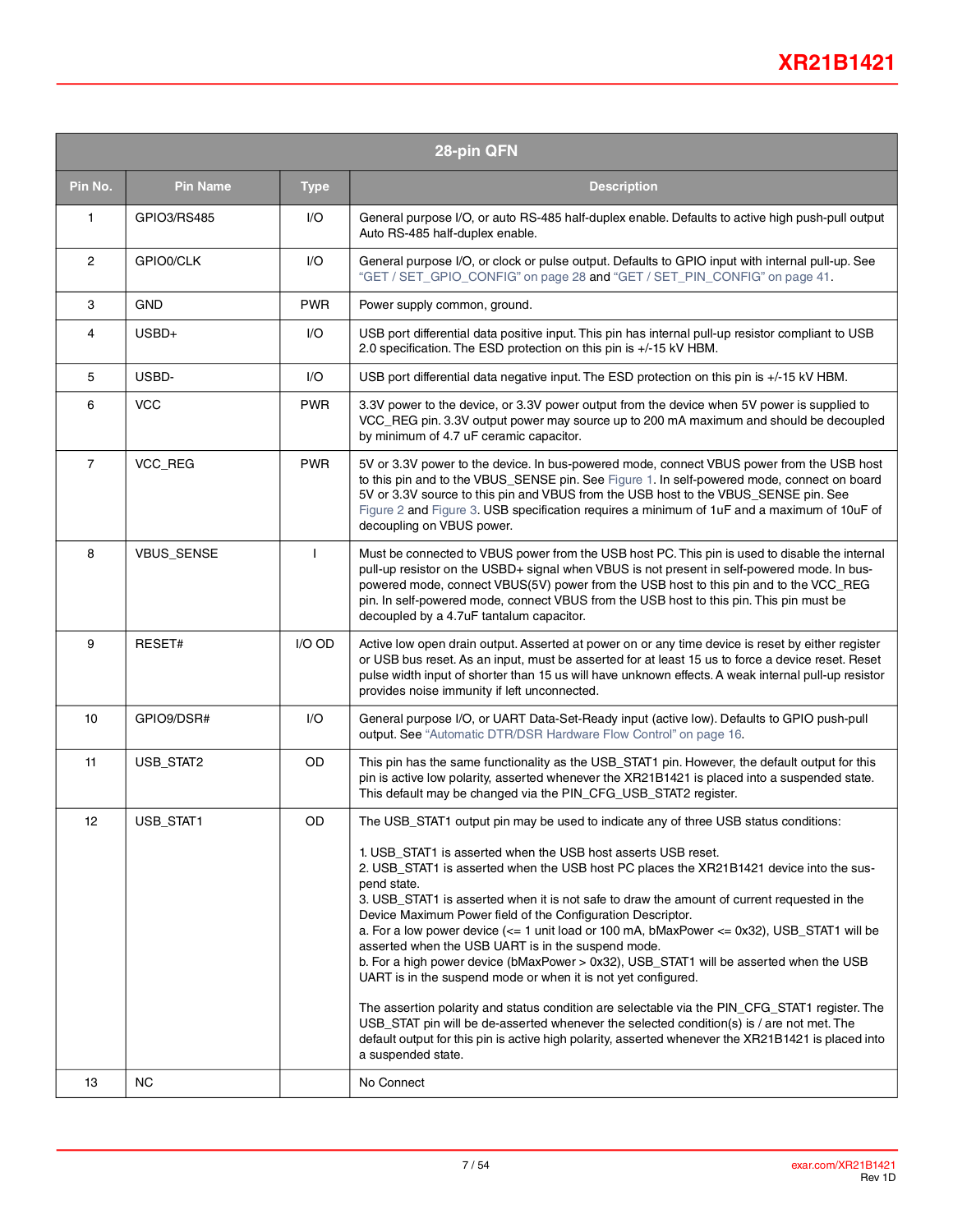## **XR21B1421**

|               | 28-pin QFN       |                         |                                                                                                                                                                                                                                                                                                                                          |  |  |  |  |  |
|---------------|------------------|-------------------------|------------------------------------------------------------------------------------------------------------------------------------------------------------------------------------------------------------------------------------------------------------------------------------------------------------------------------------------|--|--|--|--|--|
| Pin No.       | <b>Pin Name</b>  | <b>Type</b>             | <b>Description</b>                                                                                                                                                                                                                                                                                                                       |  |  |  |  |  |
| 14            | <b>NC</b>        |                         | No Connect                                                                                                                                                                                                                                                                                                                               |  |  |  |  |  |
| 15            | TEST#            |                         | Test mode. Must be left open or pulled high to VCC for normal operation.                                                                                                                                                                                                                                                                 |  |  |  |  |  |
| 16            | GPIO8/DTR#       | $\mathsf{U}\mathsf{O}$  | General purpose I/O, or UART Data-Terminal-Ready push-pull output (active low). Defaults to<br>GPIO push-pull output. See "Automatic DTR/DSR Hardware Flow Control" on page 16.                                                                                                                                                          |  |  |  |  |  |
| 17            | GPIO7/RI#/RWK#   | I/O                     | General purpose I/O, or UART Ring-Indicator input (active low) or Remote Wakeup input (active<br>low). Defaults to GPIO input with internal pull-up.                                                                                                                                                                                     |  |  |  |  |  |
| 18            | <b>NC</b>        |                         | No Connect                                                                                                                                                                                                                                                                                                                               |  |  |  |  |  |
| 19            | GPIO6/CD#        | $\mathsf{I}/\mathsf{O}$ | General purpose I/O, or UART Carrier-Detect input (active low). Defaults to GPIO input with inter-<br>nal pull-up.                                                                                                                                                                                                                       |  |  |  |  |  |
| 20            | <b>NC</b>        |                         | No Connect                                                                                                                                                                                                                                                                                                                               |  |  |  |  |  |
| 21            | <b>NC</b>        |                         | No Connect                                                                                                                                                                                                                                                                                                                               |  |  |  |  |  |
| 22            | <b>NC</b>        |                         | No Connect                                                                                                                                                                                                                                                                                                                               |  |  |  |  |  |
| 23            | GPIO2/CTS#       | $UO$                    | General purpose I/O, or UART Clear-to-Send input (active low). Defaults to CTS input with inter-<br>nal pull-up. See "Automatic RTS/CTS Hardware Flow Control" on page 15.                                                                                                                                                               |  |  |  |  |  |
| 24            | GPIO1/RTS#/RS485 | $\mathsf{I}/\mathsf{O}$ | General purpose I/O, or UART Request-to-Send output (active low) or auto. RS-485 half-duplex<br>enable. Defaults to open drain RTS output. See "GET / SET_GPIO_CONFIG" on page 28 and<br>"GET / SET_PIN_CONFIG" on page 41.                                                                                                              |  |  |  |  |  |
| 25            | <b>RX</b>        | $\mathsf{I}$            | <b>UART Receive Data.</b>                                                                                                                                                                                                                                                                                                                |  |  |  |  |  |
| 26            | <b>TX</b>        | $\circ$                 | <b>UART Transmit Data.</b>                                                                                                                                                                                                                                                                                                               |  |  |  |  |  |
| 27            | GPIO5/RXT        | I/O                     | General purpose I/O, or UART receive indicator. Defaults to receive indicator push-pull output.<br>When configured as receive indicator, this pin will toggle at $~10$ Hz intervals while the UART is<br>receiving data.                                                                                                                 |  |  |  |  |  |
| 28            | GPIO4/TXT        | I/O                     | General purpose I/O, or UART transmit indicator. Defaults to transmit indicator push-pull output.<br>When configured as transmit indicator, this pin will toggle at ~10 Hz intervals during UART data<br>transmission.                                                                                                                   |  |  |  |  |  |
| Center<br>Pad | <b>GND</b>       | <b>PWR</b>              | The center pad on the back side of the QFN package is metallic and should be connected to<br>GND on the PCB. The thermal pad size on the PCB should be the approximate size of this center<br>pad and should be solder mask defined. The solder mask opening should be at least 0.0025"<br>inwards from the edge of the PCB thermal pad. |  |  |  |  |  |

1. Pin type: I=Input, O=Push-pull Output, I/O= Input/output, PWR=Power, OD=Open Drain Output with weak internal pull-up

2. All GPIO pins as well as USB\_STAT1 and USB\_STAT2 may be configured for a variety of pin type options using the GPIO\_MODE register or by writing to the OTP using XR\_SET\_OTP.

3. All enabled pull-up and pull-down resistors are maintained during USB suspend state.

4. Pin configurations set using XR\_SET\_OTP are enabled following the next power up reset and are permanent. During USB bus reset, resistors are disabled and re-enabled after bus reset is deasserted. Pin configurations set using the GPIO\_MODE register will be lost after POR or USB bus reset.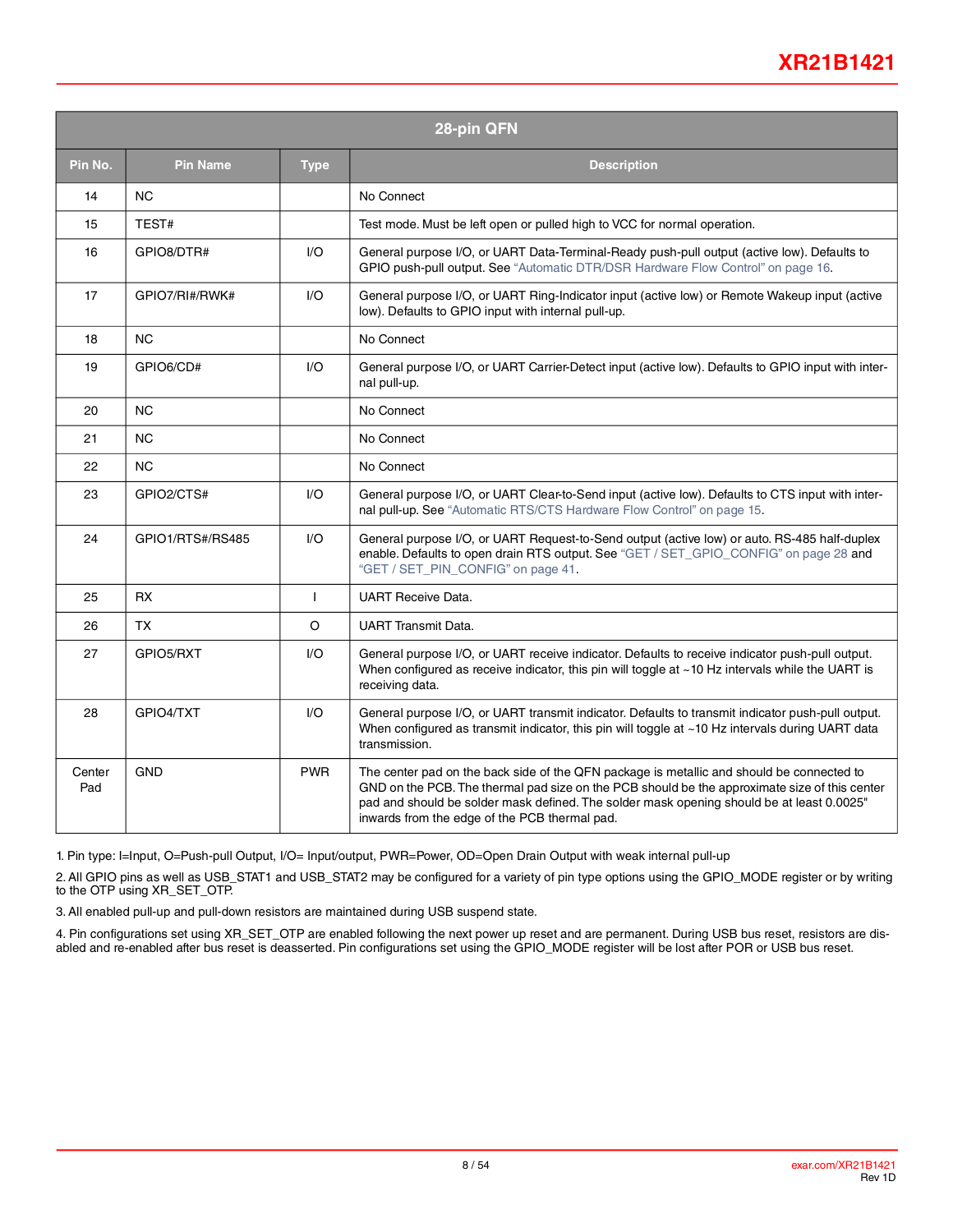## **Functional Block Diagram**

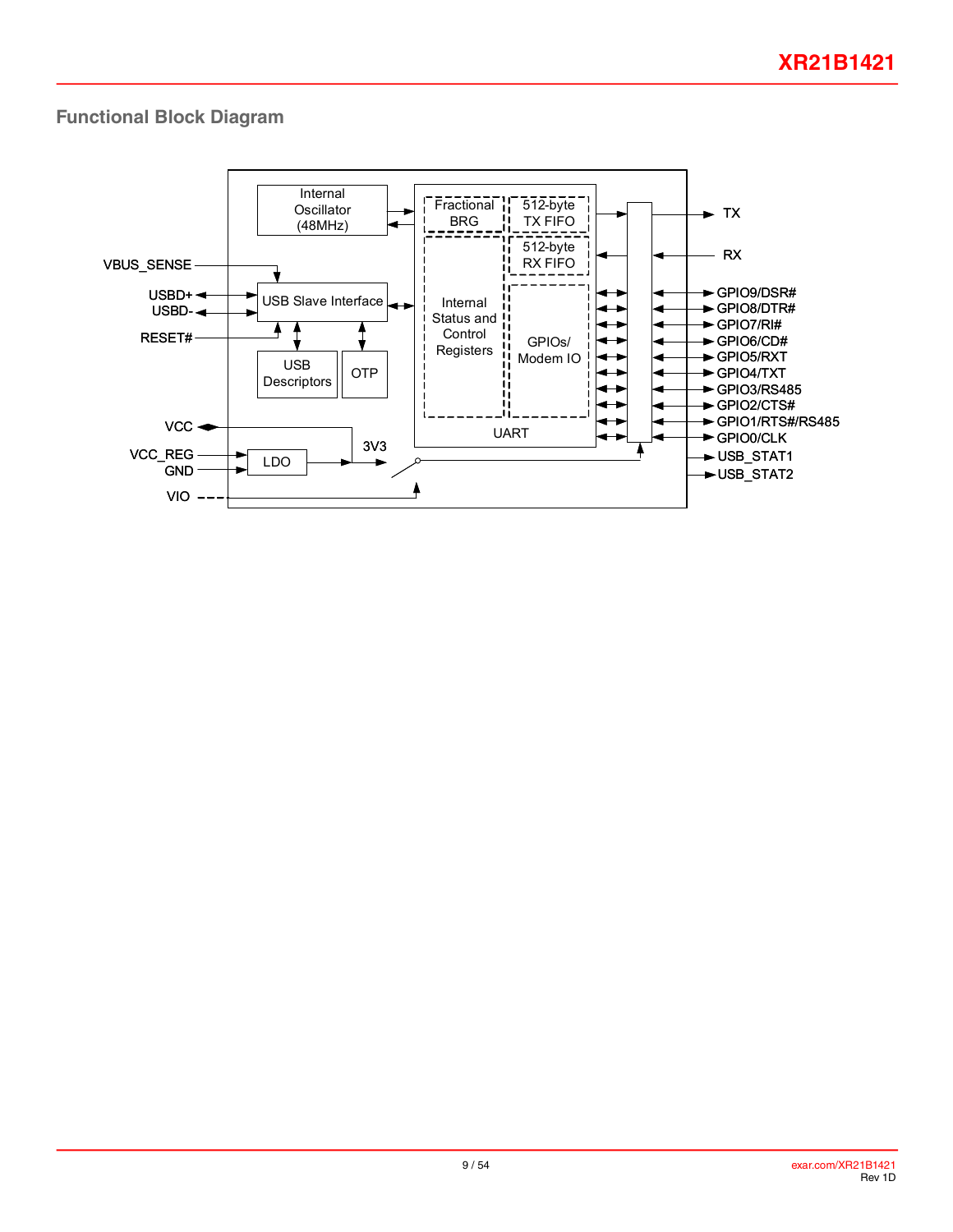## **Functional Description**

## **USB Interface**

The USB interface of the XR21B1421 is compliant with the USB 2.0 Full-Speed Specifications.

The XR21B1421 uses the following set of parameters:

- 1 Control Endpoint
	- Endpoint 0 as outlined in the USB specifications
- 1 Configuration is supported
- 1 HID Interface for the UART channel
	- Interrupt-in endpoint for UART receive data

Interrupt-out endpoint for UART transmit data

## **USB Vendor and Product IDs**

Exar's USB Vendor ID is 0x04E2. This is the default Vendor ID that is used for the XR21B1421. Customers may obtain their own Vendor ID from USB.org. The default USB Product ID for the XR21B1421 is 0x1421. Upon request, MaxLinear will provide up to 8 PID values for use with Exar's VID. The VID and PID may be modified by the SET\_USB\_CONFIG HID report. However, the Exar VID and PID values will always be returned in the GET\_CHIP\_ID report (0x4F) irrespective of any changes to the VID and PID using the SET\_USB\_CONFIG report. Refer to Table 1.

## **USB Suspend**

All USB peripheral devices must support the USB suspend mode. Per USB standard, the XR21B1421 device will begin to enter the suspend state if it does not detect any activity, (including Start of Frame or SOF packets) on its USB data lines for 3 ms. The peripheral device must then reduce power consumption from VBUS power within the next 7 ms to the allowed limit of 2.5 mA for the suspended state. Note that in this context, the "device" is all circuitry (including the XR21B1421) that draws power from the host VBUS.

## **Remote Wakeup**

If the XR21B1421 device has been placed into suspend state by the USB host, the RI#/RWK# and / or RX pins may be used to request that the host exit the suspended state. By default the XR21B1421 device reports in its device attributes that it does not support remote wakeup. If remote wakeup is enabled via the OTP, the device will respond to a high to low transition on the RI#/RWK# pin if it is configured as an input, and remotely wake up the USB host. Note that Windows OS does not support remote wakeup for HID class devices that are not identified as either keyboard or mouse. RX pin remote wakeup is disabled by default and must also be separately enabled.

## **USB Strings**

USB specifies three character string descriptors that are provided to the USB host during enumeration in string descriptors: the manufacturer, product and serial strings. The defaults manufacturer, and product strings for the XR21B1421 device are "Exar Corp." and, "Exar USB UART" respectively. The serial number string is a unique alpha-numeric string programmed into the device at the factory. All character strings use Unicode UTF-16LE format by default, but the Unicode language ID may be changed for the manufacturer and product strings. The default character string language ID is US English. If the language ID is modified via OTP, the serial number string should also be modified accordingly. However, note that USB.org requires any serial number string for a specific VID/PID combination to be unique for each device.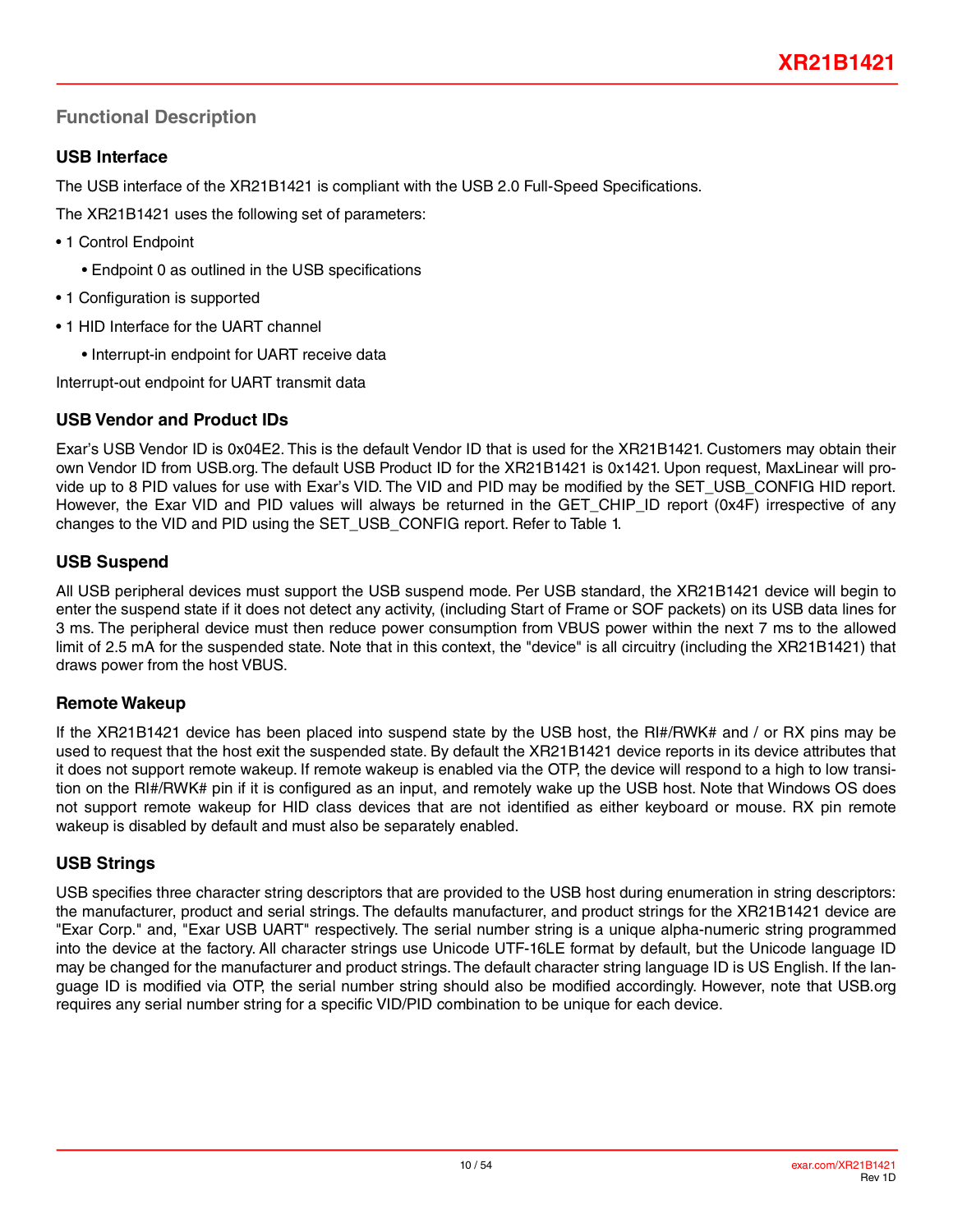| <b>Descriptor</b>   | <b>Value</b>  |
|---------------------|---------------|
| Exar USB Vendor ID  | 0x04E2        |
| Exar USB Product ID | 0x1421        |
| Manufacturer String | Exar Corp.    |
| Product String      | Exar USB UART |

#### **Table 1: USB String Descriptor Defaults**

#### **Device Driver**

The XR21B1421 device will utilize the native OS supplied HID driver. No other driver is required, however a custom dll supplied by MaxLinear provides a function library to any user that is developing applications that utilize the HID reporting capabilities. MaxLinear also supplies a sample GUI using the .dll as well as source code (upon request).

#### **USB Power Modes**

The XR21B1421 device may be configured in any one of three power modes: Bus-powered, Self-powered 5V, or Self-powered 3.3V. In all three modes, the VBUS power signal from the USB host must be connected to the VBUS\_SENSE pin of the device.

The default power mode for the XR21B1421 is bus-powered. In this mode, a maximum power required for the USB device from the host must be specified. In this context, the USB device includes all components on the PCB that will draw power from the USB VBUS power. The default power request for the XR21B1421 is 100 mA but this may be changed using the Maxpower field of the SET\_USB\_CONFIG HID report.

#### **Bus-Powered**

In bus-powered mode, VBUS from the USB cable supplies 5V to the XR21B1421 device. The VCC pin will supply 3.3V output. The VIO pins may be externally connected to VCC or to an alternate voltage source.



<span id="page-10-0"></span>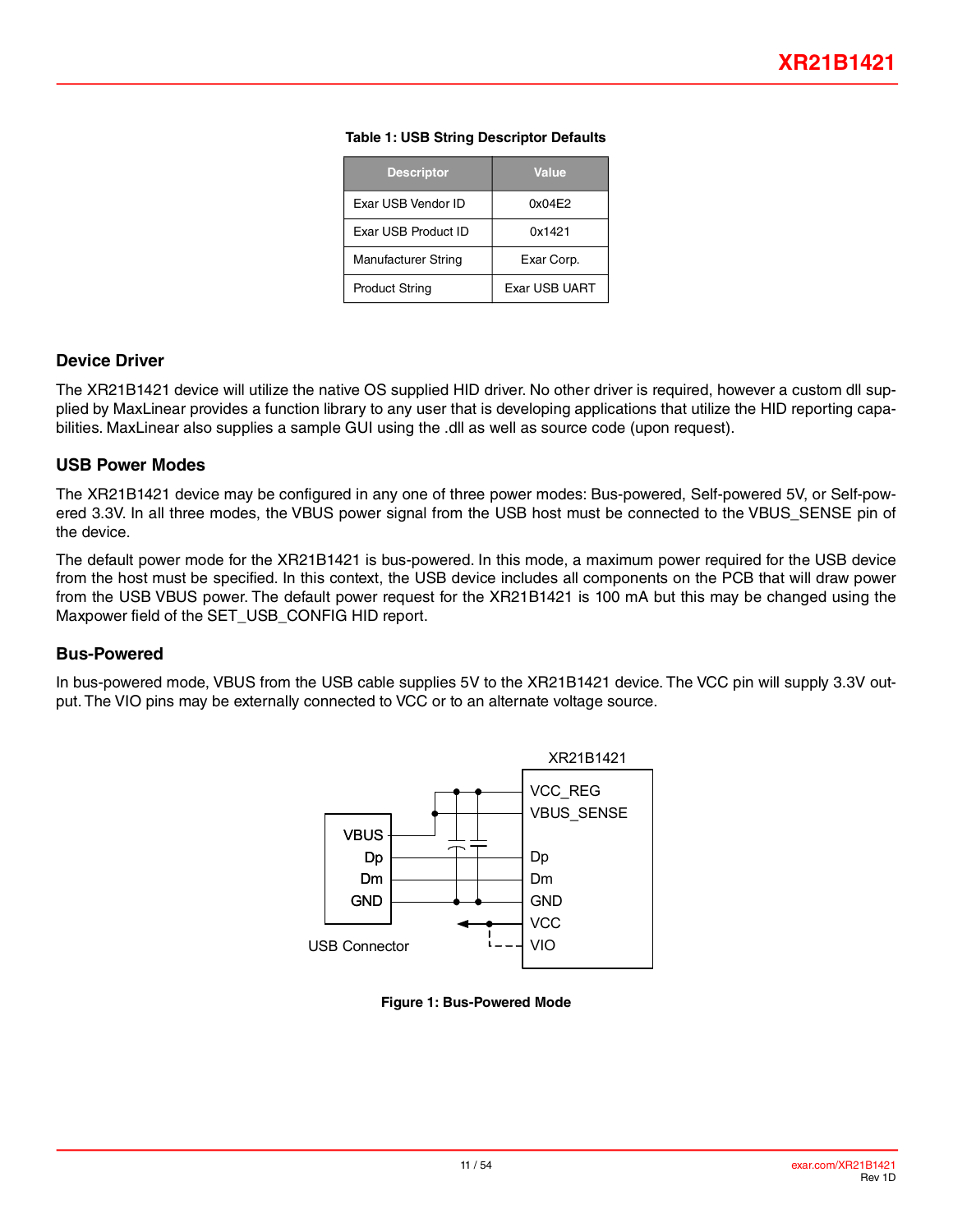#### **Self-Powered 5V**

In self-powered 5V mode, a local source supplies 5V to the XR21B1421 device. The USB attributes should be changed using SET\_USB\_CONFIG to report self powered mode. The VCC pin will supply 3.3V output. VIO pins may be externally connected to VCC or to an alternate voltage source.



**Figure 2: Self-Powered 5V Mode**

#### <span id="page-11-0"></span>**Self-Powered 3.3V**

In self-powered 3.3V mode, a local source supplies 3.3V to both the VCC\_REG and VCC pins of the XR21B1421 device. The USB attributes should be changed using SET\_USB\_CONFIG to report self-powered mode. The VIO pin (on the QFN24 package) may be externally connected to VCC or to an alternate voltage source.



**Figure 3: Self-Powered 3.3V Mode**

#### <span id="page-11-1"></span>**Reset**

The XR21B1421 has four different types of resets: power-on reset or POR, hardware reset, software reset and USB bus reset. The results of each of the four types of resets are listed in [Table](#page-12-0) 2.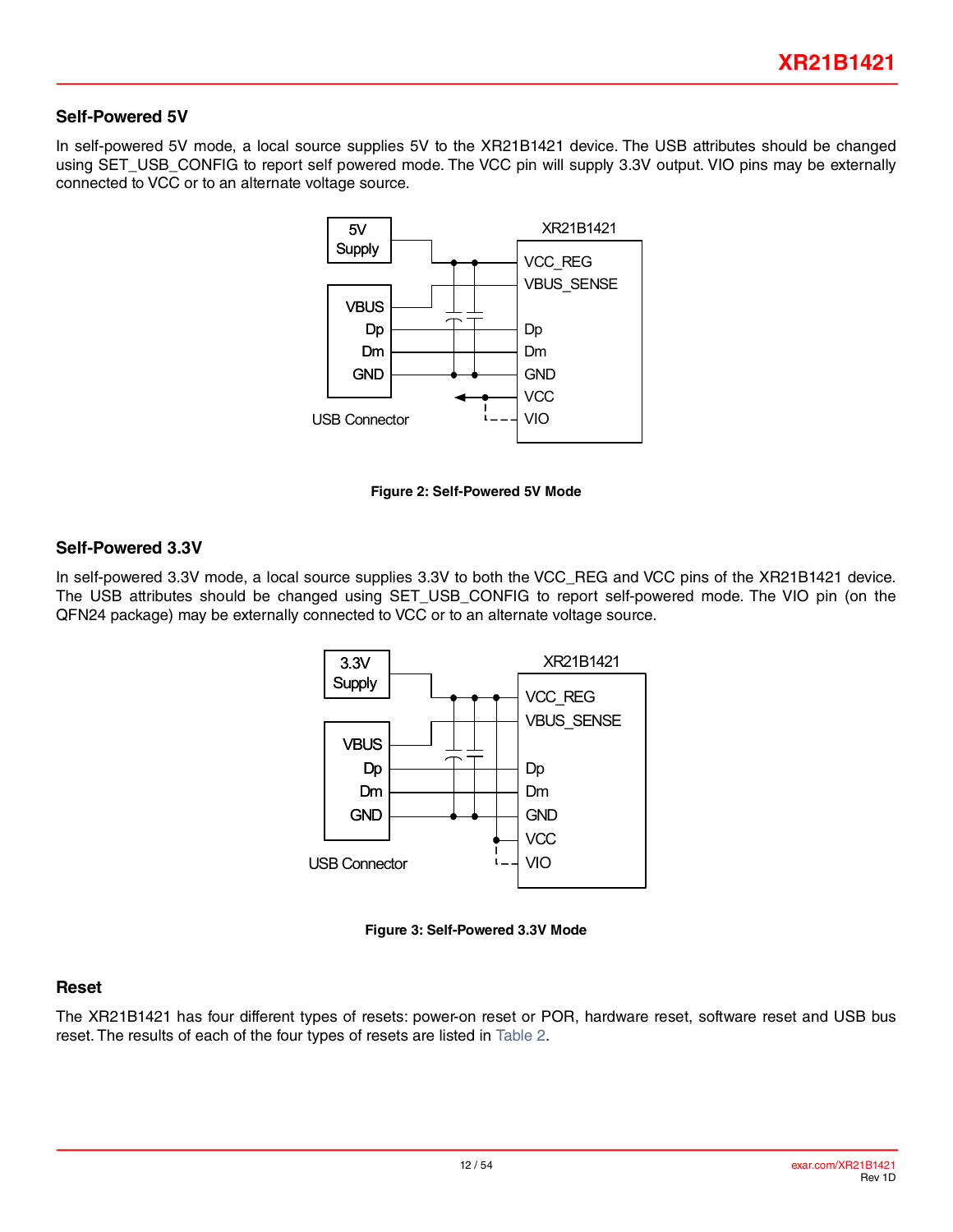#### **Table 2: Device Resets**

<span id="page-12-0"></span>

| <b>Reset Type</b>     | <b>Device Actions</b>                                                                                                                      |
|-----------------------|--------------------------------------------------------------------------------------------------------------------------------------------|
| Power On Reset (POR)  | Resets all registers and pins to default states including any OTP modifications.<br>Locks OTP from further writes if Global Lock is set.   |
| <b>Hardware Reset</b> | Resets all registers and pins to default states including any OTP modifications.<br>Locks OTP from further writes if Global Lock is set.   |
| Software Reset        | Reset USB Interface, re-enumerate device, reset all internal states, clear<br>UART FIFOs. Does not reset registers or pin configurations.  |
| <b>USB Bus Reset</b>  | Resets USB Interface, re-enumerate device, reset all internal states, clear<br>UART FIFOs. Does not reset registers or pin configurations. |

#### **UART**

The UART transmitter and receiver sections are described separately below. The UART may be configured via HID reports. Wide mode is discussed in ["Wide Mode" on page](#page-12-1) 13.

#### **Transmitter**

The transmitter consists of a 512-byte TX FIFO and a Transmit Shift Register (TSR). Once a SET\_TRANSMIT\_DATA report using interrupt out packets has been received and is validated, the data bytes in that packet are written into the TX FIFO. Data from the TX FIFO is transferred to the TSR when the TSR is idle or has completed sending the previous data byte. The TSR shifts the data out onto the TX output pin at the selected baud rate. The transmitter sends the start bit followed by the data bits (starting with the LSB), inserts the proper parity-bit if enabled, and adds the stop-bit(s).

The transmitter may be configured for 5, 6, 7 or 8 data bits with or without parity or 9 data bits without parity. If 5, 6, 7 or 8 bit data with parity is selected, the TX FIFO contains 8 bits data and the parity bit is automatically generated and transmitted. If 9 bit data is selected, parity cannot be generated. The 9th bit will not be transmitted unless the wide mode is enabled.

#### <span id="page-12-1"></span>**Wide Mode**

The XR21B1421 device may be configured for wide mode using the SET\_TRANSFER\_MODE (report 0x48). In wide mode the XR21B1421 checks each received character for parity, framing or overrun errors, and for break status. Note that although the GET\_UART\_STATUS (report 0x42), reports these same errors, they are historical or latched errors indicating that an error has occured at least once since the previous GET\_UART\_STATUS report. By comparison, in wide mode, each character is accompanied by real time error and status indicators.

#### **Wide Mode Transmit**

Wide mode may be selected with any (5, 6, 7, 8 or 9 bit) character size. For 5, 6 and 7 bit data, bits 5-7, 6-7, or 7 (respectively) are filled with '0'. Two bytes from the USB host are used to form the data character which is serialized and transmitted. The least significant bit of the second byte contains the parity bit or the 9th bit of the character in 9 bit mode. The remaining 7 bits of the second byte are discarded.

#### **Receiver**

The receiver consists of a 512-byte RX FIFO and a Receive Shift Register (RSR). Data that is received in the RSR via the RX pin is transferred into the RX FIFO. Data from the RX FIFO is sent to the USB host by in response to a interrupt-in request. Depending on the mode, error / status information for that data character may or may not be stored in the RX FIFO with the data.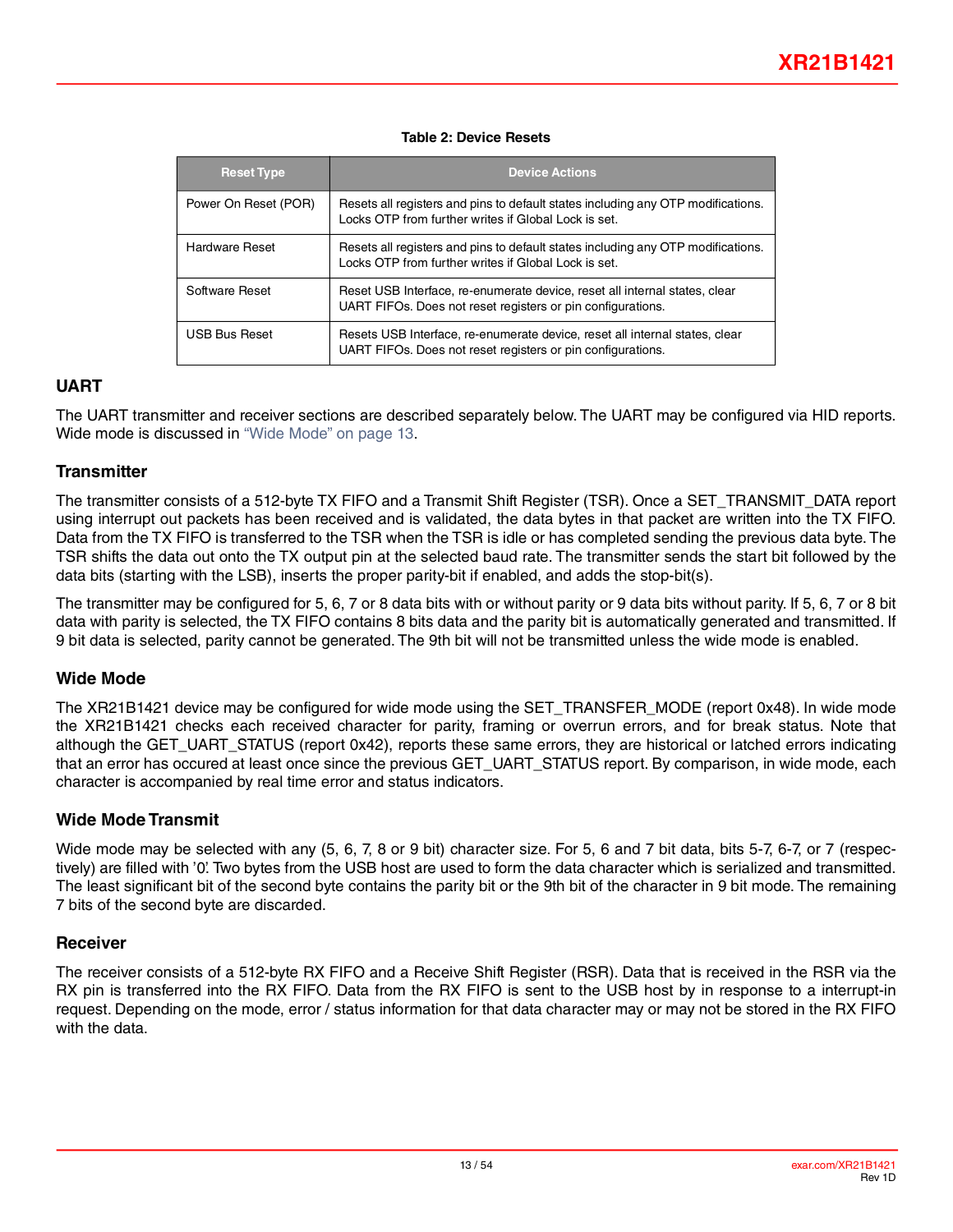#### **Normal receive operation with 5, 6, 7 or 8-bit data**

Received data is stored in the RX FIFO. Any parity, framing or overrun error or break status information related to the data is discarded. The receive data format is shown in [Figure](#page-13-0) 4.





#### <span id="page-13-0"></span>**Normal receive operation with 9-bit data**

The first 8 bits of data received is stored in the RX FIFO. The 9th bit as well as any parity, framing or overrun error or break status information related to the data is discarded.

#### **Wide mode receive operation with 5, 6, 7 or 8-bit data**

Two bytes of data are loaded into the RX FIFO for each byte of data received. The first byte is the received data. The second byte consists of the error bits and break status. The wide mode receive data format is shown in [Figure](#page-13-1) 5.





#### <span id="page-13-1"></span>**Wide mode receive operation with 9-bit data**

Two bytes of data are loaded into the RX FIFO for each byte of data received. The first byte is the first 8 bits of the received data. The 9th bit received is stored in the bit 0 of the second byte. The parity bit is not received / checked. The remainder of the 2nd byte consists of the framing and overrun error bits and break status.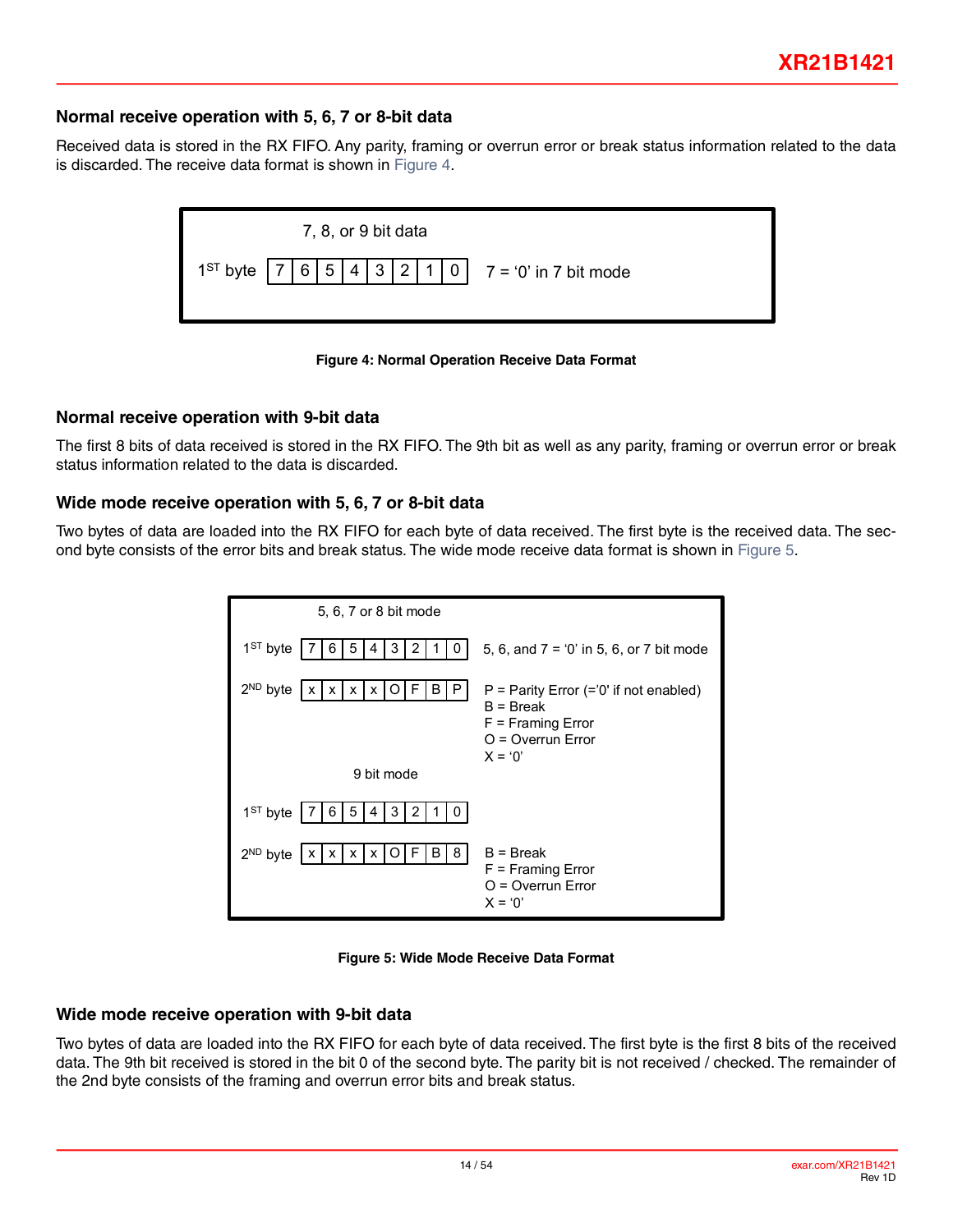### **RX FIFO Low Latency**

In normal operation, all bulk-in transfers will be of maxPacketSize (64) bytes to improve throughput and to minimize host processing. When there are 64 bytes of data in the RX FIFO, the XR21B1421 will acknowledge a bulk-in request from the host and transfer the data packet. If there are less than 64 bytes in the RX FIFO, the XR21B1421 may respond to the bulkin request with a NAK indicating that data is not ready to transfer at that time. However, if there are less than 64 bytes in the RX FIFO and no data has been received for more than 3 character times, the XR21B1421 will acknowledge the bulk-in request and transfer any data in the RX FIFO to the USB host.

In some cases, especially when the baud rate is low, this behavior may increase latency unacceptably. The low latency mode is automatically set whenever the baud rate is set to a value of less than 46921 bps. Additionally, a user may manually enable the low latency mode using the SET\_TRANSFER\_MODE report (0x48) to immediately transfer any received data in the RX FIFO to the USB host without waiting for 3 character times.

#### **GPIO**

Each UART has 10 GPIO pins in addition to the TX and RX pins. Each GPIO pin may also be configured for one or more special functions. Please refer to the pin descriptions for the default functionality of each of the general purpose I/Os.

## **Clock Out**

The GPIO0/CLK pin may be configured as a clock output using the SET\_PIN\_CONFIG or SET\_GPIO\_CONFIG reports. The output frequency of the clock out may be programmed between 24 MHz and approximately 47 KHz. The duty cycle may also be programmed from 50/50 to single low or high going pulse. The default values of 0 for both DIV HI and DIV LO will result in a frequency of 24 MHz. For any non-zero values for DIV\_HI and DIV\_LO, the clock frequency is determined by the formula:

FREQ = 24 MHz / (DIV  $HI + DIV$  LO).

The duty cycle is determined by the ratio of DIV\_HI to DIV\_LO. GPIO0 will output this clock if is enabled in the GPIO\_-MODE register.

#### **Flow Control**

The XR21B1421 is able to perform both hardware and software flow control. Both hardware and software flow control modes are configured via the SET\_UART\_CONFIG report. In both modes, flow control is asserted when the bytes in the RX FIFO reach the watermark set in the RX\_THRESHOLD setting. Hardware flow control may either be RTS/CTS or DTR/DSR controlled. Note that although the default pin configuration for GPIO1/RTS# and GPIO2/CTS# are for RTS output and CTS input respectively, the hardware RTS/CTS flow control mode must be set in order to utilize the flow control functionality. Alternately, the pin configurations may be changed to GPIO functionality using the SET\_PIN\_CONFIG or SET\_GPIO\_-CONFIG reports for these pins to be used for GPIO functionality.

#### <span id="page-14-0"></span>**Automatic RTS/CTS Hardware Flow Control**

Automatic RTS/CTS flow control is used to prevent data overrun errors in the local RX FIFO using the RTS signal to the remote UART. The RTS signal will be asserted (low) when there are less than 450 bytes in the receive FIFO. When the RX FIFO reaches the 450 byte threshold, the RTS pin will be deasserted. The CTS# input of the remote UART is monitored to suspend/restart the transmitter. Refer to [Figure](#page-15-1) 6. Conversely, when the remote UART reaches its receive FIFO threshold, its RTS will be deasserted, and the XR21B1421 CTS input will cause the device to suspend data transmission.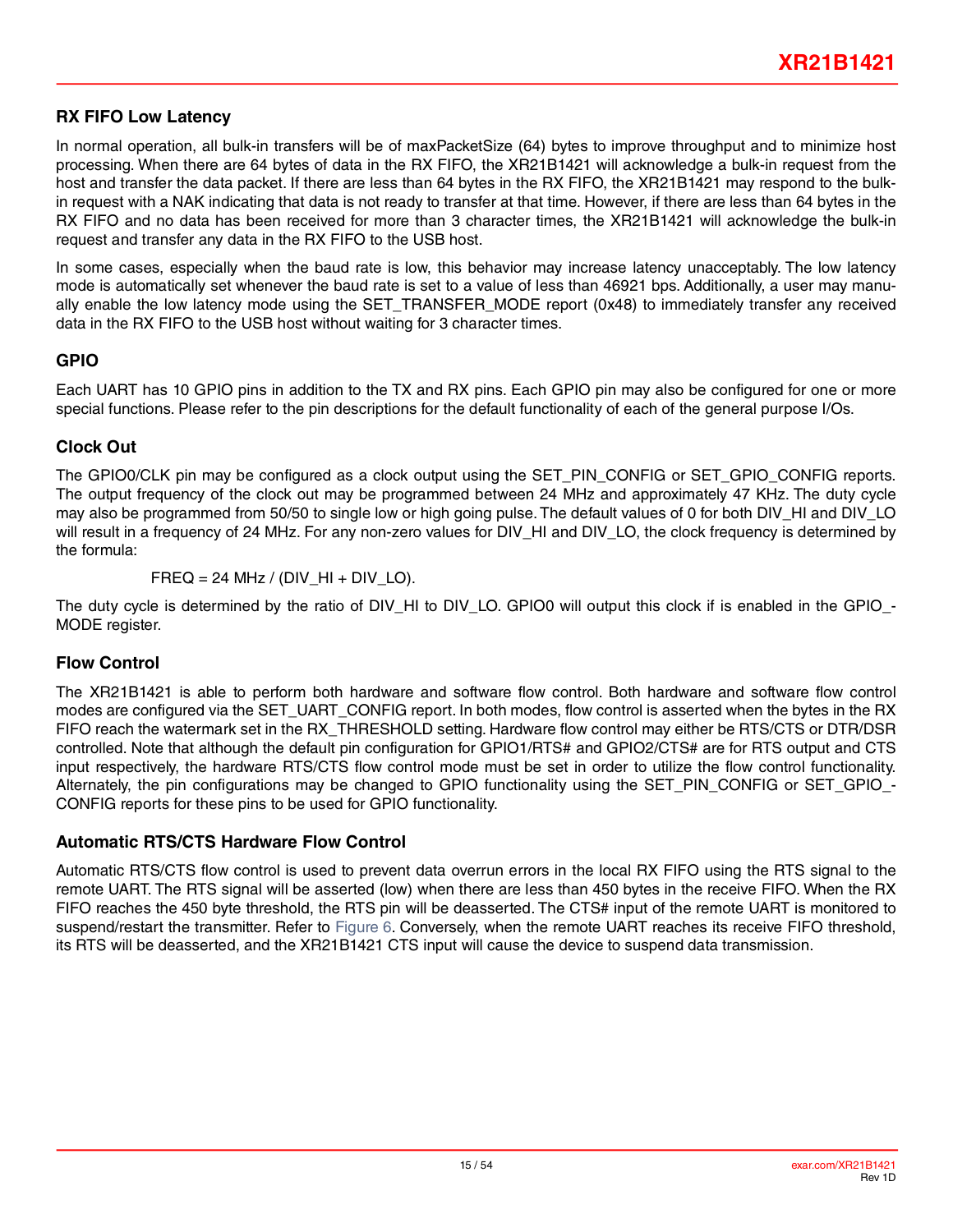

**Figure 6: Auto RTS and CTS Flow Control Operation**

#### <span id="page-15-1"></span><span id="page-15-0"></span>**Automatic DTR/DSR Hardware Flow Control**

Auto DTR/DSR hardware flow control behaves the same as the Auto RTS/CTS hardware flow control described above except that it uses the DTR# and DSR# signals. GPIO8 and GPIO9 become DTR# and DSR#, respectively, when the SET\_UART\_CONFIG or SET\_PIN\_CONFIG report configures the device for DTR/DSR hardware flow control.

#### **Automatic XON/XOFF Software Flow Control**

When software flow control is enabled, the XR21B1421 compares the receive data characters with the programmed XON or XOFF characters. If the received character matches the programmed XOFF character, the XR21B1421 will halt transmission as soon as the current character has completed transmission. Data transmission is resumed when a received character matches the XON character.

In the receive data direction, the XOFF character will be sent when there are 450 bytes in the receive FIFO. When there are again less than 450 bytes in the RX FIFO, the XON character will be send. This threshold may be changed using the SET\_- FLOW\_CTRL\_THRESHOLD HID report.

Software flow control is enabled / disabled by the SET\_UART\_CONFIG report. Additionally, the SET\_SW\_FLOW\_CONFIG report may be used to configure the start (XON) and stop (XOFF) characters.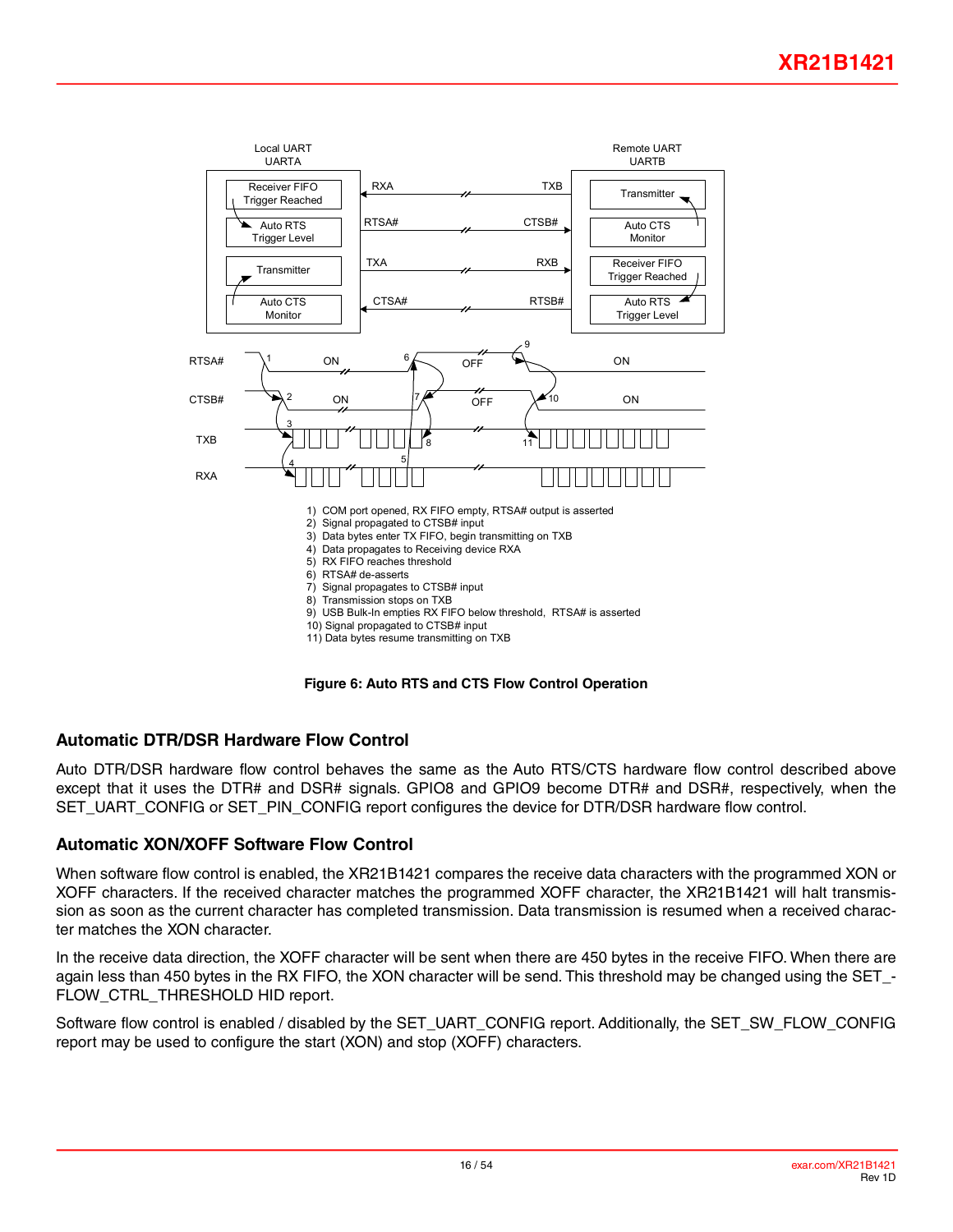#### **Multidrop mode with address matching**

The XR21B1421 device has two address matching modes which are set by the SET\_ADDR\_MATCH\_CONFIG report. These modes are intended for a multi-drop network application. In these modes, the UNI\_ADD holds a unicast address and the MULTI ADD holds a multicast address. An address match occurs when an address byte (9th bit or parity bit is '1') is received that matches the value stored in either the UNI\_ADD or MULTI\_ADD field. To send an address byte use 8 bit data with mark parity. To send data bytes, use 8 bit data with space parity.

#### **Receiver**

If an address match occurs in either of the address matching modes, the address byte will not be loaded into the RX FIFO, but all subsequent data bytes will be loaded into the RX FIFO. The UART Receiver will automatically be disabled when an address byte is received that does not match the values in the UNI\_ADD or MULTI\_ADD characters.

#### **Transmitter**

In flow control mode 3, the UART transmitter will transmit irrespective of the RX address match. In flow control mode 4, the UART will only transmit following an RX address match.

#### **Programmable Turn-Around Delay**

By default, the selected auto RS-485 half-duplex enable pin (either GPIO3/RS485 or GPIO1/RTS#/RS485) will be deasserted immediately after the stop bit of the last byte has been shifted. However, this may not be ideal for systems where the signal needs to propagate over long cables. Therefore, the de-assertion of the auto RS-485 half-duplex enable may be delayed from 1 to 15 bit times via the SET\_XCVR\_EN\_DELAY report to allow for the data to reach distant UARTs.

#### **UART Half-Duplex Mode**

In half-duplex mode, the UART will ignore any data on the RX input when the UART is transmitting data. The half-duplex mode may be configured using the SET\_UART\_CONFIG report.

#### **IR Mode**

The XR21B1421 supports IR mode at a maximum baud rate of 2.5 Mbaud with transmit pulses of 3/16th or 4/16th of a bit period and centered in the bit period. Receive data may be inverted to conform to some manufacturer's non-standard devices. IR mode is disabled by default but may be enabled by the SET\_IR\_MODE report 0x56.

#### **USB\_STAT Pins**

The XR21B1421 has two USB\_STAT output pins that may be used to indicate 3 different statuses in either positive or negative polarity. The SUSPEND status indicates that the XR21B1421 device has been placed into a suspended state by the USB host. This output may then be used by external circuitry, for example, to power down devices in order to meet USB power requirements for suspend mode. The LOW\_POWER status is similar to the SUSPEND status, but LOW\_POWER is also asserted for high power devices (any device that consume more than 100 mA of VBUS power from the USB host), before the device is configured during enumeration by the USB host. For low power devices (devices that consume 100 mA or less of VBUS power), SUSPEND and LOW\_POWER status outputs are functionally the same. Lastly, the BUS\_RST output status is asserted any time the XR21B1421 device is being reset by the USB host. This status output could be used, for example, by an FPGA or other logic device to reset this external logic.

#### **Use Suspend**

The USE\_SUSPEND bit controls the GPIO pins when the XR21B1421 device is suspended by the USB host. If USE\_SUS-PEND is cleared to '0', GPIO pins retain their output states when the device is suspended. When USE\_SUSPEND is set to '1', GPIO pins are assigned behavior defined by the SUSPEND\_STATE and SUSPEND\_MODE fields of SET\_PIN\_CONFIG or SET\_SUSPEND\_OUTPUT\_CONFIG reports, with the following exceptions: GPIO0/CLK when configured as an output clock will always be driven low, i.e the clock output will stop, and GPIO1/RTS#/RS485 or GPIO3/RS485 when configured as a auto RS-485 half-duplex enable will always be deasserted.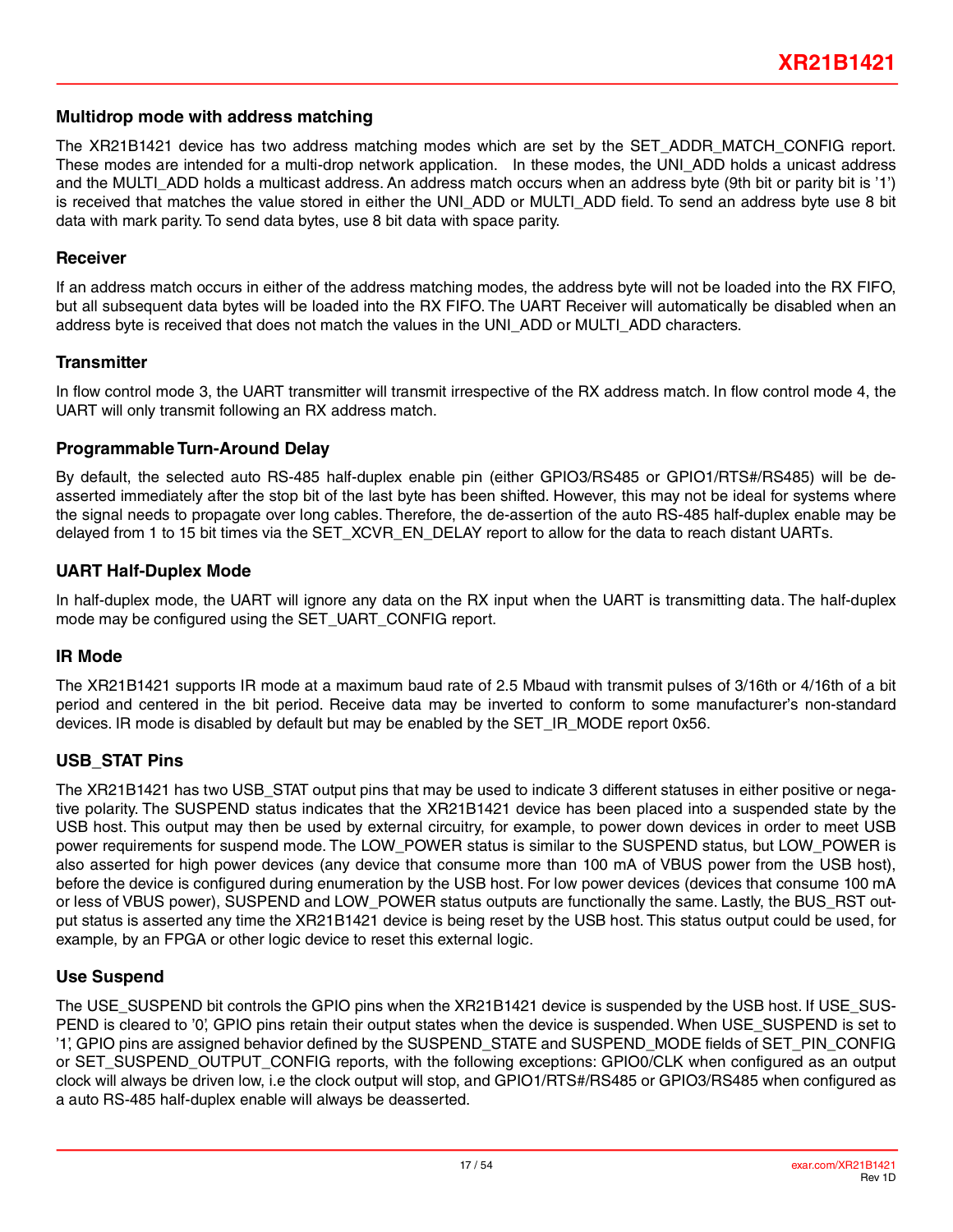The SUSPEND\_STATE field will set or clear the GPIO pin and the SUSPEND\_MODE field will configure any GPIO output as open drain or push-pull output. Refer to ["GET / SET\\_PIN\\_CONFIG" on page](#page-40-0) 41 or ["GET / SET\\_SUSPEND\\_OUTPUT\\_](#page-30-0)-[CONFIG" on page](#page-30-0) 31. Configuration using the SET\_SUSPEND\_OUTPUT\_CONFIG report will be lost at the next power cycle or bus reset of the device. Configuration using the SET\_PIN\_CONFIG report will be permanent.

## **TXT and RXT Pins**

The Transmit toggle and Receive toggle pins "toggle" at a rate of approximately 10 Hz whenever the UART transmit and receive pins (respectively) are active.

## **OTP**

The OTP is an on-chip non-volatile memory, that is incrementally one-time programmable via the USB interface. Some bits are pre-programmed at the factory and caution must be taken not to program any locations except those user defined addresses given in this data sheet. Some of the HID reports result in irreversible programming of the OTP. Once a specific report programs a portion of the OTP, the lock bit for that section of the OTP will be set and further changes to that section will not be allowed. Note that all OTP writes will take immediate effect, except for setting the global lock bit (report 0x68), which requires a hardware or power on reset to take effect.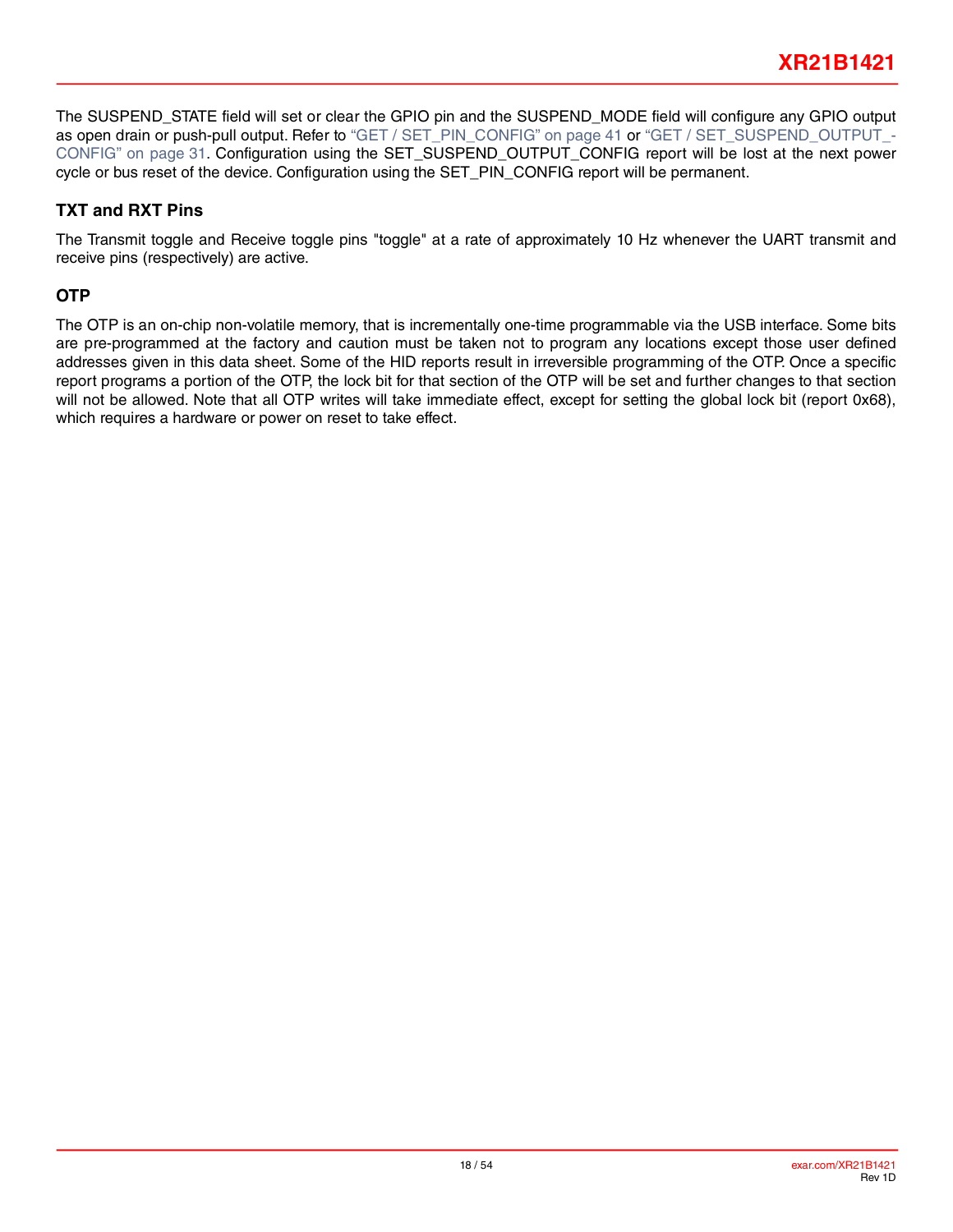## **USB Control Commands**

The following table shows all of the USB Control Commands that are supported by the XR21B1421. Commands include standard USB commands, CDC-ACM commands and custom MaxLinear commands.

| <b>Name</b>           | <b>Request</b> | <b>Request</b> |                | <b>Value</b>   | <b>Index</b>     |             |                   | Length            | <b>Description</b>                        |  |
|-----------------------|----------------|----------------|----------------|----------------|------------------|-------------|-------------------|-------------------|-------------------------------------------|--|
|                       | <b>Type</b>    |                | <b>LSB</b>     | <b>MSB</b>     | <b>LSB</b>       | <b>MSB</b>  | <b>LSB</b>        | <b>MSB</b>        |                                           |  |
| DEV GET_STATUS        | 0x80           | $\Omega$       | $\Omega$       | $\Omega$       | $\Omega$         | $\Omega$    | $\overline{2}$    | $\mathbf{0}$      | Device: remote wake-up + self-<br>powered |  |
| IF GET_STATUS         | 0x81           | $\Omega$       | $\mathbf{0}$   | $\Omega$       | $\Omega$         | $\Omega$    | $\overline{2}$    | $\Omega$          | Interface: zero                           |  |
| EP GET_STATUS         | 0x82           | $\mathbf 0$    | $\Omega$       | $\mathbf{0}$   | 0x0,0x4,<br>0x84 | $\Omega$    | $\overline{2}$    | $\mathbf{0}$      | Endpoint: halted                          |  |
| DEV CLEAR_FEATURE     | 0x00           | $\mathbf{1}$   | $\mathbf{1}$   | $\mathbf{0}$   | 0                | $\Omega$    | $\mathbf 0$       | $\mathbf 0$       | Device remote wake-up                     |  |
| EP CLEAR_FEATURE      | 0x02           | $\mathbf{1}$   | 0              | $\mathbf{0}$   | 0x0.0x4<br>0x84  | $\Omega$    | 0                 | $\mathbf 0$       | Endpoint halt                             |  |
| DEV SET_FEATURE       | 0x00           | 3              | $\mathbf{1}$   | $\Omega$       | $\mathbf 0$      | $\Omega$    | $\mathbf 0$       | $\mathbf 0$       | Device remote wake-up                     |  |
| DEV SET FEATURE       | 0x00           | 3              | $\overline{2}$ | $\Omega$       | $\mathbf 0$      | test        | 0                 | $\mathbf 0$       | Test mode - factory use only              |  |
| EP SET FEATURE        | 0x02           | 3              | $\Omega$       | $\Omega$       | 0x0.0x4<br>0x84  | $\Omega$    | 0                 | $\mathbf 0$       | Endpoint halt                             |  |
| <b>SET ADDRESS</b>    | 0x00           | 5              | addr           | $\Omega$       | $\mathbf 0$      | $\mathbf 0$ | $\Omega$          | $\mathbf{0}$      | addr = $1$ to 127                         |  |
| <b>GET DESCRIPTOR</b> | 0x80           | 6              | 0              | 1              | 0                | 0           | len<br><b>MSB</b> | len<br><b>MSB</b> | Device descriptor                         |  |
| GET_DESCRIPTOR        | 0x80           | 6              | $\Omega$       | $\overline{2}$ | LangID           | LangID      | len<br><b>MSB</b> | len<br><b>MSB</b> | Configuration descriptor                  |  |
| GET_DESCRIPTOR        | 0x80           | 6              | $\Omega$       | 3              | 0                | $\Omega$    | len<br><b>MSB</b> | len<br><b>MSB</b> | String descriptor                         |  |
| GET_CONFIGURATION     | 0x80           | 8              | $\mathbf 0$    | 0              | $\mathbf 0$      | 0           | $\mathbf{1}$      | $\mathbf 0$       |                                           |  |
| SET_CONFIGURATION     | 0x00           | 9              | n              | 0              | 0                | 0           | 0                 | $\mathbf 0$       | $n = 0, 1$                                |  |
| <b>GET INTERFACE</b>  | 0x81           | 10             | 0              | 0              | 0                | 0           | $\mathbf{1}$      | 0                 |                                           |  |

#### **Table 3: Supported USB Control Commands**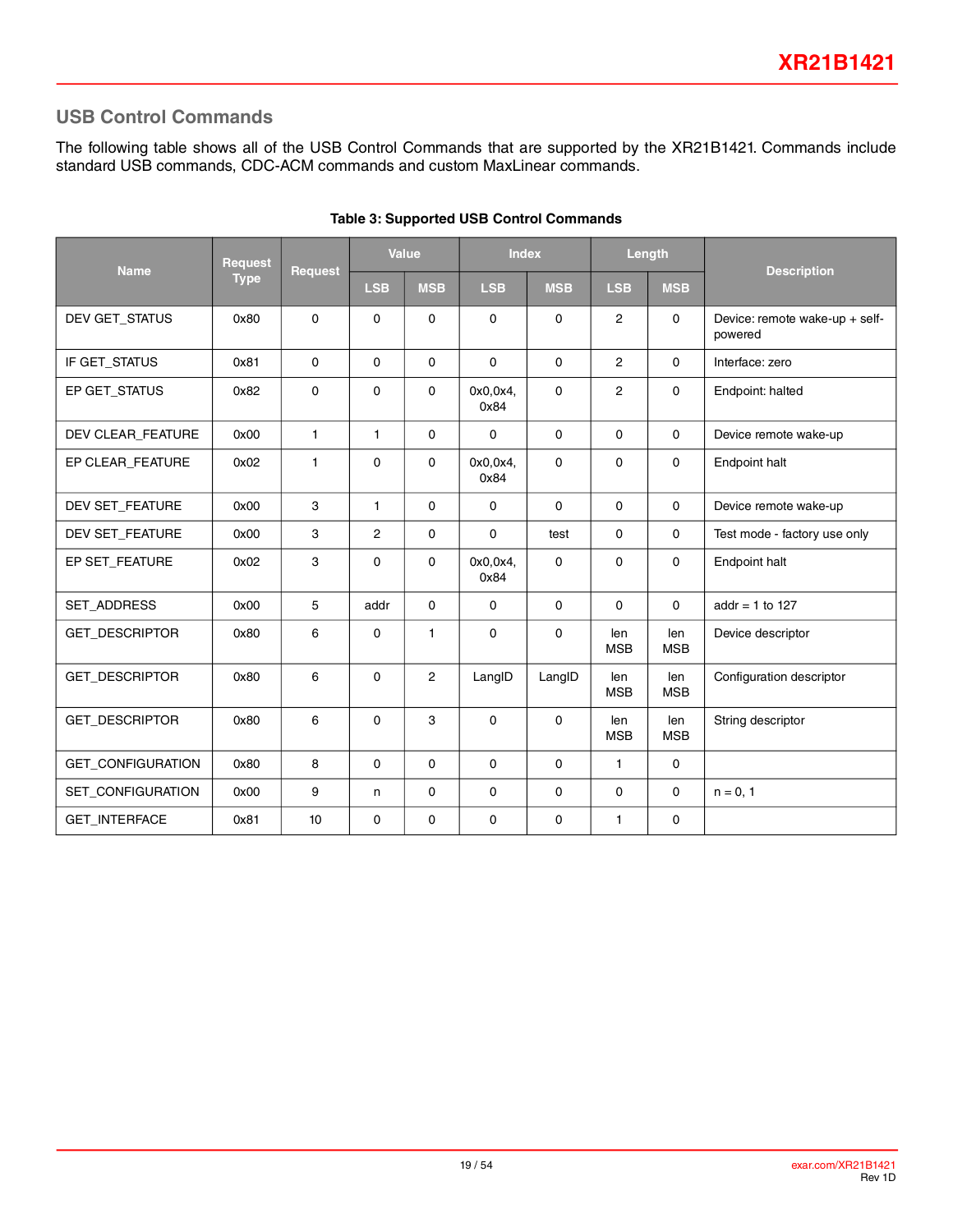## **HID Reports**

All of the functionality of the XR21B1421 device is controlled via HID reports. Some of these reports will program the onchip OTP memory. All of the HID reports in the OTP customization section (reports 0x47 and 0x60 through 0x67) will permanently program the on-chip OTP. All other HID reports do not program the OTP. The SET\_GPIO\_CONFIG (report 0x49) dynamically configures the GPIO pins, but does not program the OTP as does the SET\_PIN\_CONFIG report.

| <b>Report ID</b> | <b>Report Name</b>                              | <b>Size</b> |  |  |  |  |  |  |  |
|------------------|-------------------------------------------------|-------------|--|--|--|--|--|--|--|
|                  | <b>UART Data Transfer (Interrupt Transfers)</b> |             |  |  |  |  |  |  |  |
| 0X1 - 0x3F       | <b>SET TRANSMIT DATA</b>                        | 2 - 64      |  |  |  |  |  |  |  |
| $0X1 - 0x3F$     | <b>GET RECEIVE DATA</b>                         | 2 - 64      |  |  |  |  |  |  |  |
|                  | Device Configuration (Control Transfers)        |             |  |  |  |  |  |  |  |
| 0x40             | <b>SET DEVICE RESET</b>                         | 2           |  |  |  |  |  |  |  |
| 0x41             | <b>GET / SET UART ENABLE</b>                    | 2           |  |  |  |  |  |  |  |
| 0x42             | <b>GET UART STATUS</b>                          | 7           |  |  |  |  |  |  |  |
| 0x43             | <b>SET CLEAR FIFOS</b>                          | 2           |  |  |  |  |  |  |  |
| 0x44             | <b>GET GPIO STATE</b>                           | 3           |  |  |  |  |  |  |  |
| 0x45             | <b>SET GPIO STATE</b>                           | 5           |  |  |  |  |  |  |  |
| 0x46             | <b>GET VERSION</b>                              | 3           |  |  |  |  |  |  |  |
| 0x48             | <b>GET / SET TRANSFER MODE</b>                  | 3           |  |  |  |  |  |  |  |
| 0x49             | <b>GET / SET GPIO CONFIG</b>                    | 13          |  |  |  |  |  |  |  |
| 0x4A             | GET / SET SUSPEND OUTPUT CONFIG                 | 5           |  |  |  |  |  |  |  |
| 0x4F             | GET CHIP ID                                     | 7           |  |  |  |  |  |  |  |
|                  | <b>UART Configuration (Control Transfers)</b>   |             |  |  |  |  |  |  |  |
| 0x50             | <b>GET / SET UART CONFIG</b>                    | 9           |  |  |  |  |  |  |  |
| 0x51             | <b>SET TRANSMIT LINE BREAK</b>                  | 2           |  |  |  |  |  |  |  |
| 0x52             | <b>SET STOP LINE BREAK</b>                      | 2           |  |  |  |  |  |  |  |
| 0x53             | <b>GET / SET SW FLOW CTRL CONFIG</b>            | 3           |  |  |  |  |  |  |  |
| 0x54             | <b>GET / SET ADDR MATCH CONFIG</b>              | 3           |  |  |  |  |  |  |  |
| 0x55             | <b>GET / SET LOOPBACK MODE</b>                  | 2           |  |  |  |  |  |  |  |
| 0x56             | <b>GET / SET IR MODE</b>                        | 2           |  |  |  |  |  |  |  |
| 0x57             | <b>GET / SET XCVR EN DELAY</b>                  | 2           |  |  |  |  |  |  |  |
| 0x58             | GET / SET FLOW CTRL THRESHOLD                   | 3           |  |  |  |  |  |  |  |
|                  | <b>OTP Customization (Control Transfers)</b>    |             |  |  |  |  |  |  |  |
| 0x47             | GET / SET OTP LOCK BYTE                         | 3           |  |  |  |  |  |  |  |
| 0x60             | <b>GET / SET USB CONFIG</b>                     | 11          |  |  |  |  |  |  |  |
| 0x61             | GET / SET VENDOR STRING 1                       | $4 - 64$    |  |  |  |  |  |  |  |

#### **Table 4: XR21B1421 HID Reports**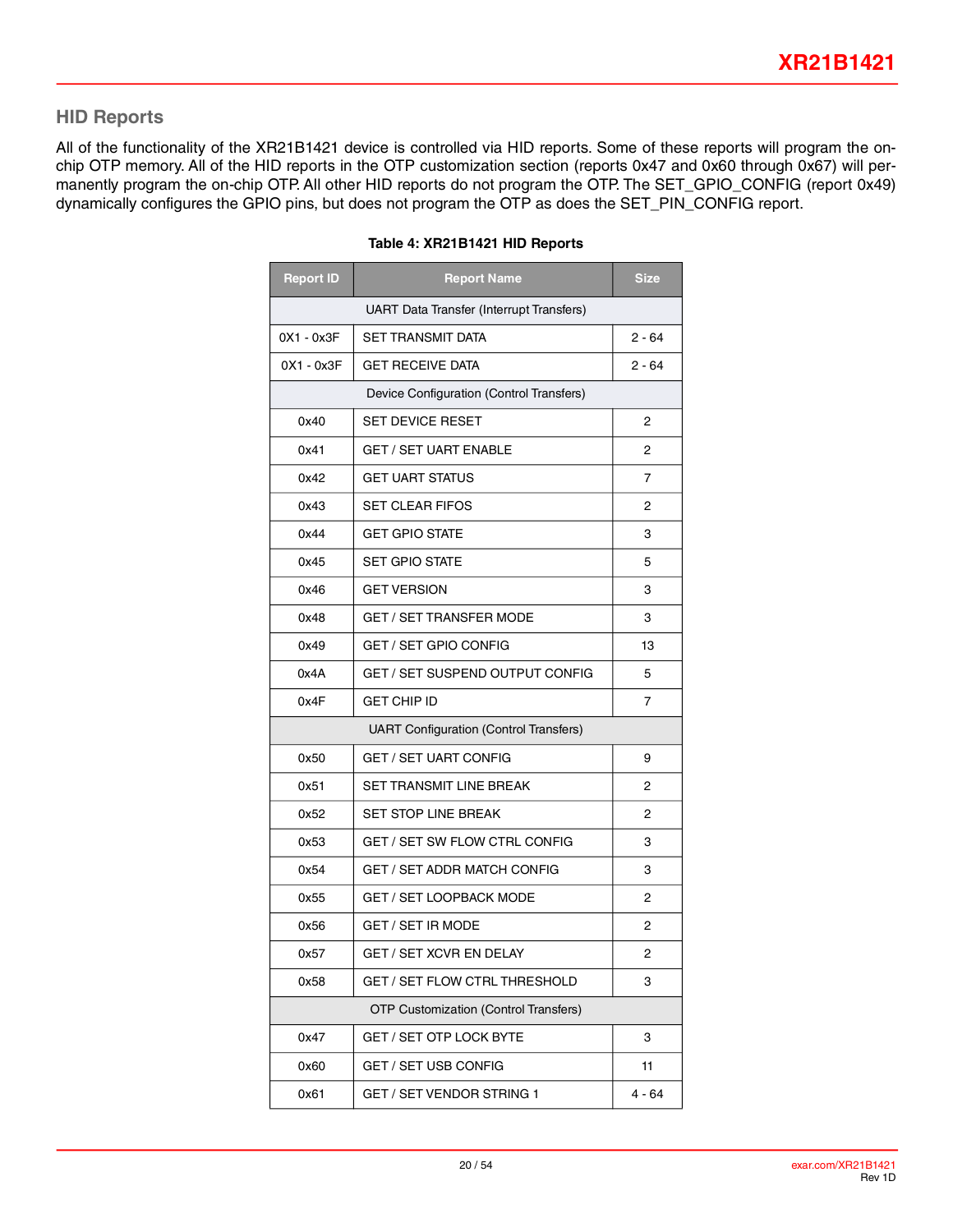#### **Table 4: XR21B1421 HID Reports**

| <b>Report ID</b> | <b>Report Name</b>                | <b>Size</b> |
|------------------|-----------------------------------|-------------|
| 0x62             | GET / SET VENDOR STRING 2         | $2 - 64$    |
| 0x63             | <b>GET / SET PRODUCT STRING 1</b> | $4 - 64$    |
| 0x64             | <b>GET / SET PRODUCT STRING 2</b> | $2 - 64$    |
| 0x65             | <b>GET / SET SERIAL STRING</b>    | $4 - 64$    |
| 0x66             | <b>GET / SET PIN CONFIG</b>       | 20          |
| 0x67             | <b>GET / SET LANG ID</b>          | з           |
| 0x68             | <b>GET / SET GLOBAL LOCK</b>      | 2           |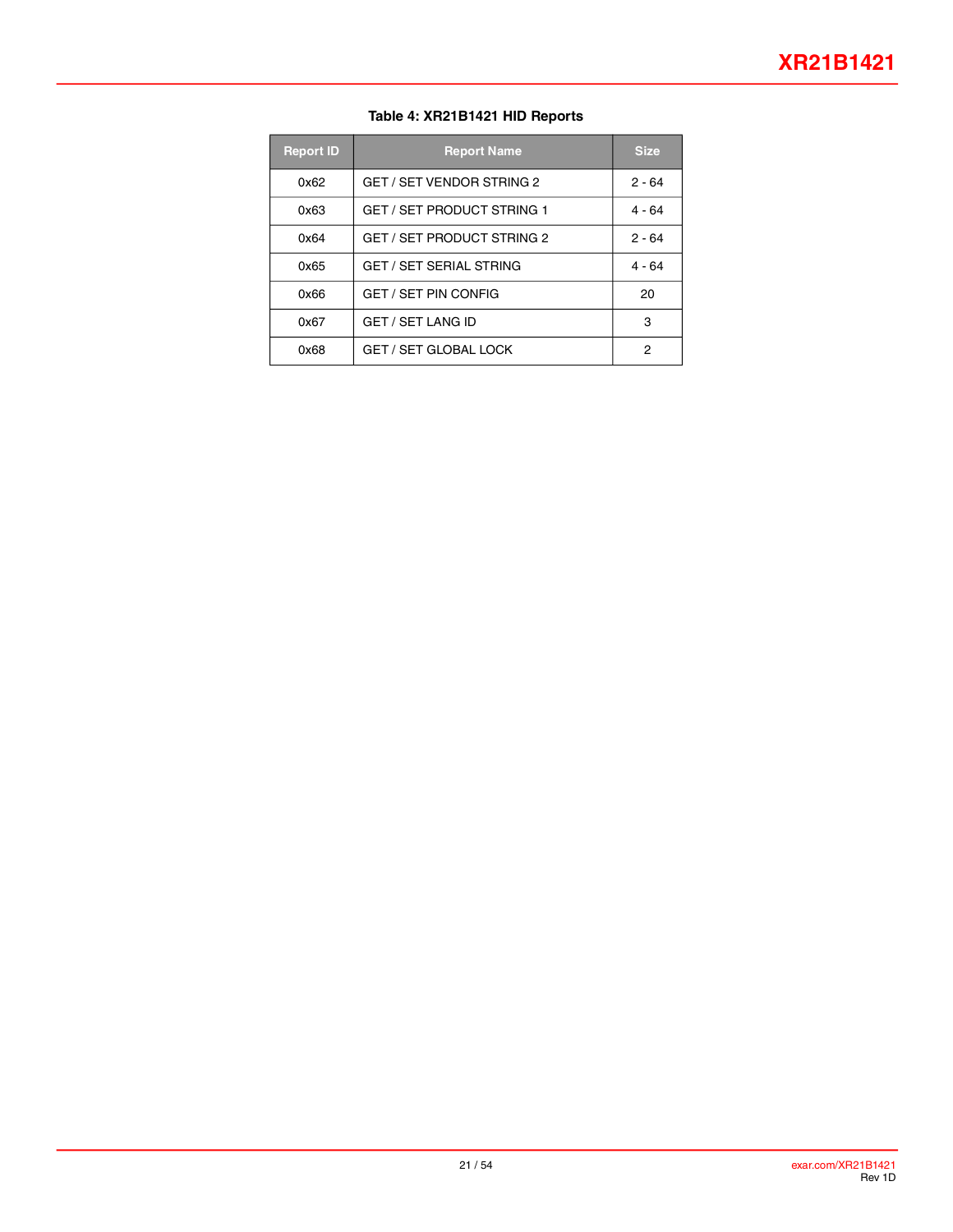### **HID Report Descriptions**

All of the functionality of the XR21B1421 device is controlled via HID reports. Some of these reports will program the onchip OTP memory. All of the HID reports in the OTP customization section (reports 0x47 and 0x60 through 0x67) will permanently program the on-chip OTP. All other HID reports do not program the OTP. The SET GPIO CONFIG (report 0x49) dynamically configures the GPIO pins, but does not program the OTP as does the SET\_PIN\_CONFIG report.

#### **SET\_TRANSMIT\_DATA**

Transfer Type: Interrupt Out

Transfer Size: 2 - 64 bytes

The SET\_TRANSMIT\_DATA report transmits up to 63 bytes of data to the UART per transfer.

| <b>Field</b> | <b>Offset</b> | <b>Size</b> | Value       | <b>Description</b>                                                                                                                   |
|--------------|---------------|-------------|-------------|--------------------------------------------------------------------------------------------------------------------------------------|
| Report ID    |               |             | 0x01 - 0x3F | Indicates the size of the data transfer to be sent to the device from 1 (0x01) to 63<br>(0x3F) bytes excluding the report ID itself. |
| Data         |               | 1-63        |             | Data from USB host to UART                                                                                                           |

#### **GET\_RECEIVE\_DATA**

Transfer Type: Interrupt In

Transfer Size: 2 - 64 bytes

The GET\_RECEIVE\_DATA report receives up to 63 bytes of data from the UART per transfer. This report is returned when the USB host polls the Interrupt-In endpoint at 1 ms intervals.

| <b>Field</b> | <b>Offset</b> | <b>Size</b> | Value         | <b>Description</b>                                                                                                                   |
|--------------|---------------|-------------|---------------|--------------------------------------------------------------------------------------------------------------------------------------|
| Report ID    | - ധ           |             | $0x01 - 0x3F$ | Indicates the size of the data transfer to be sent to the device from 1 (0x01) to 63<br>(0x3F) bytes excluding the report ID itself. |
| Data         |               | 1-63        |               | Data from USB host to UART                                                                                                           |

#### **SET\_DEVICE\_RESET**

Transfer Type: Control Out

Transfer Size: 2 bytes

The SET\_DEVICE\_RESET report performs a software reset of the XR21B1421 device that resets the USB interface and clears the UART RX and TX FIFOs, but does not change any UART configuration settings or change any pin configurations. Any changes to on-chip OTP will not be reflected following the software reset. During software reset, the internal pull-up on the USBD+ pin will be disabled to signal the USB host that a detach event has occurred. Following reset, the pull-up resistor will be enabled to signal an attach event to the USB host.

| <b>Field</b> | <b>Offset</b> | <b>Size</b> | Value | <b>Description</b>            |
|--------------|---------------|-------------|-------|-------------------------------|
| Report ID    |               |             | 0x40  | Force device hardware reset   |
| Value        |               |             |       | Set of any value forces reset |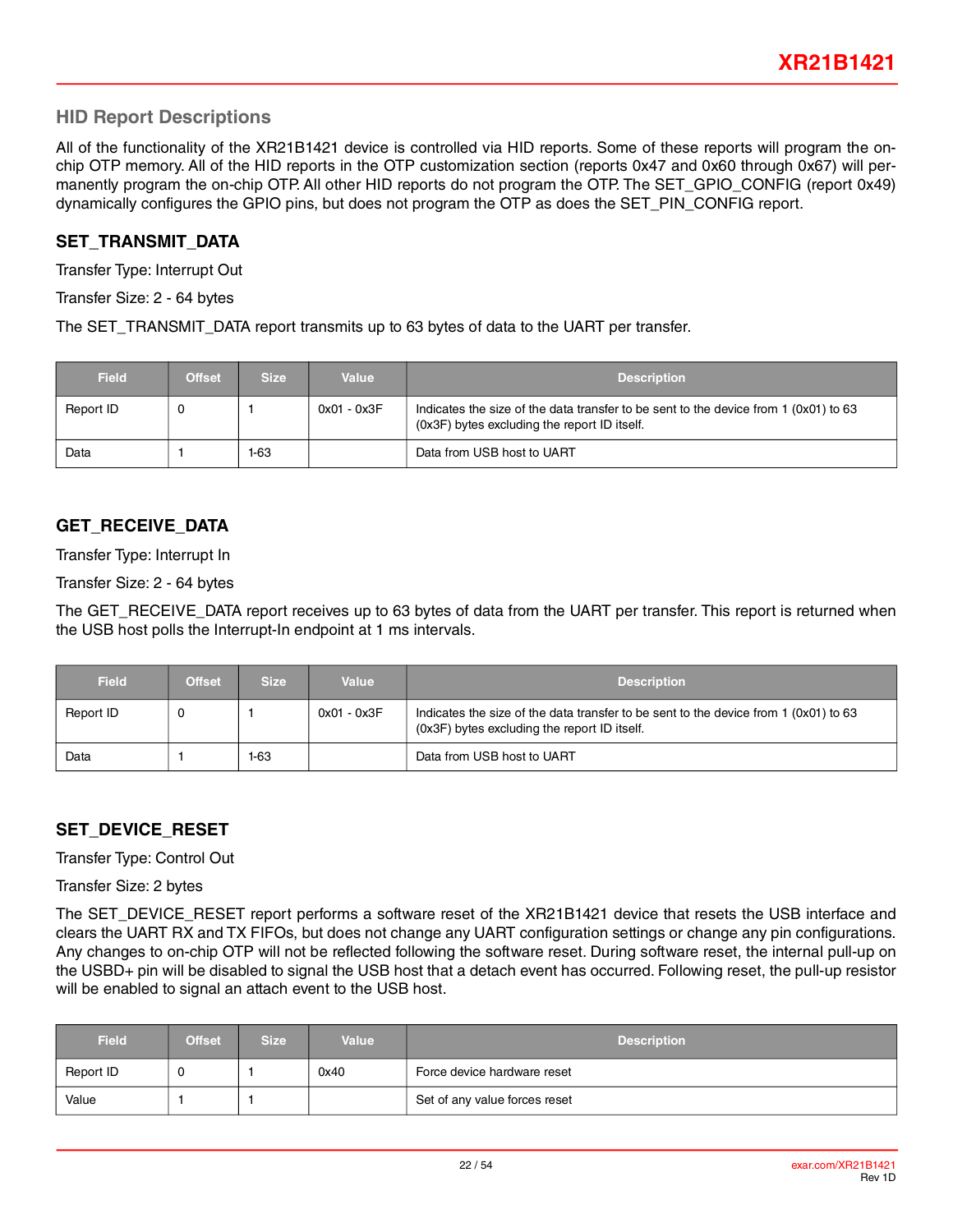## **GET / SET\_UART\_ENABLE**

Transfer Type: Control In / Out

Transfer Size: 2 bytes

The GET / SET\_UART\_ENABLE report gets or sets the UART enable (default is disabled). Disable the UART and reenable before sending or receiving UART data.

| <b>Field</b>       | <b>Offset</b> | <b>Size</b> | <b>Value</b> | <b>Description</b>                |
|--------------------|---------------|-------------|--------------|-----------------------------------|
| Report ID          | 0             |             | 0x41         | Enable / disable UART             |
| <b>UART Enable</b> |               |             | 0x00<br>0x01 | Disable(d)<br>Enable(d) - default |

## **GET\_UART\_STATUS**

Transfer Type: Control In

Transfer Size: 7 bytes

The GET\_UART\_STATUS report returns the break and error status of the UART and number of bytes in RX and TX FIFOs. The TX and RX FIFOs hold a maximum of 512 bytes.

| <b>Field</b>        | <b>Offset</b>  | <b>Size</b> | <b>Value</b>        | <b>Description</b>                                                                                                                                                                                                                                                                                                                                                                                                                                                                                            |
|---------------------|----------------|-------------|---------------------|---------------------------------------------------------------------------------------------------------------------------------------------------------------------------------------------------------------------------------------------------------------------------------------------------------------------------------------------------------------------------------------------------------------------------------------------------------------------------------------------------------------|
| Report ID           | 0              |             | 0x42                | Get status of historical error and status and RX and TX FIFO fill                                                                                                                                                                                                                                                                                                                                                                                                                                             |
| TX FIFO MSB         |                |             |                     | Number of bytes in transmit FIFO                                                                                                                                                                                                                                                                                                                                                                                                                                                                              |
| <b>TX FIFO LSB</b>  | $\overline{2}$ |             |                     |                                                                                                                                                                                                                                                                                                                                                                                                                                                                                                               |
| <b>RX FIFO MSB</b>  | 3              |             |                     | Number of bytes in receive FIFO                                                                                                                                                                                                                                                                                                                                                                                                                                                                               |
| <b>RX FIFO LSB</b>  | 4              |             |                     |                                                                                                                                                                                                                                                                                                                                                                                                                                                                                                               |
| <b>Error Status</b> | 5              |             | <b>Error Status</b> | Receive Error / Break status<br>Error Status indicates parity, overrun, and frame errors as well as break status for<br>received data. Any error / break status will be latched until the status is read using the<br>Get_UART_Status report. These bits will cleared when read.<br>Bit 0 - parity error - '1' indicates parity error<br>Bit 1 - overrun error - '1' indicates overrun<br>Bit 2 - framing error - '1' indicates framing error<br>Bit 3 - break status - '1' indicates break condition occured |
| <b>Break Status</b> | 6              |             | 0x00<br>0x01        | Receive - No Line Break<br>Receive - Line Break Active                                                                                                                                                                                                                                                                                                                                                                                                                                                        |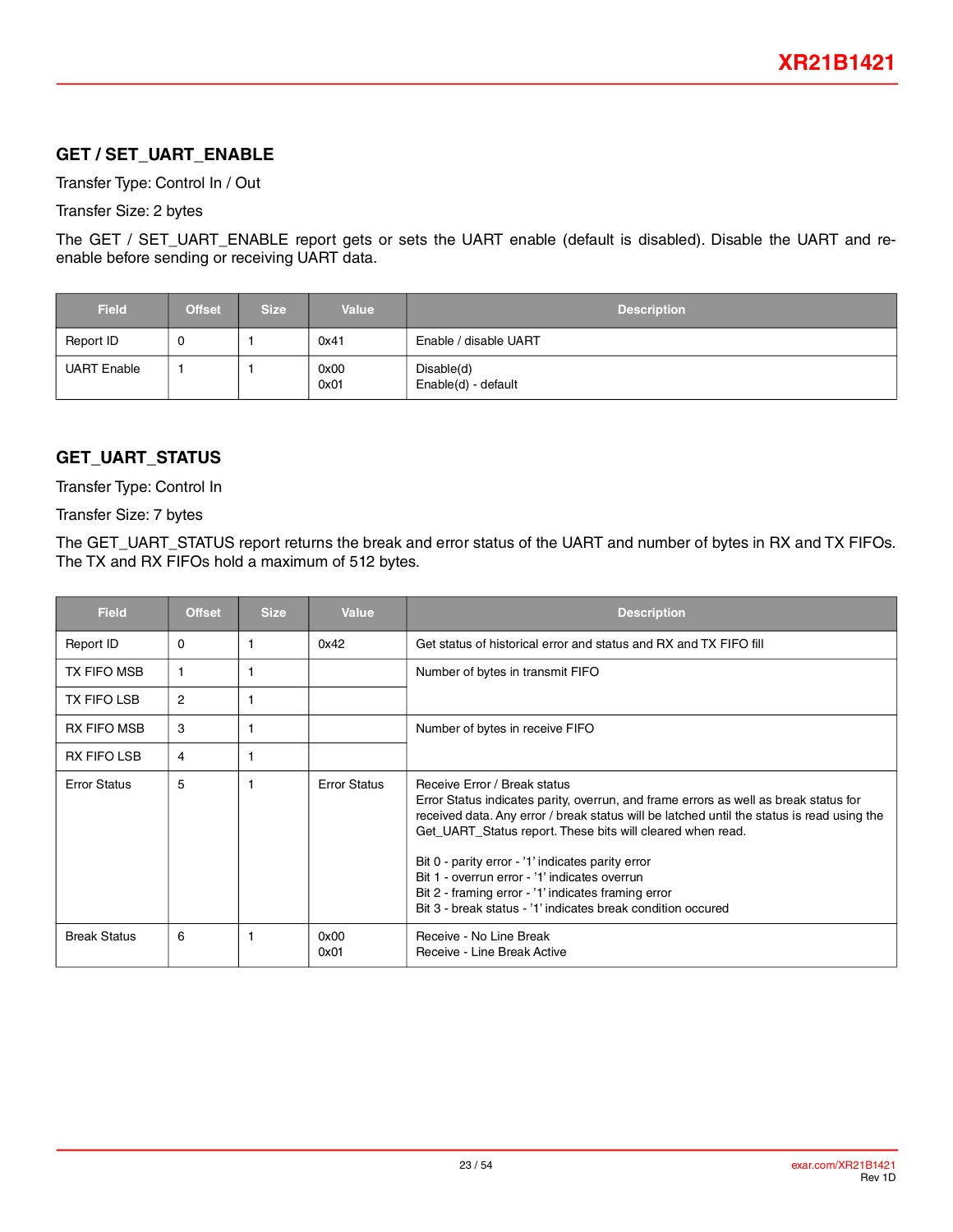## **SET\_CLEAR\_FIFOS**

Transfer Type: Control Out

Transfer Size: 2 bytes

The SET\_CLEAR\_FIFOS report clears the selected FIFO buffers.

| <b>Field</b> | <b>Offset</b> | <b>Size</b> | <b>Value</b> | <b>Description</b>                                                                                       |
|--------------|---------------|-------------|--------------|----------------------------------------------------------------------------------------------------------|
| Report ID    |               |             | 0x43         | Clear FIFO buffers                                                                                       |
| Clear        |               |             | Value        | Clears FIFOs<br>Bit 0 - '1' clears TX FIFO (self-clearing)<br>Bit 1 - '1' clears RX FIFO (self-clearing) |

## **GET\_GPIO\_STATE**

Transfer Type: Control In

Transfer Size: 3 bytes

The GET\_GPIO\_STATE report gets the actual state of the GPIO or flow control pins configured as either inputs or outputs.

| <b>Field</b> | <b>Offset</b> | <b>Size</b> | <b>Value</b> | <b>Description</b>      |
|--------------|---------------|-------------|--------------|-------------------------|
| Report ID    | U             |             | 0x44         | Get status of GPIO pins |
| State MSB    |               |             |              | See Table 5             |
| State LSB    | 2             |             |              |                         |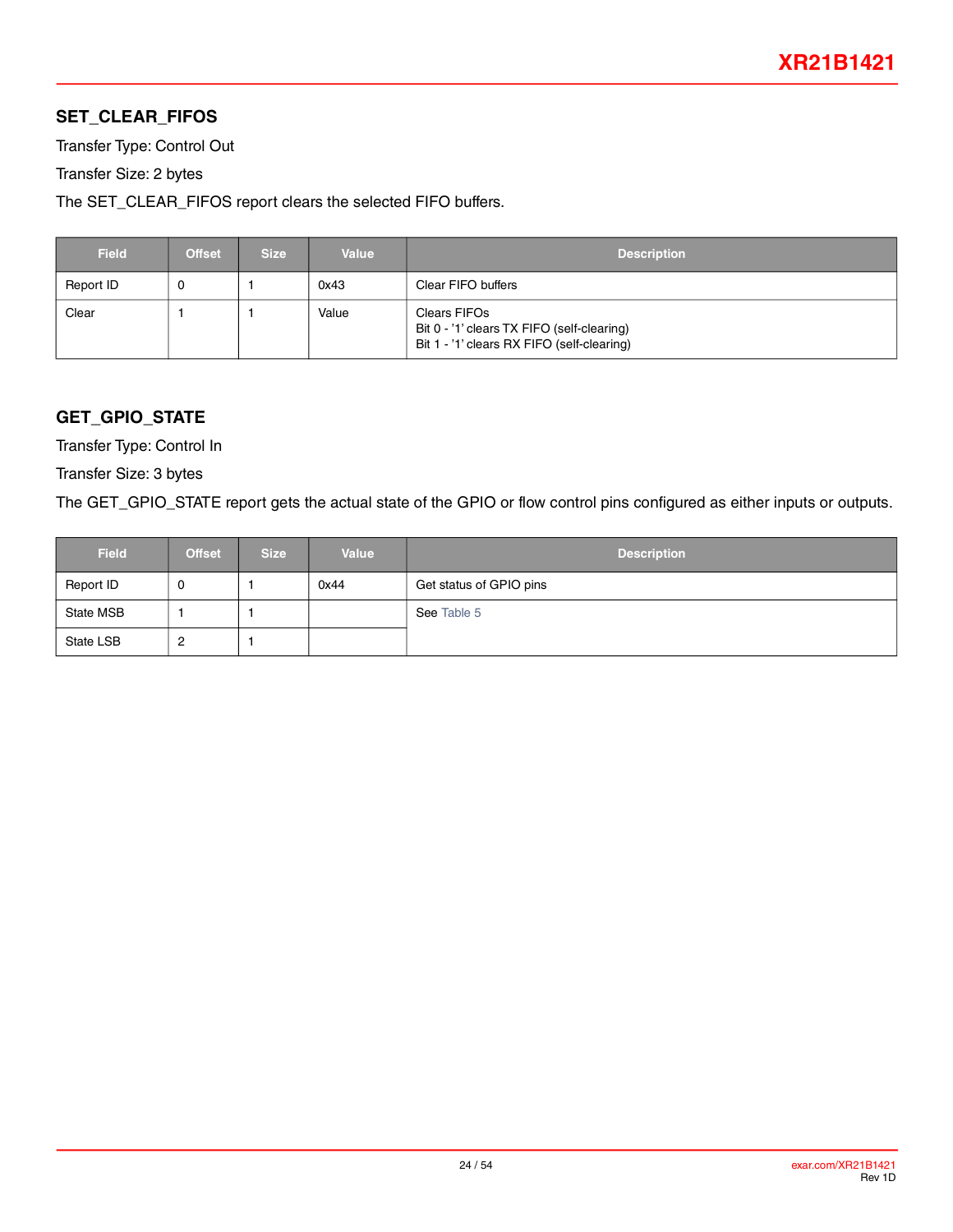<span id="page-24-0"></span>

| <b>Bit</b>     | <b>GPIO/Pin</b> | <b>Pin Name</b> |
|----------------|-----------------|-----------------|
| 15             |                 | Reserved        |
| 14             | S <sub>1</sub>  | USB STAT1       |
| 13             | 9               | GPIO9/DSR#      |
| 12             | 8               | GPIO8/DTR#      |
| 11             | 7               | GPIO7/RI#       |
| 10             | 6               | GPIO6/CD#       |
| 9              |                 | Reserved        |
| 8              | S <sub>2</sub>  | USB/STAT2       |
| $\overline{7}$ | 5               | GPIO5/RXT       |
| 6              | 4               | GPIO4/TXT       |
| 5              | <b>RX</b>       | <b>RX</b>       |
| 4              | <b>TX</b>       | TX              |
| 3              | 3               | GPIO3/RS485     |
| $\overline{2}$ | $\overline{2}$  | GPIO2/CTS#      |
| 1              | 1               | GPIO1/RTS#      |
| 0              | 0               | GPIO0/CLK       |

#### **Table 5: Get State Bit Positions**

### **SET\_GPIO\_STATE**

Transfer Type: Control Out

Transfer Size: 5 bytes

The SET\_GPIO\_STATE report sets the state of pins configured as either GPIO or flow control outputs. Each bit position in the state value will be asserted to the specified '1' or '0' on the GPIO pin output if the direction for that IO pin is set to output and if the corresponding bit position in the mask is set to a '1'.

| <b>Field</b> | <b>Offset</b> | <b>Size</b> | Value | <b>Description</b>            |
|--------------|---------------|-------------|-------|-------------------------------|
| Report ID    | 0             |             | 0x45  | Set status of GPIO pins       |
| State MSB    |               |             |       | See Table 6                   |
| State LSB    | 2             |             |       |                               |
| Mask MSB     | 3             |             |       | Mask for output state changes |
| Mask LSB     | 4             |             |       |                               |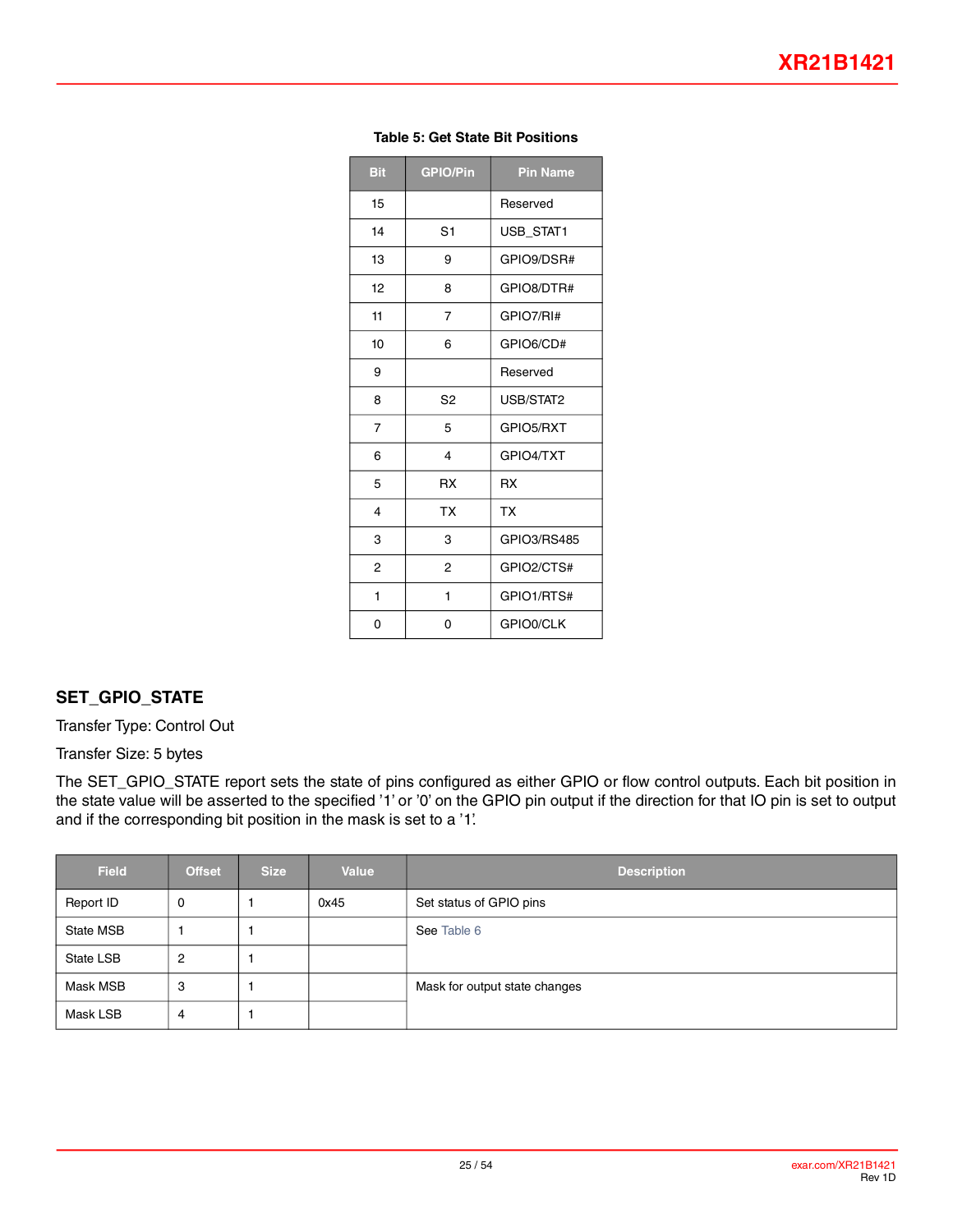<span id="page-25-0"></span>

| <b>Bit</b> | <b>GPIO/Pin</b>         | <b>Pin Name</b> |
|------------|-------------------------|-----------------|
| 15:14      |                         | Reserved        |
| 13         | 9                       | GPIO9/DSR#      |
| 12         | 8                       | GPIO8/DTR#      |
| 11         | 7                       | GPIO7/RI#       |
| 10         | 6                       | GPIO6/CD#       |
| 9:8        |                         | Reserved        |
| 7          | 5                       | GPIO5/RXT       |
| 6          | $\overline{\mathbf{4}}$ | GPIO4/TXT       |
| 5:4        |                         | Reserved        |
| 3          | 3                       | GPIO3/RS485     |
| 2          | $\overline{2}$          | GPIO2/CTS#      |
| 1          | 1                       | GPIO1/RTS#      |
| ი          | 0                       | GPIO0/CLK       |

#### **Table 6: Set State Bit Positions**

#### **GET\_VERSION**

Transfer Type: Control In

Transfer Size: 7 bytes

The GET\_VERSION report gets vendor, product and revision information.

| <b>Field</b> | <b>Offset</b> | <b>Size</b> | <b>Value</b> | <b>Description</b>             |
|--------------|---------------|-------------|--------------|--------------------------------|
| Report ID    |               |             | 0x46         | Get device version information |
| PID LSB      |               |             | 0x21         | Least Significant Byte of PID  |
| Revision     |               |             | 0x02         | Manufacturer revision number   |

## **GET / SET\_OTP\_LOCK\_BYTE**

Transfer Type: Control In / Out

Transfer Size: 3 bytes

The GET / SET\_OTP\_LOCK\_BYTE report gets or sets lock status of on-chip OTP values. Caution: OTP fields that are locked may not be unlocked or have any further modifications.

| <b>Field</b>   | <b>Offset</b> | <b>Size</b> | <b>Value</b> | <b>Description</b>    |
|----------------|---------------|-------------|--------------|-----------------------|
| Report ID      | U             |             | 0x47         | Get device lock bytes |
| Lock Value MSB |               |             | 0xFF         | OTP programmed fields |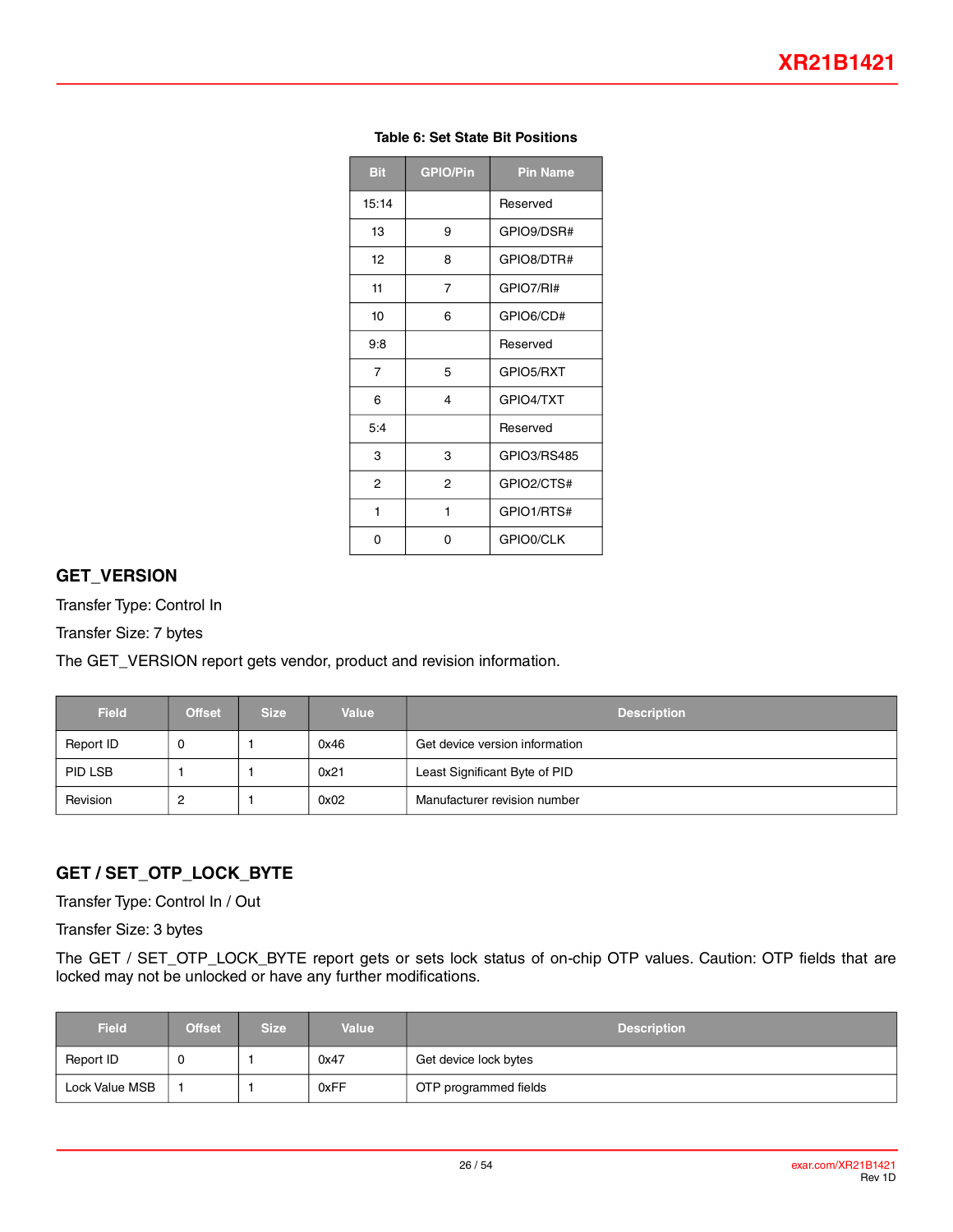## **XR21B1421**

| Field          | <b>Offset</b> | <b>Size</b> | Value | <b>Description</b>    |
|----------------|---------------|-------------|-------|-----------------------|
| Lock Value LSB | <u>.</u>      |             | 0x8F  | OTP programmed fields |

<span id="page-26-0"></span>[Table](#page-26-0) 7 shows 13 distinct fields within the OTP. Each field may be individually locked by SET\_LOCK\_BYTE report by writing a '0' in the selected bit position to lock the field. Setting a value of 0x0 will lock all of the OTP fields from any further modifications.

| <b>Bit</b>     | Name                      |  |
|----------------|---------------------------|--|
| 15             | Vendor ID String2         |  |
| 14             | Vendor ID String1         |  |
| 13             | <b>Auto Flush Buffers</b> |  |
| 12             | Release Version           |  |
| 11             | Power Mode                |  |
| 10             | bMaxPower                 |  |
| 9              | PID                       |  |
| 8              | VID                       |  |
| $\overline{7}$ | Language ID               |  |
| 6:4            | Reserved                  |  |
| 3              | Pin Config                |  |
| 2              | <b>Serial String</b>      |  |
| 1              | Product ID String2        |  |
| 0              | Product ID String1        |  |

#### **Table 7: Lock State Bit Positions**

## **GET / SET\_TRANSFER\_MODE**

Transfer Type: Control In / Out

Transfer Size: 3 bytes

The GET / SET\_TRANSFER\_MODE report reports or sets the UART wide mode.

| <b>Field</b>   | <b>Offset</b> | <b>Size</b> | <b>Value</b> | <b>Description</b>             |  |
|----------------|---------------|-------------|--------------|--------------------------------|--|
| Report ID      |               |             | 0x48         | Get or set UART wide mode      |  |
| TX Wide Enable |               |             | Bit $0 = 0$  | Disable TX wide mode - default |  |
|                |               |             | Bit $0 = 1$  | Enable TX wide mode            |  |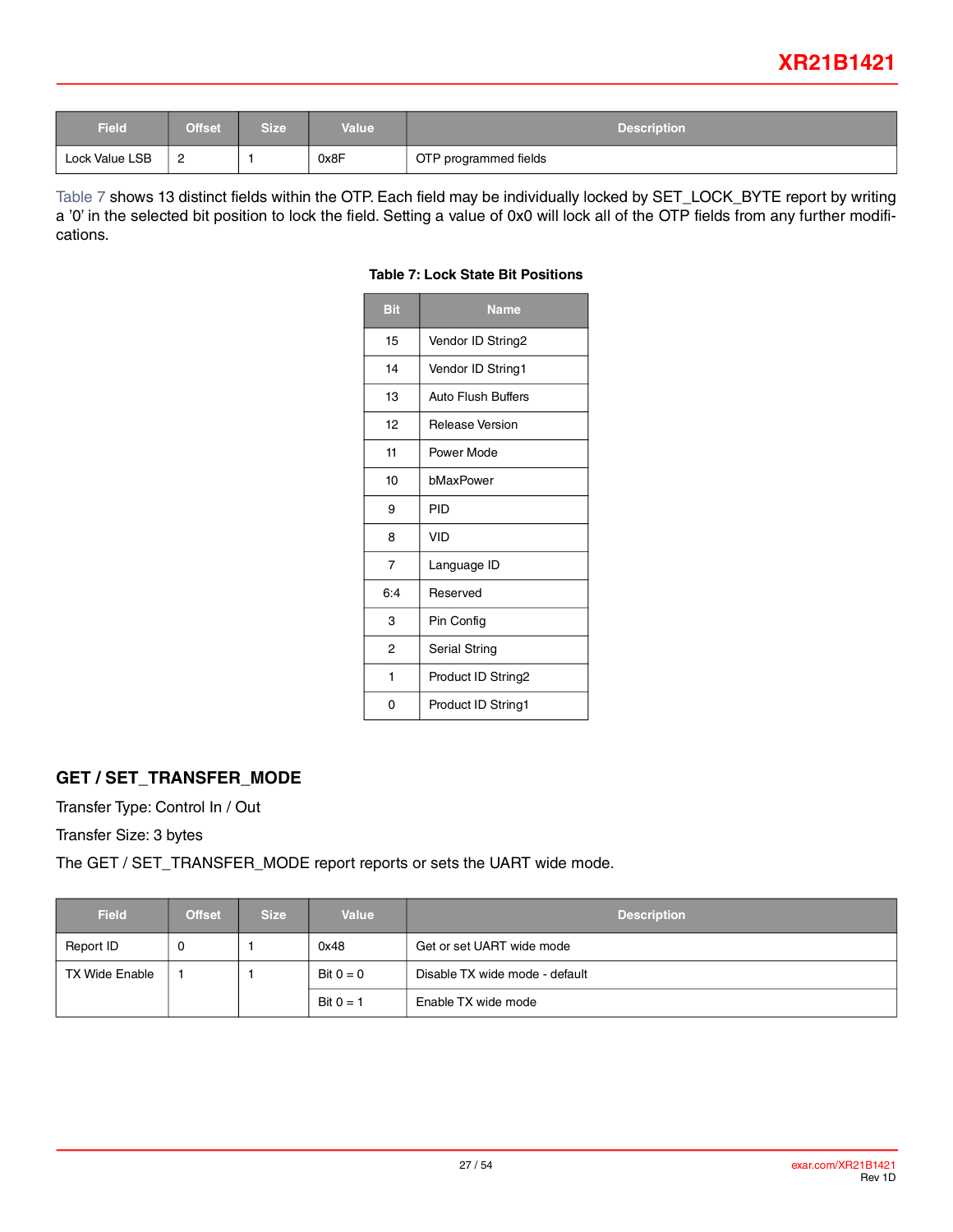## **XR21B1421**

| Field                 | <b>Offset</b>  | <b>Size</b> | <b>Value</b> | <b>Description</b>             |  |
|-----------------------|----------------|-------------|--------------|--------------------------------|--|
| <b>RX Wide Enable</b> | $\overline{2}$ |             | Bit $0 = 0$  | Disable RX wide mode - default |  |
|                       |                |             | Bit $0 = 1$  | Enable RX wide mode            |  |
|                       |                |             | Bit $1 = 0$  | Disable low latency            |  |
|                       |                |             | Bit $1 = 1$  | Enable low latency - default   |  |

## <span id="page-27-0"></span>**GET / SET\_GPIO\_CONFIG**

Transfer Type: Control In / Out

Transfer Size: 13 bytes

The GET / SET\_GPIO\_CONFIG report contains several fields that may be used to get or set a variety of configurations for the GPIO pins, as detailed in [Table](#page-28-0) 8. The direction field reports or sets pins configured as GPIO as inputs or outputs. The open drain field reports or sets GPIO outputs as either push-pull or open drain. The pull-up and pull-down field enables / disables weak pull-up or pull-down resistors on GPIO inputs. The clock divisor fields set the output clock frequency for GPIO0\_CLK.

The default configuration for the XR21B1421 pins is defined by the Pin Config report (0x66). Note that the default direction and functionality of pins in the GET\_GPIO\_CONFIG report will not initially match that of the Pin Configuration report. Any changes to GPIO pins made via the SET\_GPIO\_CONFIG report will take effect immediately and will be lost following any subsequent power cycle or re-enumeration of the device. Pins configured for special functions, e.g. CLK, RTS#, etc. are not controlled by the direction, open drain, pull-up, or pull-down fields of this report.

| <b>Field</b>   | <b>Offset</b>  | <b>Size</b> | Value        | <b>Description</b>                                                                                                                                                                         |  |
|----------------|----------------|-------------|--------------|--------------------------------------------------------------------------------------------------------------------------------------------------------------------------------------------|--|
| Report ID      | 0              | 1           | 0x49         | Get or set GPIO pin configuration (dynamic)                                                                                                                                                |  |
| Direction MSB  | 1              |             | See Table 8  | Direction selection (input or output)                                                                                                                                                      |  |
| Direction LSB  | 2              | 1           |              | 0: input<br>1: output                                                                                                                                                                      |  |
| Open Drain MSB | 3              | 1           |              | Open drain selection                                                                                                                                                                       |  |
| Open Drain LSB | 4              | 1           |              | 0: pin configured as an output will be open drain<br>1: pin configured as an output will be push-pull output                                                                               |  |
| Pull-up MSB    | 5              | 1           |              | Pull-up resistor enable<br>0: disables pull-up resistor on pin configured as an input<br>1: enables pull-up resistor on pin configured as an input<br>Pull-down resistor enable            |  |
| Pull-up LSB    | 6              | 1           |              |                                                                                                                                                                                            |  |
| Pull-down MSB  | $\overline{7}$ | 1           |              |                                                                                                                                                                                            |  |
| Pull-down LSB  | 8              | 1           |              | 0: disables pull-down resistor on pin configured as an input<br>1: enables pull-down resistor on pin configured as an input, unless pull-up resistor is<br>also enabled for same input pin |  |
| Clk div. High  | 9              | 1           | See Table 9  | Clock divider for high period                                                                                                                                                              |  |
| Clk div. Low   | 10             | 1           | See Table 10 | Clock divider for low period                                                                                                                                                               |  |
| GPIO Mode 0    | 11             | 1           | See Table 11 | Auto RS-485 half-duplex enable control                                                                                                                                                     |  |
| GPIO Mode 1    | 12             |             | See Table 12 | Clock and toggle controls                                                                                                                                                                  |  |

[Table](#page-28-0) 8 shows the GPIO pins that may be controlled or queried by the GET / SET GPIO CONFIG report. A '1' or '0' in the appropriate bit position will control the direction, open drain selection and pull-up or pull-down for that GPIO pin.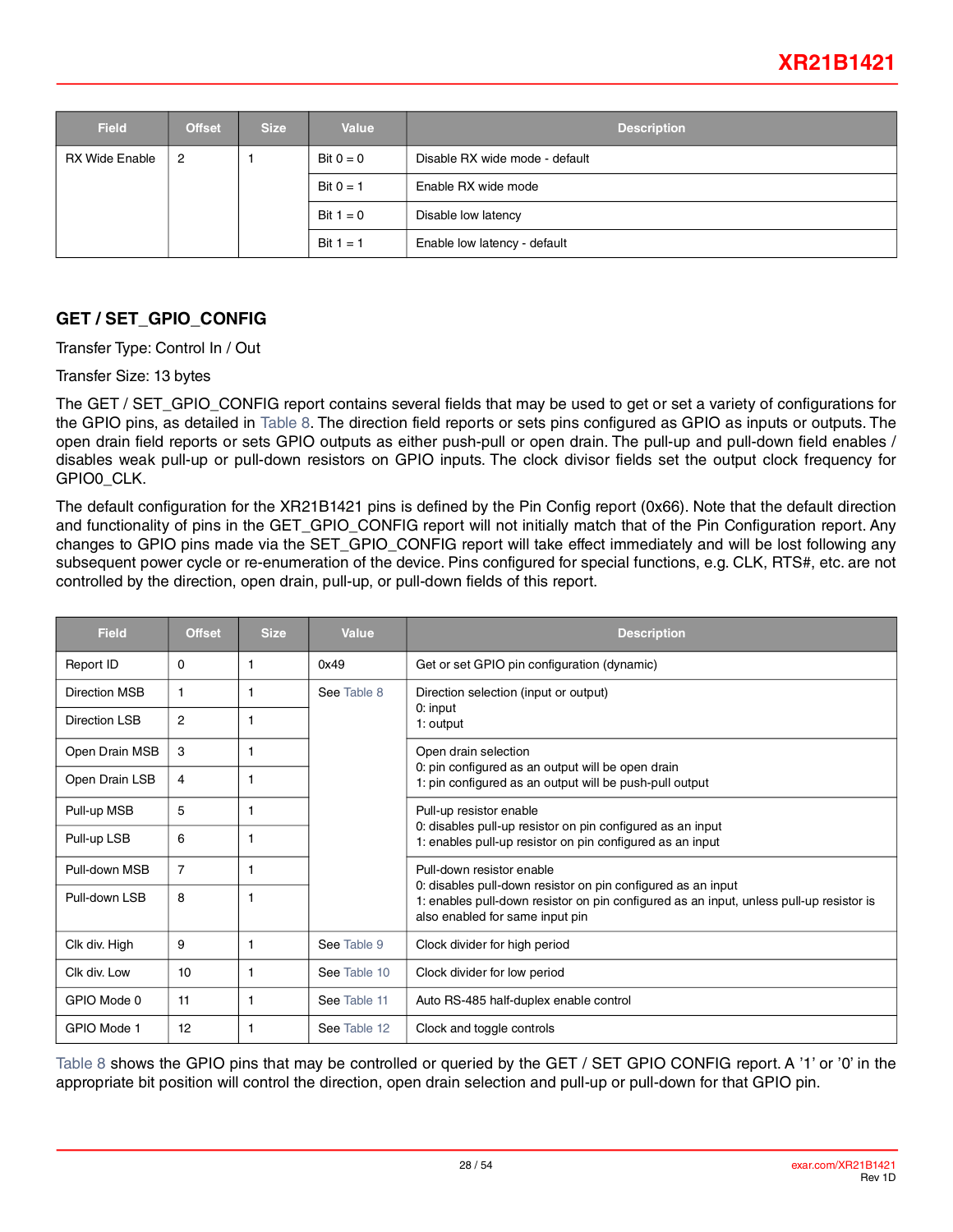<span id="page-28-0"></span>

| <b>Bit</b>     | <b>GPIO/Pin</b> | <b>Pin Name</b> |
|----------------|-----------------|-----------------|
| 15:14          |                 | Reserved        |
| 13             | 9               | GPIO9/DSR#      |
| 12             | 8               | GPIO8/DTR#      |
| 11             | 7               | GPIO7/RI#       |
| 10             | 6               | GPIO6/CD#       |
| 9:8            |                 | Reserved        |
| $\overline{7}$ | 5               | GPIO5/RXT       |
| 6              | 4               | GPIO4/TXT       |
| 5:4            |                 | Reserved        |
| 3              | 3               | GPIO3/RS485     |
| $\overline{2}$ | $\overline{2}$  | GPIO2/CTS#      |
| 1              | 1               | GPIO1/RTS#      |
| 0              | 0               | GPIO0/CLK       |

#### **Table 8: GPIO Config Bit Positions**

#### **Table 9: Clock Divider High Bit Positions**

<span id="page-28-1"></span>

| <b>Bit</b> | <b>Description</b> |
|------------|--------------------|
| 7:0        | High Period        |

#### **Table 10: Clock Divider Low Bit Positions**

| <b>Bit</b> | <b>Description</b> |
|------------|--------------------|
| 7:0        | Low Period         |

<span id="page-28-2"></span>Output clock frequency is determined by the formula 24 MHz / (High period + Low period) unless both values are 0. For example, if both Clock Divider High and Clock Divider Low are set to a value of 1, the clock will be 12 MHz with a 50% duty cycle. If both high and low periods are set to 0 the clock frequency will be 24 MHz. This clock will be selected as an output if the SET\_PIN\_CONFIG or the SET\_GPIO\_CONFIG report selects the clock output.

Output clock must be enabled by GPIO\_MODE1 CLK\_EN field of this report.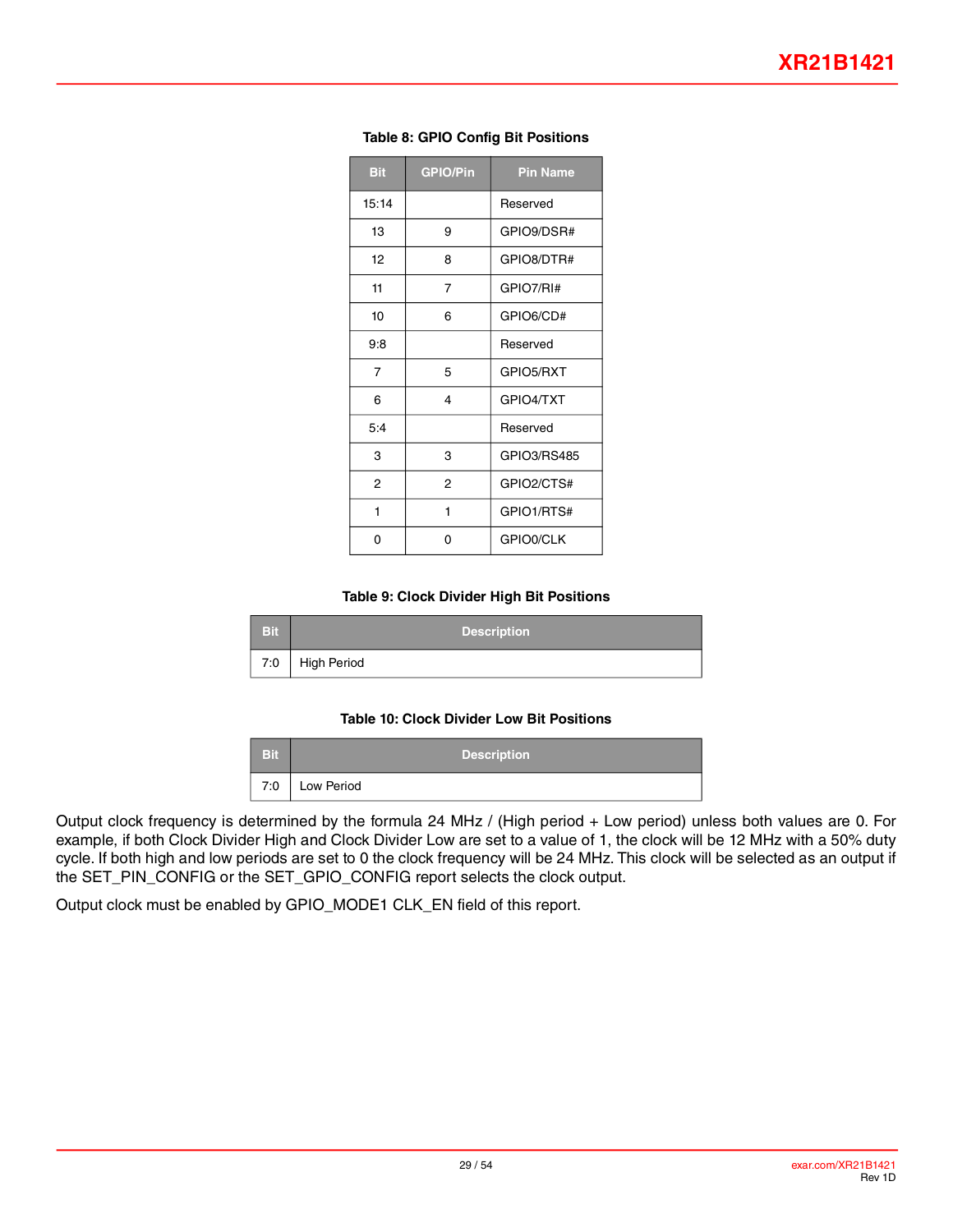#### **Table 11: GPIO Mode 0 Bit Positions**

<span id="page-29-0"></span>

| <b>Bit</b>     | <b>Description</b>                                                                                                                                                                                                                                                                                                                                                                                                                                                                                                                                                                                            |
|----------------|---------------------------------------------------------------------------------------------------------------------------------------------------------------------------------------------------------------------------------------------------------------------------------------------------------------------------------------------------------------------------------------------------------------------------------------------------------------------------------------------------------------------------------------------------------------------------------------------------------------|
| 7              | Reserved                                                                                                                                                                                                                                                                                                                                                                                                                                                                                                                                                                                                      |
| 6:5            | <b>RS485 SEL</b><br>00: GPIO3/RS485 pin functions as GPIO<br>01: GPIO3/RS485 pin functions as auto RS-485 half-duplex enable<br>$(RS485$ PIN = '1')<br>10: GPIO3/RS485 pin asserted during UART transmit only with address<br>match (RS485 PIN = $'1'$ )<br>11: Reserved                                                                                                                                                                                                                                                                                                                                      |
| $\overline{4}$ | <b>RS485 PIN</b><br>0: Selected auto RS-485 half-duplex enable pin is GPIO1/RTS#/RS485,<br>function determined by MODEM SEL field<br>1: Selected auto RS-485 half-duplex enable pin is GPIO3/RS485, func-<br>tion determined by RS485_SEL field                                                                                                                                                                                                                                                                                                                                                               |
| 3              | RS485 POL<br>0: Auto RS-485 half-duplex enable active low<br>1: Auto RS-485 half-duplex enable active high                                                                                                                                                                                                                                                                                                                                                                                                                                                                                                    |
| 2:0            | <b>MODEM SEL</b><br>With MODEM SEL = "001" for RTS/CTS flow control, H/W flow control<br>must also be enabled in UART_CONFIG report (not default).<br>000: No GPIO pins used for either RTS/CTS or DTR/DSR hardware<br>flow control<br>001: GPIO1 and GPIO2 used for hardware auto-RTS/CTS flow control -<br>default<br>010: GPIO8 and GPIO9 used for hardware auto-DTR/DSR flow control<br>011: GPIO1/RTS#/RS485 pin asserted during UART transmit<br>$(RS485$ PIN = '0')<br>100: GPIO1/RTS#/RS485 pin asserted during UART transmit only with<br>address match (RS485_PIN = $'0'$ )<br>101 to 111: Reserved |

#### **Table 12: GPIO Mode 1 Bit Positions**

<span id="page-29-1"></span>

| <b>Bit</b> | <b>Description</b>                                                                                                                              |  |  |  |
|------------|-------------------------------------------------------------------------------------------------------------------------------------------------|--|--|--|
| 7          | <b>RXT EN</b><br>0: Disable Receive toggle output function (pin reverts to GPIO function-<br>ality)<br>1: Enable Receive toggle output function |  |  |  |
| 6          | TXT EN<br>0: Disable Transmit toggle output function (pin reverts to GPIO function-<br>ality)<br>1: Enable Transmit toggle output function      |  |  |  |
| 5:1        | Reserved                                                                                                                                        |  |  |  |
| 0          | <b>CLK EN</b><br>0: Disable Clock output function (pin reverts to GPIO functionality)<br>1: Enable Clock output function                        |  |  |  |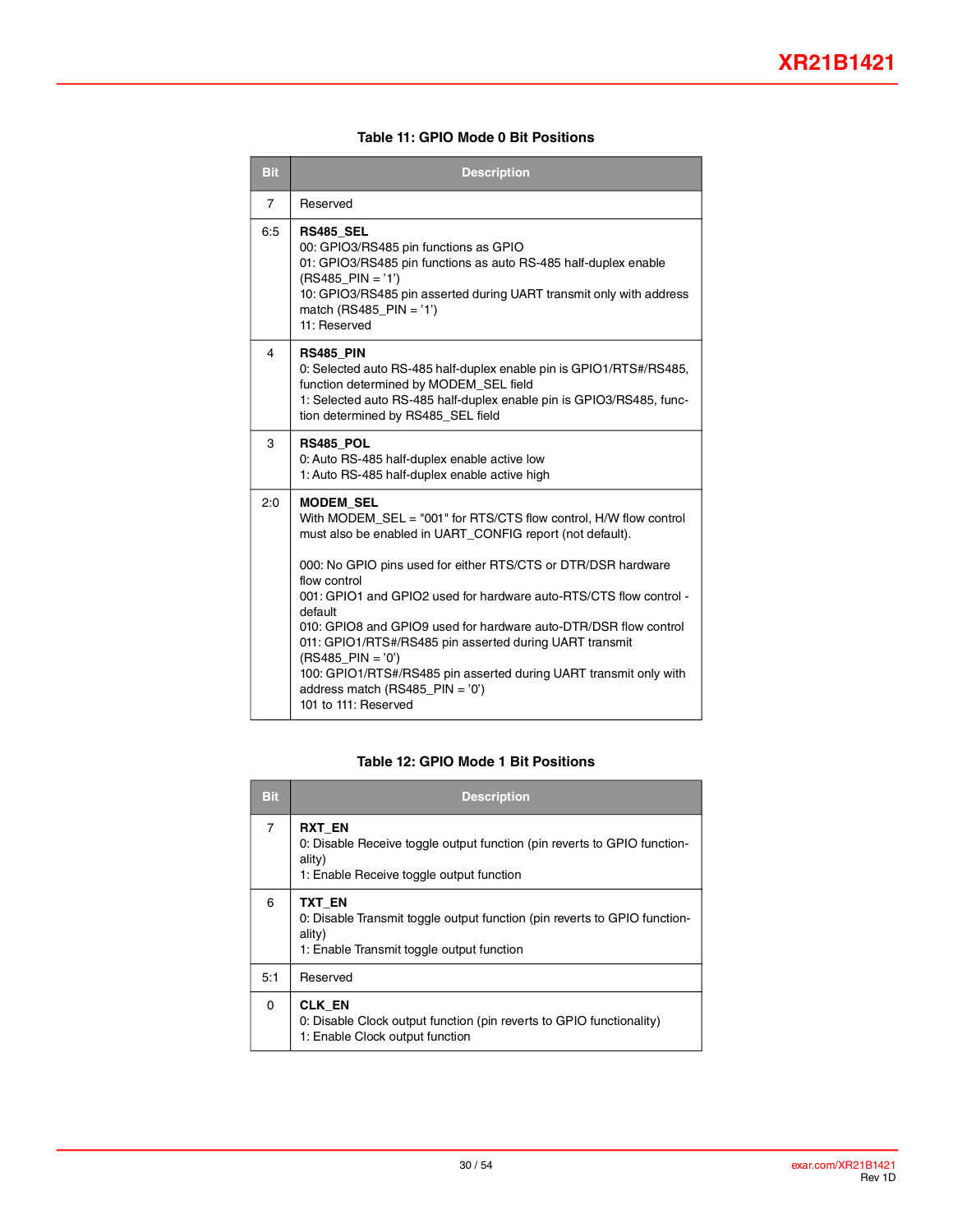## <span id="page-30-0"></span>**GET / SET\_SUSPEND\_OUTPUT\_CONFIG**

Transfer Type: Control In / Out

#### Transfer Size: 5 bytes

The GET / SET\_SUSPEND\_OUTPUT\_CONFIG report gets or sets GPIO pins state and mode when the device is suspended by the USB host if the USE\_SUSPEND bit is enabled. Suspend state is the value that is driven on the corresponding bit position in [Table](#page-30-1) 13. Suspend mode configures the output to push-pull or open drain. Suspend state and suspend mode both default to 0x0000.

<span id="page-30-1"></span>

| <b>Field</b>                | <b>Offset</b> | <b>Size</b> | Value        | <b>Description</b>                                                                                                                                                                            |  |
|-----------------------------|---------------|-------------|--------------|-----------------------------------------------------------------------------------------------------------------------------------------------------------------------------------------------|--|
| Report ID                   | 0             |             | 0x4A         | Get or Set output states and modes during suspend                                                                                                                                             |  |
| Suspend state<br><b>MSB</b> |               |             | See Table 13 | Asserted state in suspend mode<br>0: All GPIO pins are asserted low in USB Suspend state if USE_SUSPEND = '1'<br>1: All GPIO pins are asserted high in USB Suspend state if USE SUSPEND = '1' |  |
| Suspend state<br>LSB        | 2             |             |              |                                                                                                                                                                                               |  |
| Suspend mode<br><b>MSB</b>  | 3             |             |              | Output mode when in suspend mode<br>0: GPIO pin is Open Drain in USB Suspend state if USE_SUSPEND = '1'                                                                                       |  |
| Suspend mode<br>LSB         | 4             |             |              | 1: GPIO pin is Push-pull in USB Suspend state if USE SUSPEND = '1'                                                                                                                            |  |

#### **Table 13: Suspend State Mode Bit Positions**

| <b>Bit</b> | <b>GPIO/Pin</b> | <b>Pin Name</b> |
|------------|-----------------|-----------------|
| 15         |                 | USE_SUSPEND     |
| 14         |                 | Reserved        |
| 13         | 9               | GPIO9/DSR#      |
| 12         | 8               | GPIO8/DTR#      |
| 11         | 7               | GPIO7/RI#       |
| 10         | 6               | GPIO6/CD#       |
| 9:8        |                 | Reserved        |
| 7          | 5               | GPIO5/RXT       |
| 6          | 4               | GPIO4/TXT       |
| 5:4        |                 | Reserved        |
| 3          | 3               | GPIO3/RS485     |
| 2          | 2               | GPIO2/CTS#      |
| 1          | 1               | GPIO1/RTS#      |
| 0          | 0               | GPIO0/CLK       |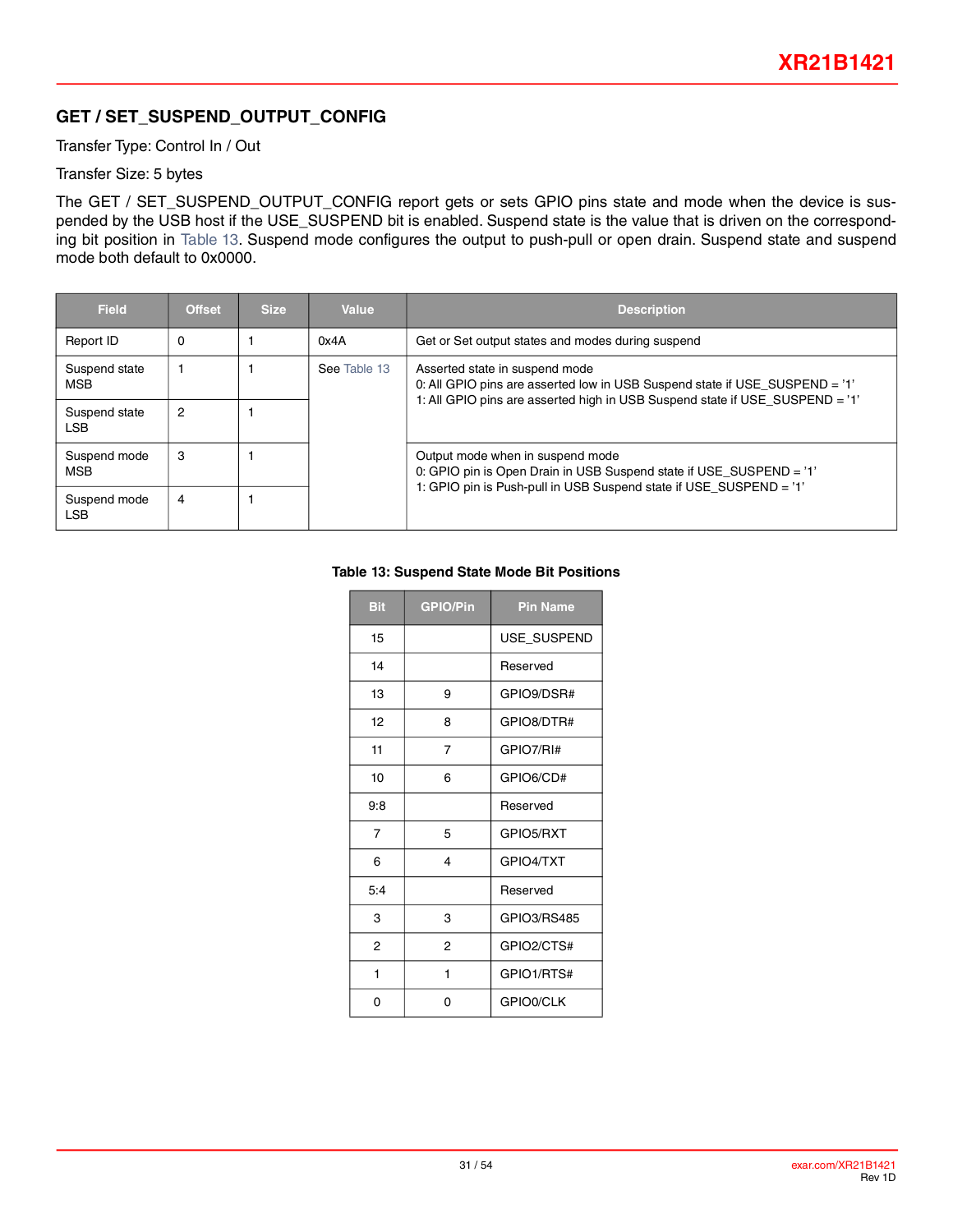## **GET / SET\_CHIP\_ID**

Transfer Type: Control In / Out

#### Transfer Size: 7 bytes

The GET / SET\_CHIP\_ID report reports MaxLinear's device manufacturer's USB Vendor and Product IDs (VID and PID) irrespective of any changes to the VID and PID using the SET\_USB\_CONFIG report. (However, values from the SET\_US-B\_CONFIG report will be reported to the USB host during device enumeration.)

| <b>Field</b>  | <b>Offset</b> | <b>Size</b> | <b>Value</b> | <b>Description</b>            |
|---------------|---------------|-------------|--------------|-------------------------------|
| Report ID     | 0             |             | 0x4F         | Get Chip ID                   |
| VID Chip LSB  |               |             | 0xE2         | <b>LSB of Exar Vendor VID</b> |
| VID Chip MSB  | 2             |             | 0x04         | MSB of Exar Vendor PID        |
| PID Chip LSB  | 3             |             | 0x21         | <b>LSB of Exar Vendor PID</b> |
| PID Chip MSB  | 4             |             | 0x14         | MSB of Exar Vendor VID        |
| Chip Revision | 5             |             | 0x02         | Device revision               |
| Reserved      | 6             |             | 0x00         | Reserved, return 0x00         |

## **GET / SET\_UART\_CONFIG**

Transfer Type: Control In / Out

#### Transfer Size: 9 bytes

The GET / SET\_UART\_CONFIG report gets or sets baud rate, parity, flow control mode, and number of data and stop bits as well as controls auto-RS-485 half-duplex and hardware flow control modes.

| <b>Field</b> | <b>Offset</b> | <b>Size</b> | <b>Value</b> | <b>Description</b>                                                                 |
|--------------|---------------|-------------|--------------|------------------------------------------------------------------------------------|
| Report ID    | 0             |             | 0x50         | Get or set UART configuration                                                      |
| Baud Rate 3  |               |             | Baud[31:24]  | OTP programmed fields                                                              |
| Baud Rate 2  | 2             |             | Baud[23:16]  | Baud: Any integer value from 300 (0x0000012C) to 12,000,000 (0x00B71B00) is a      |
| Baud Rate 1  | 3             |             | Baud[15:8]   | valid baud rate. The default baud rate is 115,200 bps.                             |
| Baud Rate 0  | 4             |             | Baud[7:0]    |                                                                                    |
| Parity       | 5             | -1          | 0x00         | No Parity (Default)                                                                |
|              |               |             | 0x01         | Even Parity                                                                        |
|              |               |             | 0x02         | <b>Odd Parity</b>                                                                  |
|              |               |             | 0x03         | <b>Mark Parity</b>                                                                 |
|              |               |             | 0x04         | <b>Space Parity</b>                                                                |
| Data Control | 6             | 1           | See Table 14 | Control flow control mode, RS-485 half-duplex mode select and polarity, and duplex |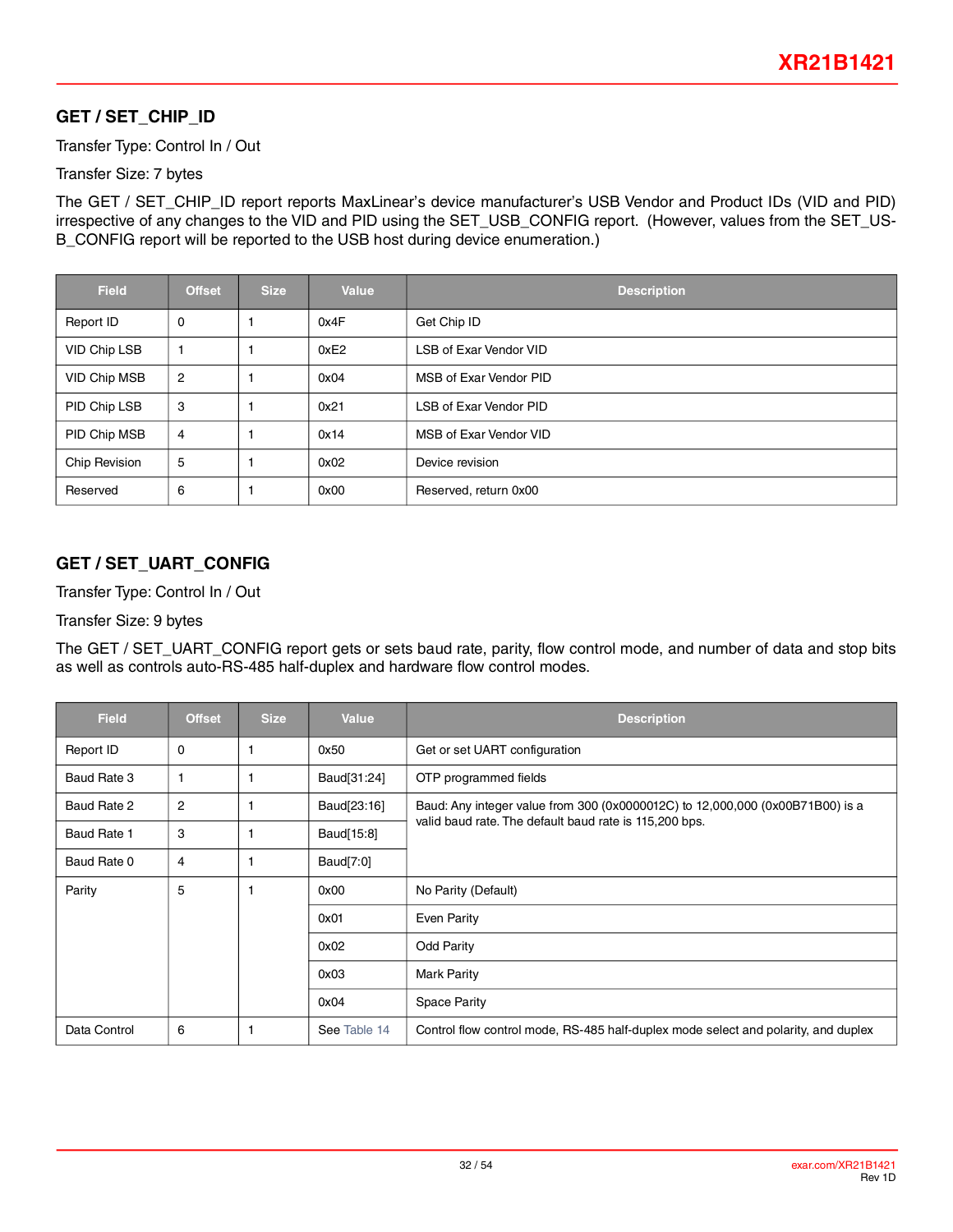## **XR21B1421**

| <b>Field</b> | <b>Offset</b> | <b>Size</b> | <b>Value</b>     | <b>Description</b>                                      |
|--------------|---------------|-------------|------------------|---------------------------------------------------------|
| Data bits    | 7             |             | 0x00 or 0x05     | 5 data bits                                             |
|              |               |             | $0x01$ or $0x06$ | 6 data bits                                             |
|              |               |             | 0x02 or 0x07     | 7 data bits                                             |
|              |               |             | 0x03 or 0x08     | 8 data bits (Default)                                   |
|              |               |             | 0x04 or 0x09     | 9 data bits                                             |
| Stop bits    | 8             |             | 0x00             | stop bit (Default)                                      |
|              |               |             | 0x01             | 1.5 if 5 bit data, 2 stop bits if 6, 7, 8 or 9 bit data |

#### **Table 14: Data Control Bit Positions**

<span id="page-32-0"></span>

| <b>Bit</b> | <b>Description</b>                                                                                                                                                                                                                                                                        |
|------------|-------------------------------------------------------------------------------------------------------------------------------------------------------------------------------------------------------------------------------------------------------------------------------------------|
| 7:4        | <b>Reserved</b>                                                                                                                                                                                                                                                                           |
| 3          | <b>HDUP</b><br>0: Disable half-duplex mode (Default)<br>1: Enable half-duplex mode                                                                                                                                                                                                        |
| 2:0        | <b>FLOW CTL</b><br>000: No flow control (Default)<br>001: Hardware flow control<br>010: Software flow control<br>011: Multidrop mode - Receive only after address match, Tx indepen-<br>dent<br>100: Multidrop mode - Receive / transmit only after address match<br>101 to 111: Reserved |

## **SET\_TRANSMIT\_LINE\_BREAK**

Transfer Type: Control Out

Transfer Size: 2 bytes

The SET\_TRANSMIT\_LINE\_BREAK report asserts a line break until the set count value is decremented to 0.

| <b>Field</b> | <b>Offset</b> | <b>Size</b> | Value | <b>Description</b>                                                                                                                                                                                                                                                                                                              |
|--------------|---------------|-------------|-------|---------------------------------------------------------------------------------------------------------------------------------------------------------------------------------------------------------------------------------------------------------------------------------------------------------------------------------|
| Report ID    |               |             | 0x51  | Set Line Break condition                                                                                                                                                                                                                                                                                                        |
| Interval     |               |             | Count | Count in ms<br>Any integer value from 1 to 255 (0xFF) is a valid interval. A value of 0 will assert the<br>line break condition until the SET STOP LINE BREAK report 0x52 is received, or<br>until any non-zero value is decremented to 0. Any data in the TX FIFO will be purged<br>when the line break condition is asserted. |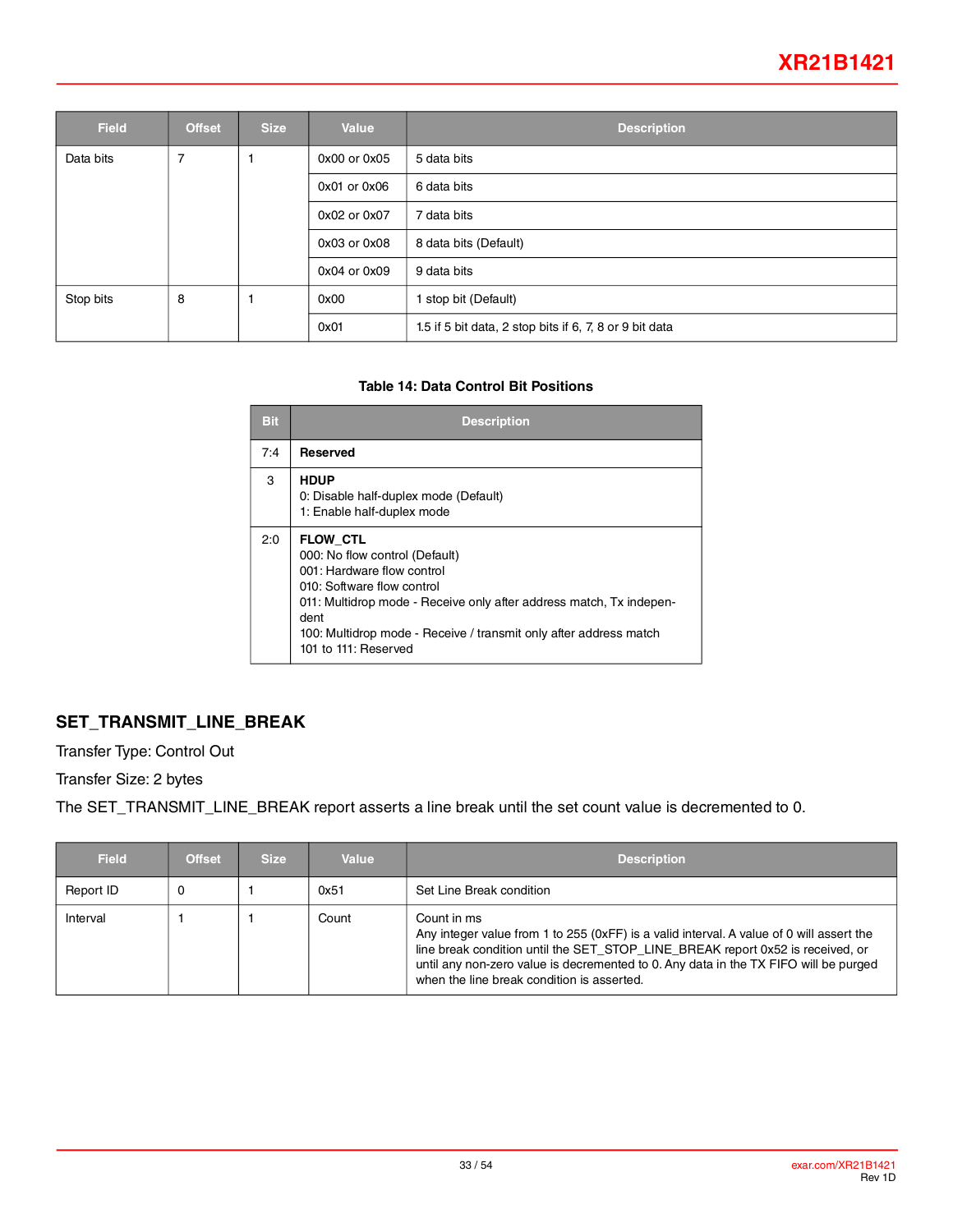## **SET\_STOP\_LINE\_BREAK**

Transfer Type: Control Out

Transfer Size: 2 bytes

The SET\_STOP\_LINE\_BREAK report terminates any line break condition in progress.

| <b>Field</b> | <b>Offset</b> | Size i | <b>Value</b> | <b>Description</b>            |
|--------------|---------------|--------|--------------|-------------------------------|
| Report ID    |               |        | 0x52         | Set Stop Line Break condition |
| Value        |               |        |              | Set using any value           |

## **GET / SET\_SW\_FLOW\_CTL\_CONFIG**

Transfer Type: Control In / Out

Transfer Size: 3 bytes

The GET / SET\_SW\_FLOW\_CTL\_CONFIG report gets or sets the software flow control XON and XOFF values. The XOFF value is used by the receiver to stop transmission. If the received value matches the XOFF value with software flow control enabled, the transmitter will halt transmission until a received character matches the XON value. The default XON character is 0x11 and the default XOFF character is 0x13.

| <b>Field</b> | <b>Offset</b> | <b>Size</b> | <b>Value</b>      | <b>Description</b>                      |
|--------------|---------------|-------------|-------------------|-----------------------------------------|
| Report ID    | ັບ            |             | 0x53              | Get / Set SW Flow Control Configuration |
| <b>XON</b>   |               |             | Char1             | Char1 is the XON                        |
| <b>XOFF</b>  | _             |             | Char <sub>2</sub> | Char2 is the XOFF                       |

## **GET / SET\_ADDR\_MATCH\_CONFIG**

Transfer Type: Control In / Out

Transfer Size: 3 bytes

The GET / SET\_ADDR\_MATCH\_CONFIG report gets or sets the multi-drop mode unicast and multicast address match values.

| <b>Field</b> | <b>Offset</b> | <b>Size</b> | <b>Value</b>      | <b>Description</b>                       |
|--------------|---------------|-------------|-------------------|------------------------------------------|
| Report ID    |               |             | 0x54              | Get / Set Address Matching Configuration |
| UNI ADD      |               |             | Char1             | Unicast address (default value 0x11)     |
| MULTI ADD    | 2             |             | Char <sub>2</sub> | Multicast address (default value 0x13)   |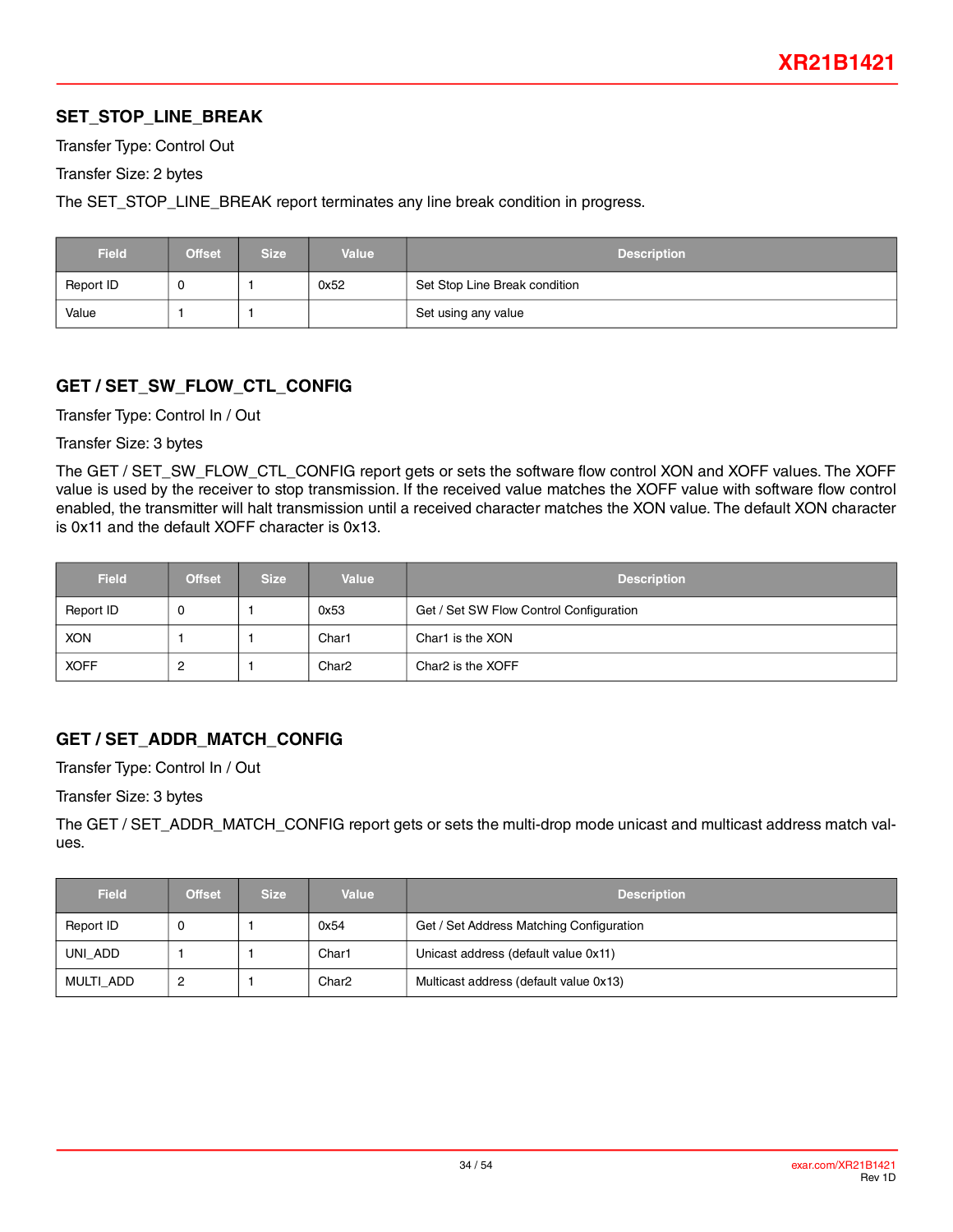## **GET / SET\_LOOPBACK\_MODE**

Transfer Type: Control In / Out

Transfer Size: 2 bytes

The GET / SET\_LOOPBACK\_MODE report gets or sets internal loopback of the UART data and flow control signals.

<span id="page-34-0"></span>

| <b>Field</b> | <b>Offset</b> | <b>Size</b> | <b>Value</b> | <b>Description</b>               |
|--------------|---------------|-------------|--------------|----------------------------------|
| Report ID    |               |             | 0x55         | Get / Set Internal UART Loopback |
| Loop         |               |             | See Table 15 | Loopback mode control            |

#### **Table 15: Loopback Mode Bit Positions**

| <b>Bit</b>     | <b>Description</b>                                             |
|----------------|----------------------------------------------------------------|
| 7:3            | <b>Reserved</b>                                                |
| $\overline{2}$ | DTR DSR<br>0: Disable loopback (default)<br>1: Enable loopback |
|                | RTS CTS<br>0: Disable loopback (default)<br>1: Enable loopback |
| $\Omega$       | TX RX<br>0: Disable loopback (default)<br>1: Enable loopback   |

#### **GET / SET\_IR\_MODE**

Transfer Type: Control In / Out

Transfer Size: 2 bytes

The GET / SET\_IR\_MODE report gets or sets the infrared mode.

| <b>Field</b> | <b>Offset</b> | <b>Size</b> | <b>Value</b> | <b>Description</b>    |
|--------------|---------------|-------------|--------------|-----------------------|
| Report ID    |               |             | 0x56         | Get / Set IR mode     |
| IR mode      |               |             | See Table 16 | Infrared mode control |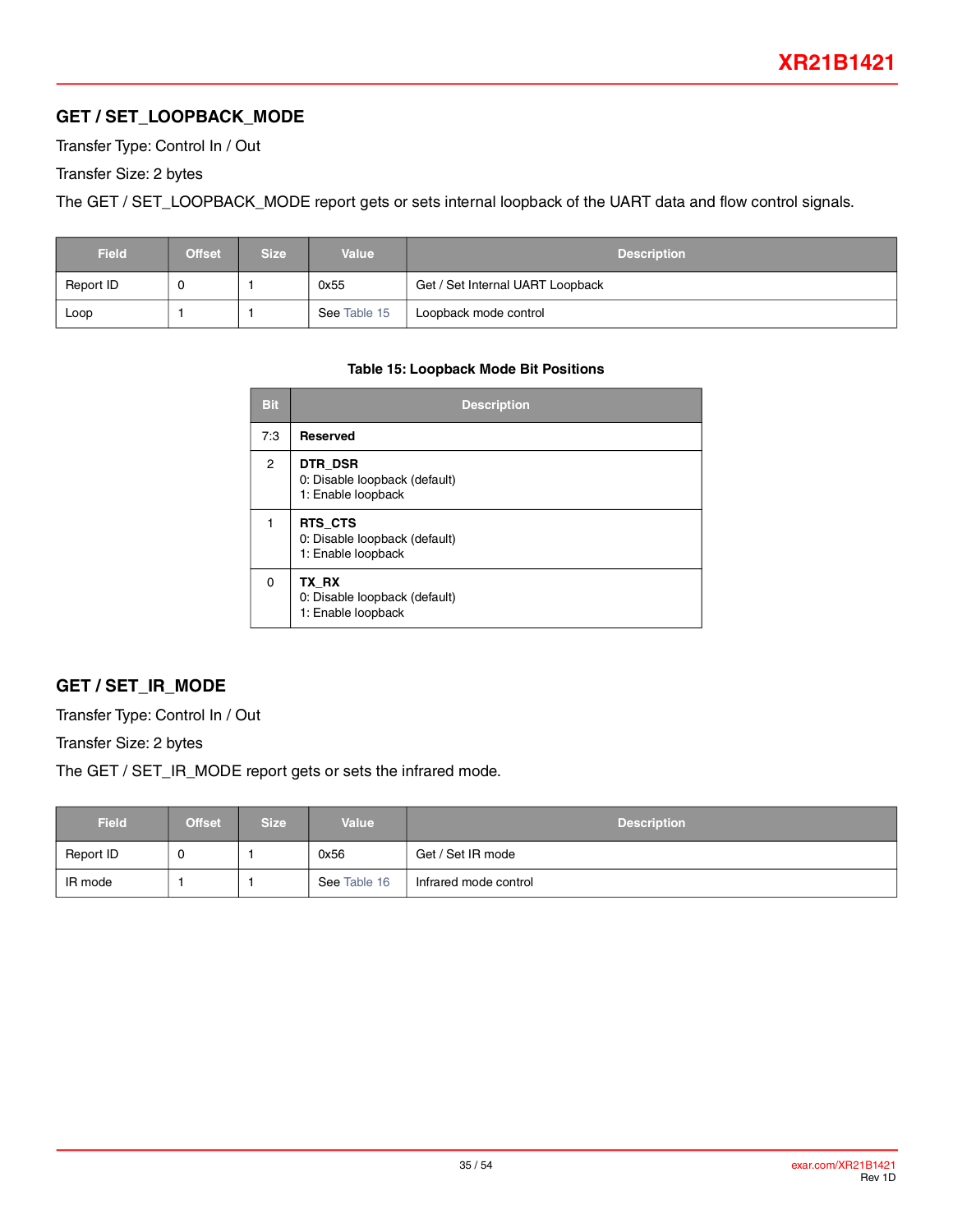#### **Table 16: IR Mode Bit Positions**

<span id="page-35-0"></span>

| Bit            | <b>Description</b>                                                                                                                                    |
|----------------|-------------------------------------------------------------------------------------------------------------------------------------------------------|
| 7:3            | <b>Reserved</b>                                                                                                                                       |
| $\overline{2}$ | <b>TX PULSE</b><br>0: Transmit pulses are 3/16th of and centered in the bit period<br>1: Transmit pulses are 4/16th of and centered in the bit period |
| 1              | <b>RX INVERT</b><br>0: Standard IrDA receive data<br>1: Non-standard inverted receive data                                                            |
| 0              | ΕN<br>0: Disable IR mode<br>1: Enable IR mode                                                                                                         |

## **GET / SET\_XCVR\_EN\_DELAY**

Transfer Type: Control In / Out

Transfer Size: 2 bytes

The GET / SET\_XCVR\_EN\_DELAY report gets or sets the delay in deasserting the or auto RS-485 half-duplex enable.

<span id="page-35-1"></span>

| <b>Field</b> | <b>Offset</b> | Size ' | <b>Value</b> | <b>Description</b>                             |
|--------------|---------------|--------|--------------|------------------------------------------------|
| Report ID    |               |        | 0x57         | Get / Set auto RS-485 half-duplex enable delay |
| Delay        |               |        | See Table 17 | Values from 0 - 15 baud times                  |

#### **Table 17: Delay Bit Positions**

| <b>Bit</b> | <b>Description</b> |
|------------|--------------------|
| 7:4        | Reserved           |
| 3:0        | <b>Delay</b>       |

## **GET / SET\_FLOW\_CTRL\_THRESHOLD**

Transfer Type: Control In / Out

Transfer Size: 3 bytes

The GET / SET\_FLOW\_CTRL\_THRESHOLD report gets or sets flow control threshold used in hardware and software flow control. The default flow control threshold is 0x1C2 or 450 decimal. For hardware flow control RTS or DTR will be deasserted (high) when the receive FIFO exceeds the flow control threshold and asserted low at or below the threshold. For software flow control the XOFF character is pushed into the transmit FIFO and transmitted to the remote UART above the threshold and the XON character is transmitted at the threshold setting.

| <b>Field</b> | <b>Offset</b> | Size' | Value | <b>Description</b>                             |
|--------------|---------------|-------|-------|------------------------------------------------|
| Report ID    | - 6           |       | 0x58  | Get / Set auto RS-485 half-duplex enable delay |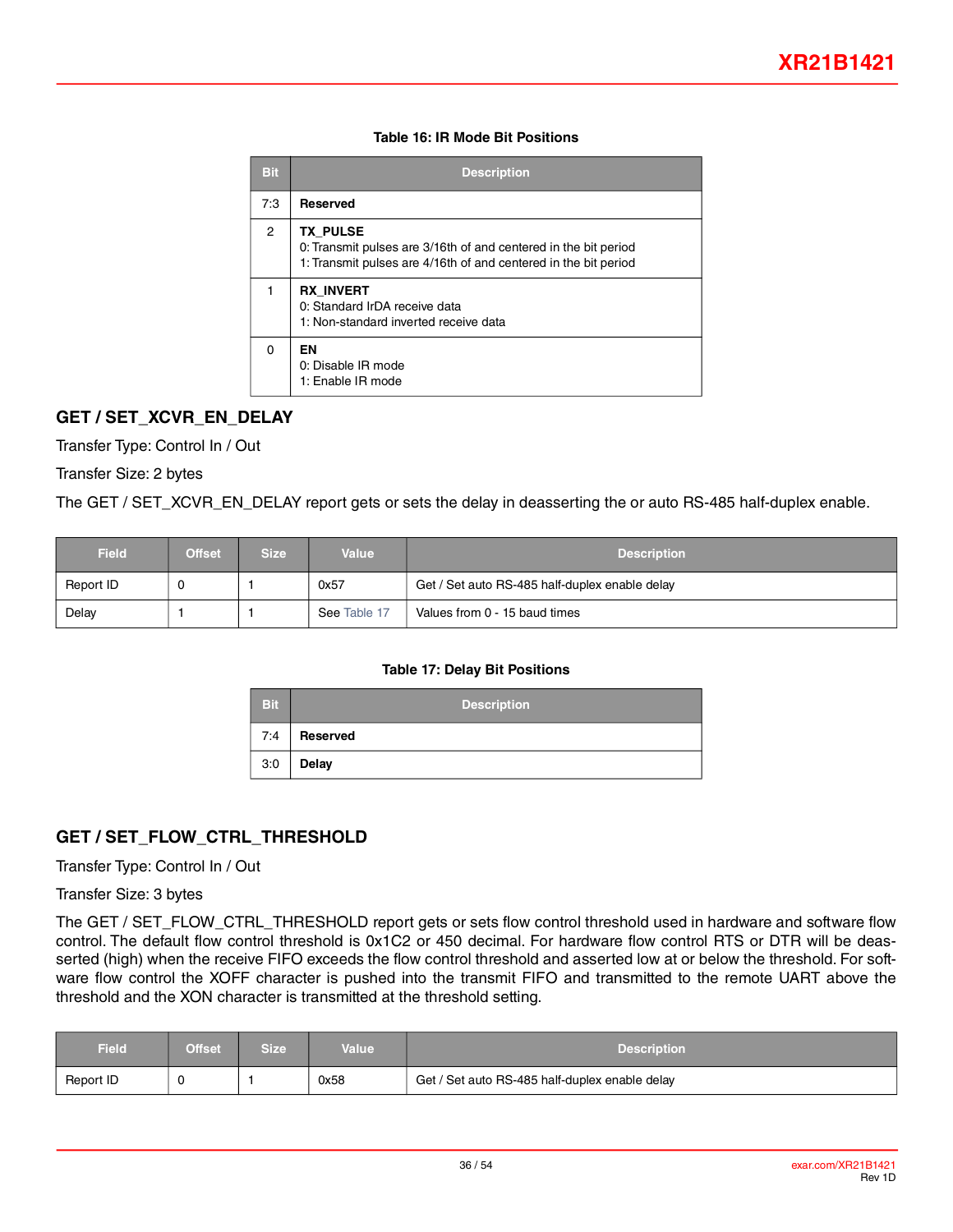## **XR21B1421**

<span id="page-36-0"></span>

| <b>Field</b>  | <b>Offset</b> | <b>Size</b> | <b>Value</b> | <b>Description</b>  |
|---------------|---------------|-------------|--------------|---------------------|
| Threshold MSB |               |             | See Table 18 | Values from 0 - 511 |
| Threshold LSB | 2<br><u>_</u> |             |              |                     |

#### **Table 18: Flow Control Threshold Bit Positions**

| <b>Bit</b> | <b>Description</b>   |
|------------|----------------------|
| 15:9       | Reserved             |
| 8          | <b>Threshold MSB</b> |
| 7:0        | <b>Threshold LSB</b> |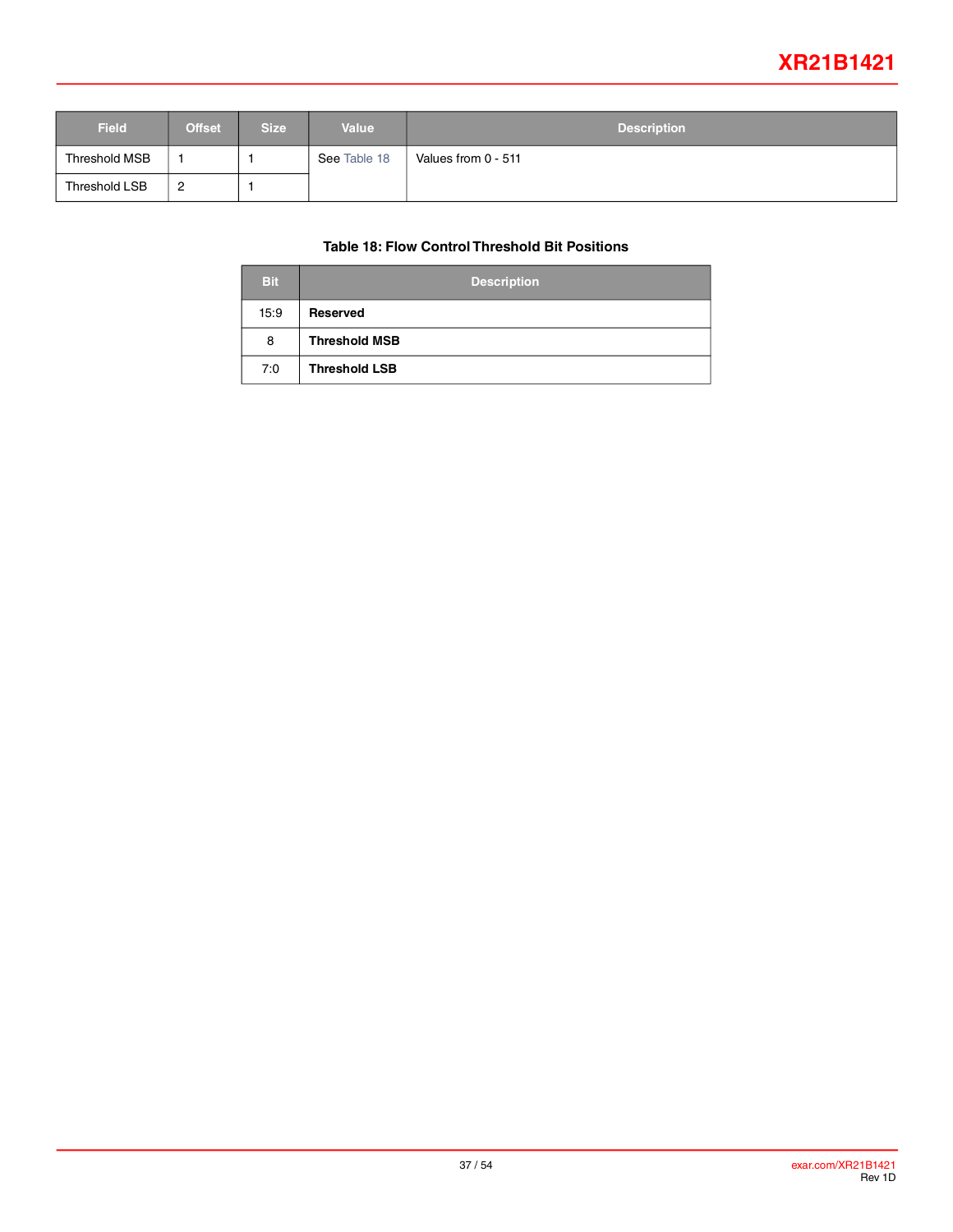## **GET / SET\_USB\_CONFIG**

Transfer Type: Control In / Out

Transfer Size: 11 bytes

The GET / SET\_USB\_CONFIG report gets or sets USB configuration data, including VID, PID, max power, attributes, device release number, as well as a UART FIFO flush control. Set permanently programs on-chip OTP. Six fields defined in the mask may be individually programmed. Once a field is programmed, any attempt to program that field again will be ignored.

| <b>Field</b>      | <b>Offset</b>  | <b>Size</b> | <b>Value</b> | <b>Description</b>                                                                                                                                                                   |
|-------------------|----------------|-------------|--------------|--------------------------------------------------------------------------------------------------------------------------------------------------------------------------------------|
| Report ID         | 0              |             | 0x60         | Get / Set Flow USB Configuration data                                                                                                                                                |
| <b>VID LSB</b>    |                |             | <b>VID</b>   | <b>USB Vendor ID</b>                                                                                                                                                                 |
| <b>VID MSB</b>    | $\overline{2}$ | 1           |              | Vendor ID obtained from USB org. The default VID is Exar's assigned VID: 0x04E2.                                                                                                     |
| PID LSB           | 3              | 1           | <b>PID</b>   | <b>USB Product ID</b>                                                                                                                                                                |
| <b>PID MSB</b>    | 4              | 1           |              | Product ID specified by vendor. The default PID is Exar's assigned PID: 0x1421.                                                                                                      |
| <b>MAXPOWER</b>   | 5              | 1           | bMaxPower    | USB device bMaxPower in 2 mA units<br>Must be less than or equal to 100 mA (0x32) for a low power device and 500 mA<br>(0xFA) for a high power device. The default MAXPOWER is 0x32. |
| <b>ATTRIBUTES</b> | 6              | 1           | See Table 19 | <b>USB bmAttributes</b>                                                                                                                                                              |
| REL MAJOR         | $\overline{7}$ | 1           |              |                                                                                                                                                                                      |
| <b>REL MINOR</b>  | 8              | 1           |              |                                                                                                                                                                                      |
| <b>AUTO FLUSH</b> | 9              | 1           | See Table 20 |                                                                                                                                                                                      |
| <b>MASK</b>       | 10             | 1           | See Table 21 |                                                                                                                                                                                      |

#### **Table 19: Attributes Bit Positions**

<span id="page-37-0"></span>

| <b>Bit</b> | <b>Description</b>                                                                                     |
|------------|--------------------------------------------------------------------------------------------------------|
| 7:4        | <b>Reserved</b>                                                                                        |
| 3          | <b>REM WAKE EN</b><br>0: No remote wakeup support (Default)<br>1: Remote wakeup supported              |
| 2          | <b>REM WAKE VALID</b><br>0: REM WAKE EN bit not valid (Default)<br>1: REM WAKE EN bit valid            |
| 1:0        | <b>POWER MODE</b><br>00: Bus Powered (Default)<br>01: Self Powered<br>10: Self Powered<br>11: Reserved |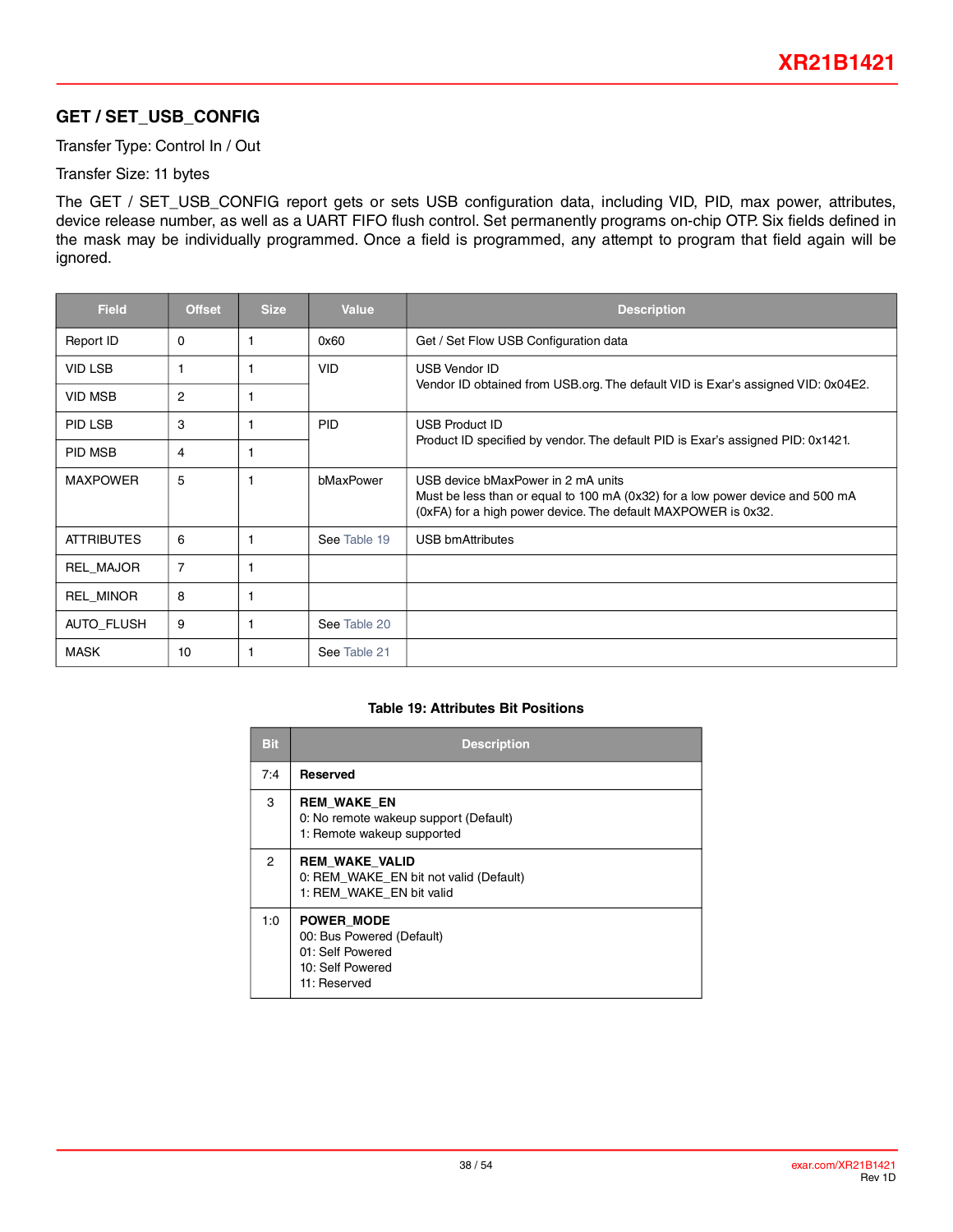| Table 20: Auto Flush Bit Positions |  |  |
|------------------------------------|--|--|
|------------------------------------|--|--|

<span id="page-38-0"></span>

| <b>Bit</b>     | <b>Description</b>                                                                                                                                                          |
|----------------|-----------------------------------------------------------------------------------------------------------------------------------------------------------------------------|
| 7:4            | <b>Reserved</b>                                                                                                                                                             |
| 3              | RX CLOSE<br>0: Do not automatically flush buffers on UART enable/disable condition.<br>(Default)<br>1: Automatically flush buffers on UART enable/disable condition.        |
| $\overline{2}$ | <b>RX OPEN</b><br>0: Do not automatically flush buffers on UART enable/disable condition.<br>1: Automatically flush buffers on UART enable/disable condition.<br>(Default)  |
| 1              | <b>TX CLOSE</b><br>0: Do not automatically flush buffers on UART enable/disable condition.<br>(Default)<br>1: Automatically flush buffers on UART enable/disable condition. |
| $\Omega$       | TX OPEN<br>0: Do not automatically flush buffers on UART enable/disable condition.<br>1: Automatically flush buffers on UART enable/disable condition.<br>(Default)         |

#### **Table 21: Mask Bit Positions**

<span id="page-38-1"></span>

| <b>Bit</b>     | <b>Description</b> |
|----------------|--------------------|
| 7:6            | Reserved           |
| 5              | AUTO_FLUSH         |
| $\overline{4}$ | <b>REL</b>         |
| 3              | POWER_MODE         |
| $\overline{2}$ | <b>ATTRIBUTES</b>  |
| 1              | <b>PID</b>         |
| $\Omega$       | <b>VID</b>         |

To program any of the fields, the corresponding mask bit must be set to a '1'. (Write only, will read back '0'.)

## **GET / SET\_VENDOR\_STRING1**

Transfer Type: Control In / Out

Transfer Size: 64 bytes

The GET / SET\_VENDOR\_STRGIN report gets or sets up to 61 bytes (30 1/2 unicode characters) of vendor string.

| <b>Field</b> | <b>Offset</b> | <b>Size</b> | <b>Value</b> | <b>Description</b>        |
|--------------|---------------|-------------|--------------|---------------------------|
| Report ID    | 0             |             | 0x61         | Get / Set Vendor string 1 |
| LENGTH       |               |             |              | String Length + 2 bytes   |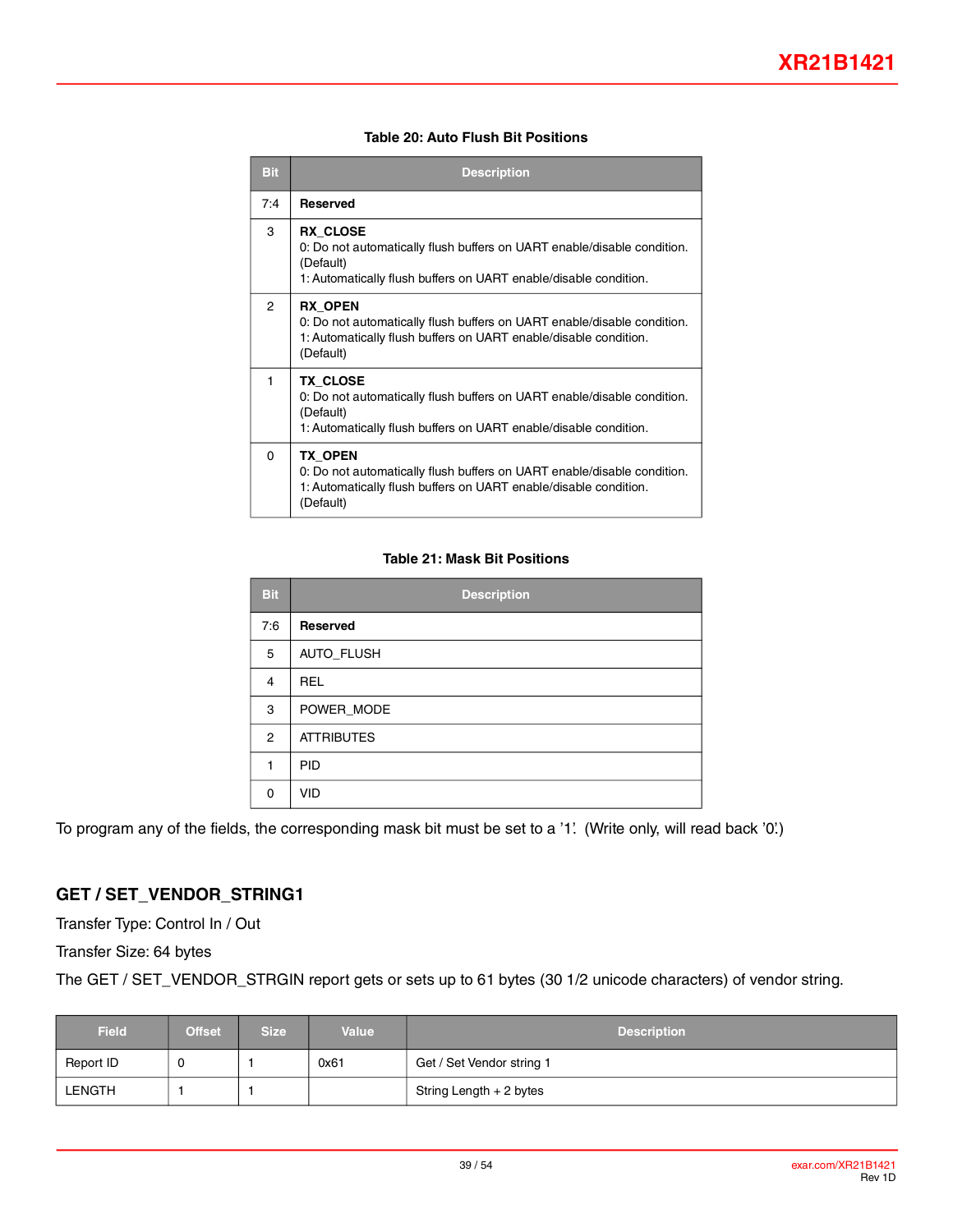## **XR21B1421**

| <b>Field</b>  | <b>Offset</b> | <b>Size</b> | <b>Value</b> | <b>Description</b>                   |
|---------------|---------------|-------------|--------------|--------------------------------------|
| DESC_TYPE     |               |             | 0x03         | Descriptor type                      |
| <b>STRING</b> | u             | 61          |              | 61 ASCII / 30 1/2 Unicode Characters |

### **GET / SET\_VENDOR\_STRING2**

Transfer Type: Control In / Out

Transfer Size: 64 bytes

The GET / SET\_VENDOR\_STRING report gets or sets up to 63 bytes (31 1/2 unicode characters) of vendor string.

| <b>Field</b>  | <b>Offset</b> | <b>Size</b><br><b>Value</b> |      | <b>Description</b>                   |  |
|---------------|---------------|-----------------------------|------|--------------------------------------|--|
| Report ID     | U             |                             | 0x62 | Get / Set Product string 2           |  |
| <b>STRING</b> |               | 63                          |      | 63 ASCII / 31 1/2 Unicode Characters |  |

Vendor string 1 and string 2 combined may set a maximum of 124 ASCII or 62 Unicode UTF-16 characters.

### **GET / SET\_PRODUCT\_STRING1**

Transfer Type: Control In / Out

Transfer Size: 4 - 64 bytes

The GET / SET\_PRODUCT\_STRING1 report gets or sets up to 61 bytes (30 1/2 unicode characters) of product string.

| <b>Field</b>  | <b>Offset</b> | <b>Size</b> | <b>Value</b> | <b>Description</b>                   |  |
|---------------|---------------|-------------|--------------|--------------------------------------|--|
| Report ID     | ັບ            |             | 0x63         | Get / Set Product string 1           |  |
| <b>LENGTH</b> |               |             |              | String Length + 2 bytes              |  |
| DESC_TYPE     | 2             |             | 0x03         | Descriptor type                      |  |
| <b>STRING</b> | 3             | 61          |              | 61 ASCII / 30 1/2 Unicode Characters |  |

#### **GET / SET\_PRODUCT\_STRING2**

Transfer Type: Control In / Out

Transfer Size: 2 - 64 bytes

The GET / SET\_PRODUCT\_STRING2 report gets or sets up to remaining 63 bytes (31 1/2 unicode characters) of product string.

| <b>Field</b>  | <b>Offset</b> | <b>Size</b><br><b>Value</b> |  | <b>Description</b>                   |
|---------------|---------------|-----------------------------|--|--------------------------------------|
| Report ID     | U             | 0x64                        |  | Get / Set Product string 2           |
| <b>STRING</b> |               | 63                          |  | 63 ASCII / 31 1/2 Unicode Characters |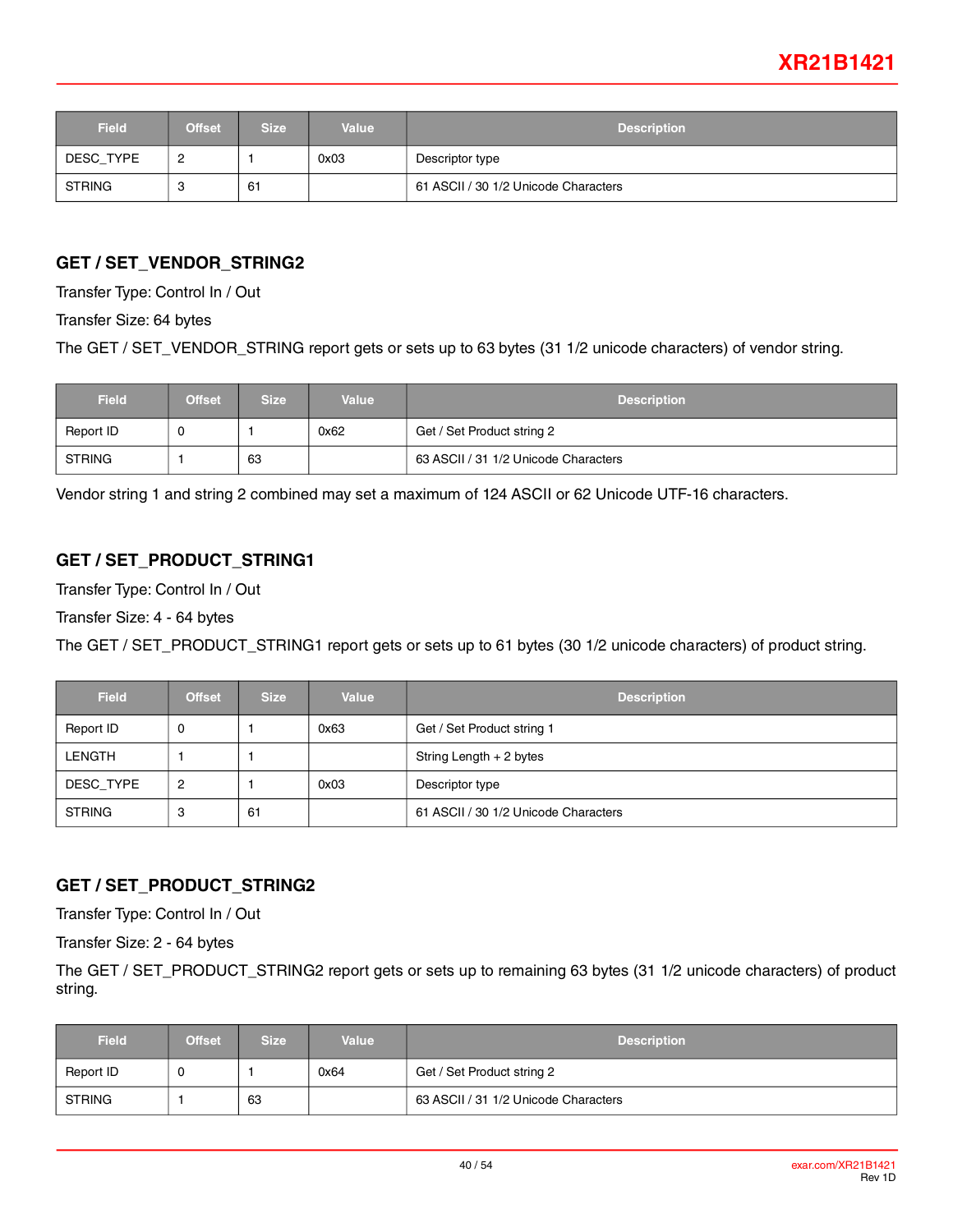Product string 1 and string 2 combined may set a maximum of 124 ASCII or 62 Unicode UTF=16 characters.

#### **GET / SET\_SERIAL\_STRING**

Transfer Type: Control In / Out

Transfer Size: 4 - 64 bytes

The GET / SET\_SERIAL\_STRING report gets or sets a up to 61 bytes (30 1/2 unicode characters) of product string.

| <b>Field</b>  | <b>Offset</b> | <b>Size</b> | <b>Value</b> | <b>Description</b>                   |  |
|---------------|---------------|-------------|--------------|--------------------------------------|--|
| Report ID     | U             |             | 0x65         | Get / Set Product string 1           |  |
| LENGTH        |               |             |              | String Length + 2 bytes              |  |
| DESC TYPE     | 2             |             | 0x03         | Descriptor type                      |  |
| <b>STRING</b> | 3             | 61          |              | 61 ASCII / 30 1/2 Unicode Characters |  |

#### <span id="page-40-0"></span>**GET / SET\_PIN\_CONFIG**

Transfer Type: Control In / Out

Transfer Size: 20 bytes

The GET / SET\_PIN\_CONFIG report gets or sets Pin configurations, including selection of pin functionality, push-pull or open drain if pin is an output, pull-up and pull-down resistor controls, remote wakeup control, USB\_STAT functionality selection, suspend configurations, and clock output duty cycle and frequency. The SET\_PIN\_CONFIG report may only be used once. All further attempts to use this report will be ignored by the device.

| <b>Field</b> | <b>Offset</b>  | <b>Size</b> | Value        | <b>Description</b>           |
|--------------|----------------|-------------|--------------|------------------------------|
| Report ID    | 0              | 1           | 0x66         | Get / Set pin configurations |
| <b>CLK</b>   | 1              | 1           | See Table 22 | CLK pin configuration        |
| <b>RTS</b>   | $\overline{2}$ | 1           | See Table 23 | RTS pin configuration        |
| <b>CTS</b>   | 3              | 1           | See Table 22 | CTS pin configuration        |
| <b>RS485</b> | 4              | 1           |              | RS485 pin configuration      |
| <b>TXT</b>   | 5              | 1           |              | TXT pin configuration        |
| <b>RXT</b>   | 6              | 1           |              | RXT pin configuration        |
| CD           | $\overline{7}$ | 1           | See Table 24 | CD pin configuration         |
| RI           | 8              | 1           | See Table 25 | RI pin configuration         |
| <b>DTR</b>   | 9              | 1           | See Table 23 | DTR pin configuration        |
| <b>DSR</b>   | 10             | 1           | See Table 22 | DSR pin configuration        |
| UART_DATA    | 11             | 1           | See Table 26 | Rx / Tx pin configuration    |
| USB_STAT1    | 12             | 1           | See Table 27 | USB_STAT1 pin configuration  |
| USB_STAT2    | 13             | 1           |              | USB_STAT2 pin configuration  |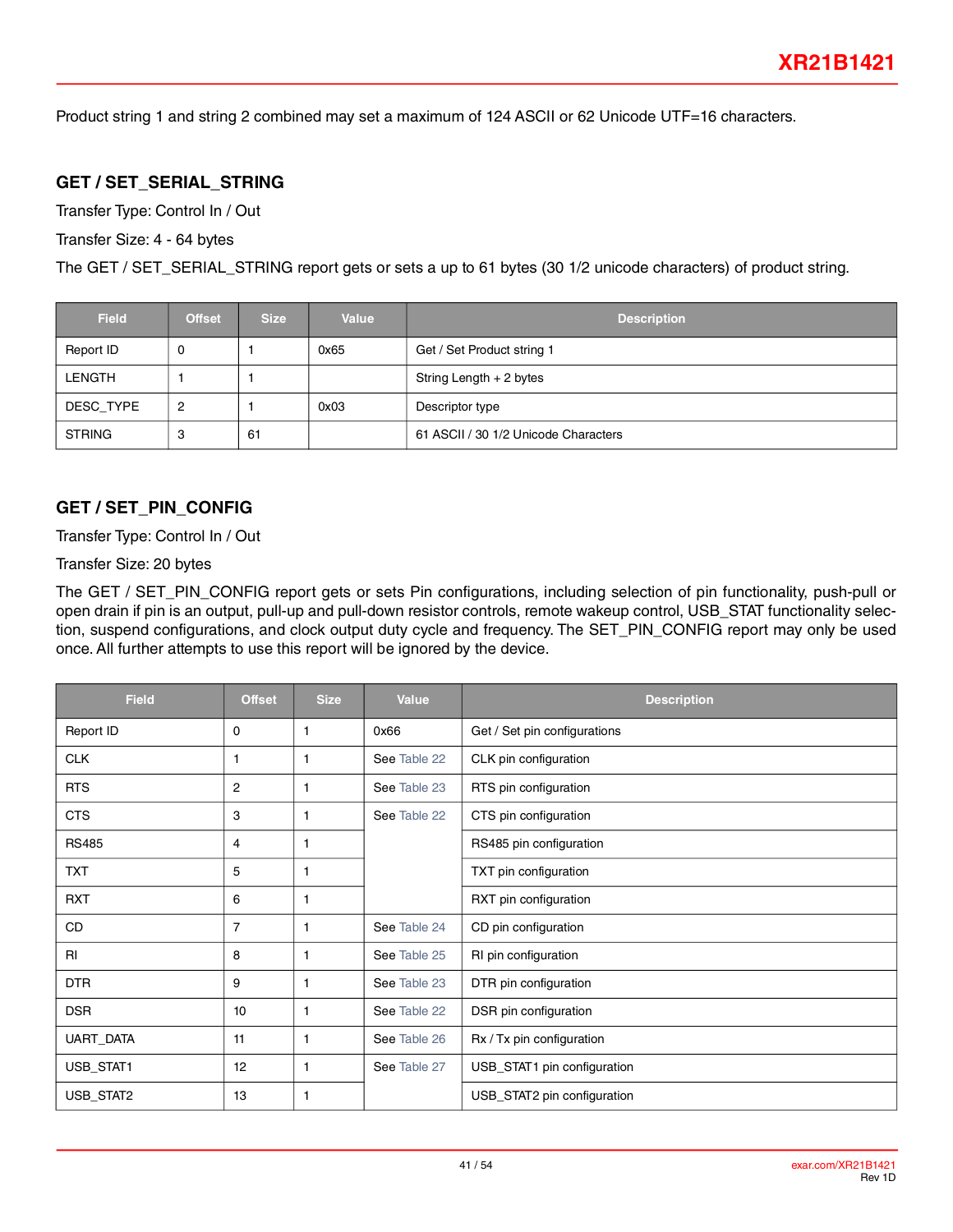| <b>Field</b>      | <b>Offset</b> | <b>Size</b> | <b>Value</b> | <b>Description</b>                                                                                                                                                            |
|-------------------|---------------|-------------|--------------|-------------------------------------------------------------------------------------------------------------------------------------------------------------------------------|
| SUSPEND_STATE_MSB | 14            |             | See Table 28 | <b>GPIO State During Suspend</b>                                                                                                                                              |
| SUSPEND_STATE_LSB | 15            |             |              | (when USE SUSPEND is set)<br>0: All GPIO pins asserted low in USB Suspend state<br>1: All GPIO pins asserted high in USB Suspend state                                        |
| SUSPEND_MODE_MSB  | 16            |             | See Table 29 | <b>GPIO Mode During Suspend</b>                                                                                                                                               |
| SUSPEND MODE LSB  | 17            |             |              | (when USE SUSPEND is set)<br>0: GPIO pin is Open Drain when is USB Suspend state<br>1: GPIO pin is Push-pull when is USB Suspend state                                        |
| RS485 POL         | 18            |             |              | Auto RS-485 half-duplex polarity<br><b>Bit [0]</b><br>0: auto RS-485 half-duplex enable active low<br>1: auto RS-485 half-duplex enable active high<br>Bits [7:1]<br>Reserved |
| CLKOUT DIV        | 19            |             |              | Output clock frequency<br>8-bit value sets output clock frequency divider. Freq out = 24 MHz / 2 x CLK-<br>OUT DIV. A value of 0 is undefined and not allowed.                |

<span id="page-41-0"></span>Default configuration for each pin is shown in [Table](#page-46-0) 30.

#### **Table 22: CLK, CTS, RS485, TXT, RXT, DSR Pin Bit Positions**

| <b>Bit</b>     | <b>Description</b>                                                                                                                                                                                                                                                                                                                                             |
|----------------|----------------------------------------------------------------------------------------------------------------------------------------------------------------------------------------------------------------------------------------------------------------------------------------------------------------------------------------------------------------|
| $\overline{7}$ | PULL_U<br>0: disable pull-up resistor<br>1: enable pull-up resistor                                                                                                                                                                                                                                                                                            |
| 6              | PULL D<br>0: disable pull-down resistor<br>1: enable pull-down resistor if pull-up is not enabled as well                                                                                                                                                                                                                                                      |
| 5:2            | <b>Reserved</b>                                                                                                                                                                                                                                                                                                                                                |
| 1:0            | <b>CONFIG</b><br>00: GPIO Input<br>01: GPIO Open drain output<br>10: GPIO Push-pull output<br>11: CLK, RS485, TXT, RXT functionality outputs, CTS, DSR functionality<br>inputs<br>If CTS or DSR functions are selected, RTS and DTR functions (respectively)<br>must also be selected and DTR and RTS functions (respectively) must be<br>configured as GPIOs. |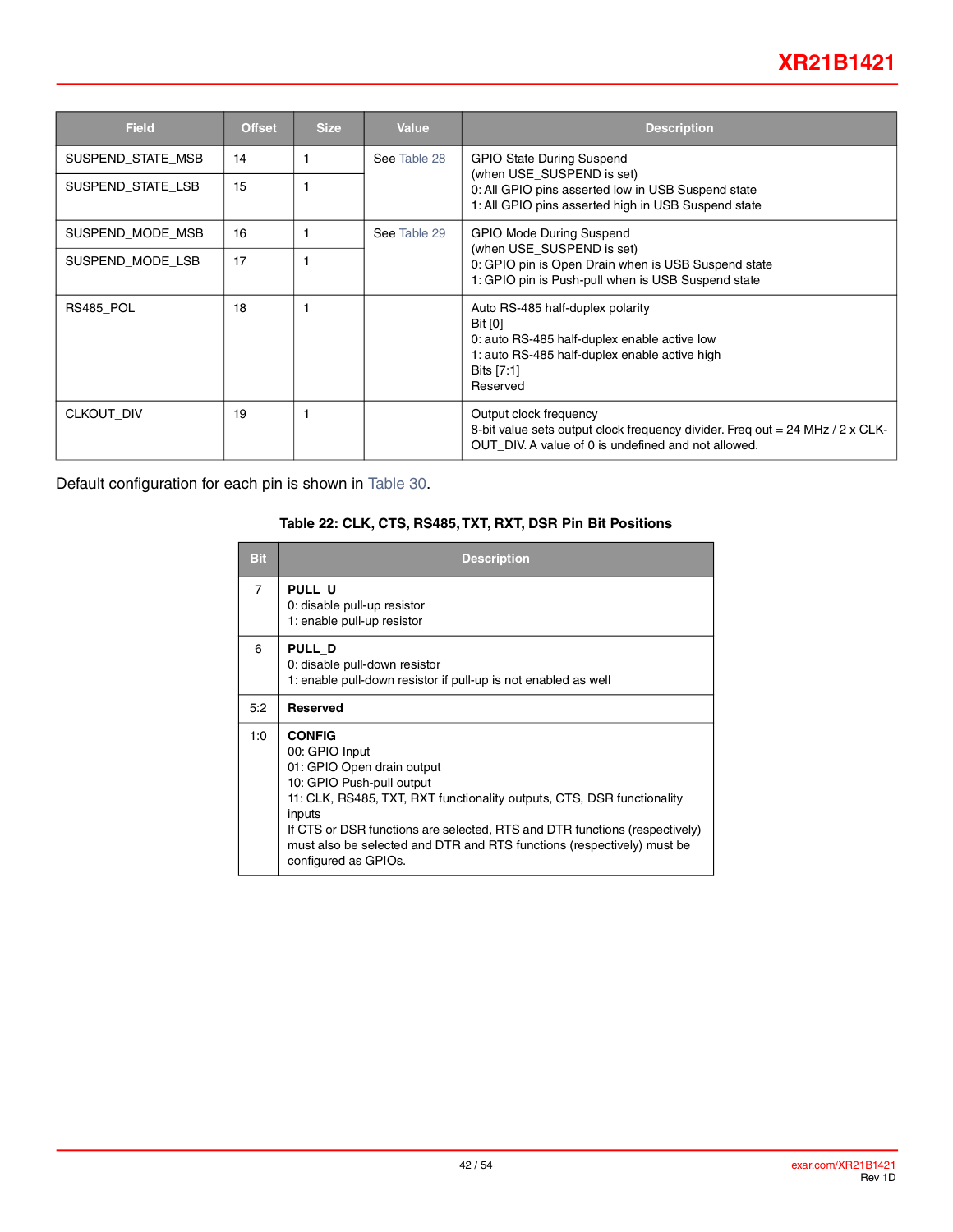#### **Table 23: RTS, DTR Pin Bit Positions**

<span id="page-42-0"></span>

| <b>Bit</b> | <b>Description</b>                                                                                                                                                                                                                                                                                                                                                             |
|------------|--------------------------------------------------------------------------------------------------------------------------------------------------------------------------------------------------------------------------------------------------------------------------------------------------------------------------------------------------------------------------------|
| 7          | PULL U<br>0: disable pull-up resistor<br>1: enable pull-up resistor                                                                                                                                                                                                                                                                                                            |
| 6          | PULL D<br>0: disable pull-down resistor<br>1: enable pull-down resistor if pull-up is not enabled as well                                                                                                                                                                                                                                                                      |
| 5:3        | <b>Reserved</b>                                                                                                                                                                                                                                                                                                                                                                |
| 2:0        | <b>CONFIG</b><br>000: GPIO Input<br>001: GPIO Open drain output<br>010: GPIO Push-pull output<br>011: RTS, DTR Open drain output (default)<br>100: RTS, DTR Push-pull output<br>101 to 111: Reserved<br>If RTS or DTR function is selected, CTS or DSR function (respectively)<br>must also be selected and DSR and CTS function (respecively) must be<br>configured as GPIOs. |

#### **Table 24: CD Pin Bit Positions**

<span id="page-42-1"></span>

| <b>Bit</b> | <b>Description</b>                                                                                         |
|------------|------------------------------------------------------------------------------------------------------------|
| 7          | PULL U<br>0: disable pull-up resistor<br>1: enable pull-up resistor                                        |
| 6          | PULL D<br>0: disable pull-down resistor<br>1: enable pull-down resistor if pull-up is not enabled as well  |
| 5:2        | <b>Reserved</b>                                                                                            |
| 1:0        | <b>CONFIG</b><br>00: GPIO Input<br>01: GPIO Open drain output<br>10: GPIO Push-pull output<br>11: Reserved |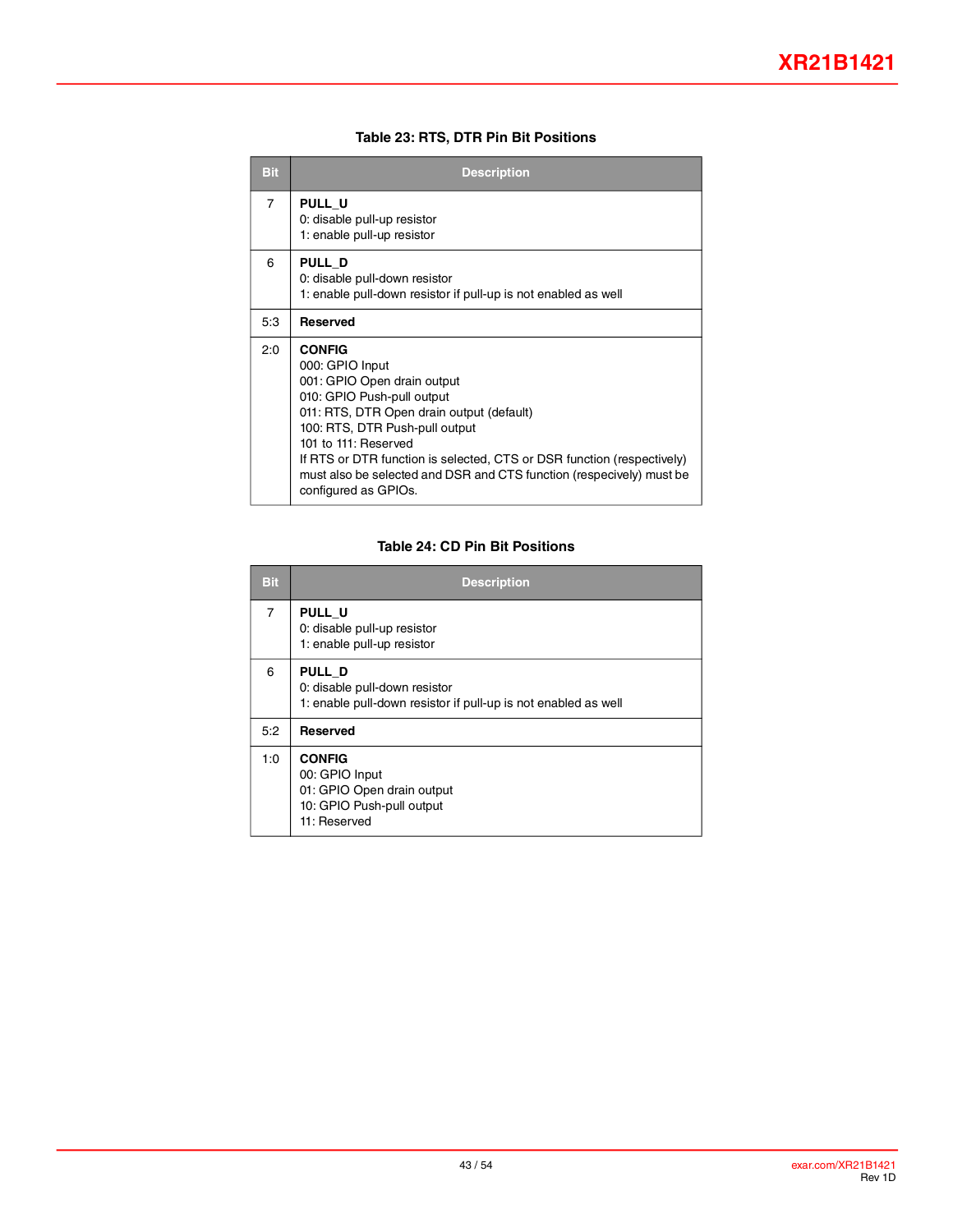#### **Table 25: RI Pin Bit Positions**

<span id="page-43-0"></span>

| <b>Bit</b>     | <b>Description</b>                                                                                                                                                                              |
|----------------|-------------------------------------------------------------------------------------------------------------------------------------------------------------------------------------------------|
| $\overline{7}$ | <b>PULL U</b><br>0: disable pull-up resistor<br>1: enable pull-up resistor                                                                                                                      |
| 6              | <b>PULL D</b><br>0: disable pull-down resistor<br>1: enable pull-down resistor if pull-up is not enabled as well                                                                                |
| 5              | <b>RMTWK</b><br>0: disable remote wakeup capability for RI pin<br>1: enable remote wakeup capability for RI pin. (Remote wakeup must be<br>enabled in SET USB CONFIG [Attributes] report 0x60.) |
| 4:2            | <b>Reserved</b>                                                                                                                                                                                 |
| 1:0            | <b>CONFIG</b><br>00: GPIO Input (default)<br>01: GPIO Open drain output<br>10: GPIO Push-pull output<br>11: RI input                                                                            |

#### **Table 26: UART\_DATA Pin Bit Positions**

<span id="page-43-1"></span>

| <b>Bit</b>     | <b>Description</b>                                                                                                                                                                              |
|----------------|-------------------------------------------------------------------------------------------------------------------------------------------------------------------------------------------------|
| $\overline{7}$ | PULL U<br>0: disable Rx pull-up resistor<br>1: enable pull-up resistor                                                                                                                          |
| 6              | PULL D<br>0: disable Rx pull-down resistor<br>1: enable pull-down resistor if pull-up is not enabled as well                                                                                    |
| 5              | <b>RMTWK</b><br>0: disable remote wakeup capability for RX pin<br>1: enable remote wakeup capability for RX pin. (Remote wakeup must<br>be enabled in SET_USB_CONFIG [Attributes] report 0x60.) |
| 4:2            | <b>Reserved</b>                                                                                                                                                                                 |
| 1:0            | <b>CONFIG</b><br>00: Reserved<br>01: TX Open drain output<br>10: TX Push-pull output<br>11: Reserved                                                                                            |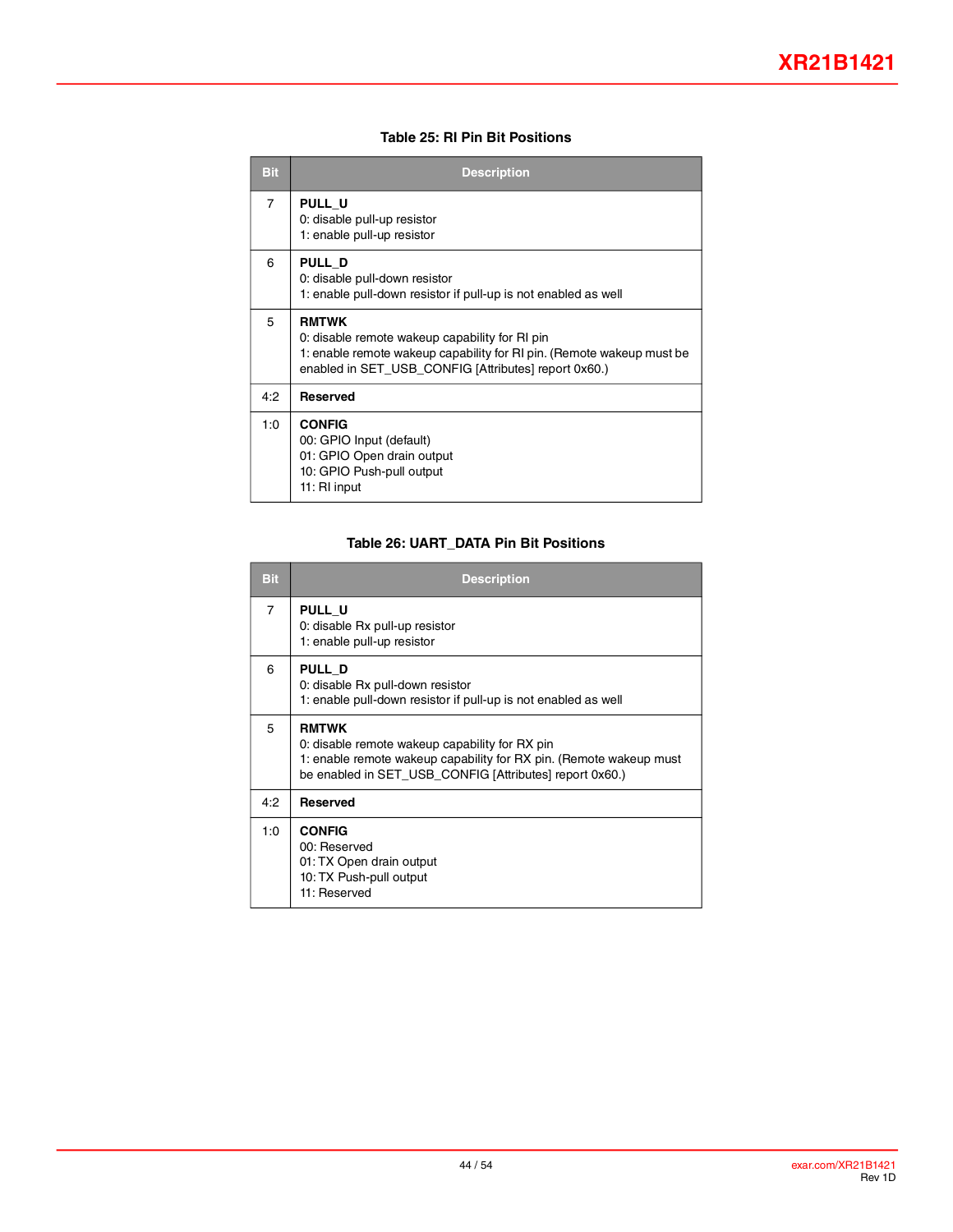<span id="page-44-0"></span>

| <b>Bit</b> | <b>Description</b>                                                                                                                                                                                                                                                                                                                                                                                                                                                                                                                                |
|------------|---------------------------------------------------------------------------------------------------------------------------------------------------------------------------------------------------------------------------------------------------------------------------------------------------------------------------------------------------------------------------------------------------------------------------------------------------------------------------------------------------------------------------------------------------|
| 7:5        | <b>Reserved</b>                                                                                                                                                                                                                                                                                                                                                                                                                                                                                                                                   |
| 4:2        | <b>FXN</b><br>000: USB_STAT1 asserted high, USB_STAT2 low during either suspend<br>state or USB reset<br>001: SUSPEND: Asserted high when in USB suspend state<br>010: LOW_POWER: Asserted high when in USB suspend state or not<br>vet configured<br>011: BUS_RST: Asserted high when USB bus reset is asserted<br>100: same as "000"<br>101: SUSPEND#: Asserted low when in USB suspend state<br>110: LOW POWER#: Asserted low when in USB suspend state or not<br>yet configured<br>111: BUS RST#: Asserted low when USB bus reset is asserted |
| 1:0        | <b>CONFIG</b><br>00: Reserved<br>01: USB_STAT1/2 Open drain output<br>10: USB_STAT1/2 Push-pull output<br>11: Reserved                                                                                                                                                                                                                                                                                                                                                                                                                            |

**Table 27: USB\_STAT1 / USB\_STAT2 Pin Configuration Bit Positions**

#### <span id="page-44-1"></span>**Table 28: SUSPEND\_STATE Bit Positions**

| <b>Bit</b>     | <b>GPIO/Pin</b> | <b>Pin Name</b> |
|----------------|-----------------|-----------------|
| 15:14          |                 | Reserved        |
| 13             | 9               | GPIO9/DSR#      |
| 12             | 8               | GPIO8/DTR#      |
| 11             | 7               | GPIO7/RI#       |
| 10             | 6               | GPIO6/CD#       |
| 9:8            |                 | Reserved        |
| $\overline{7}$ | 5               | GPIO5/RXT       |
| 6              | 4               | GPIO4/TXT       |
| 5:4            |                 | Reserved        |
| 3              | 3               | GPIO3/RS485     |
| 2              | 2               | GPIO2/CTS#      |
| 1              | 1               | GPIO1/RTS#      |
| 0              | 0               | GPIO0/CLK       |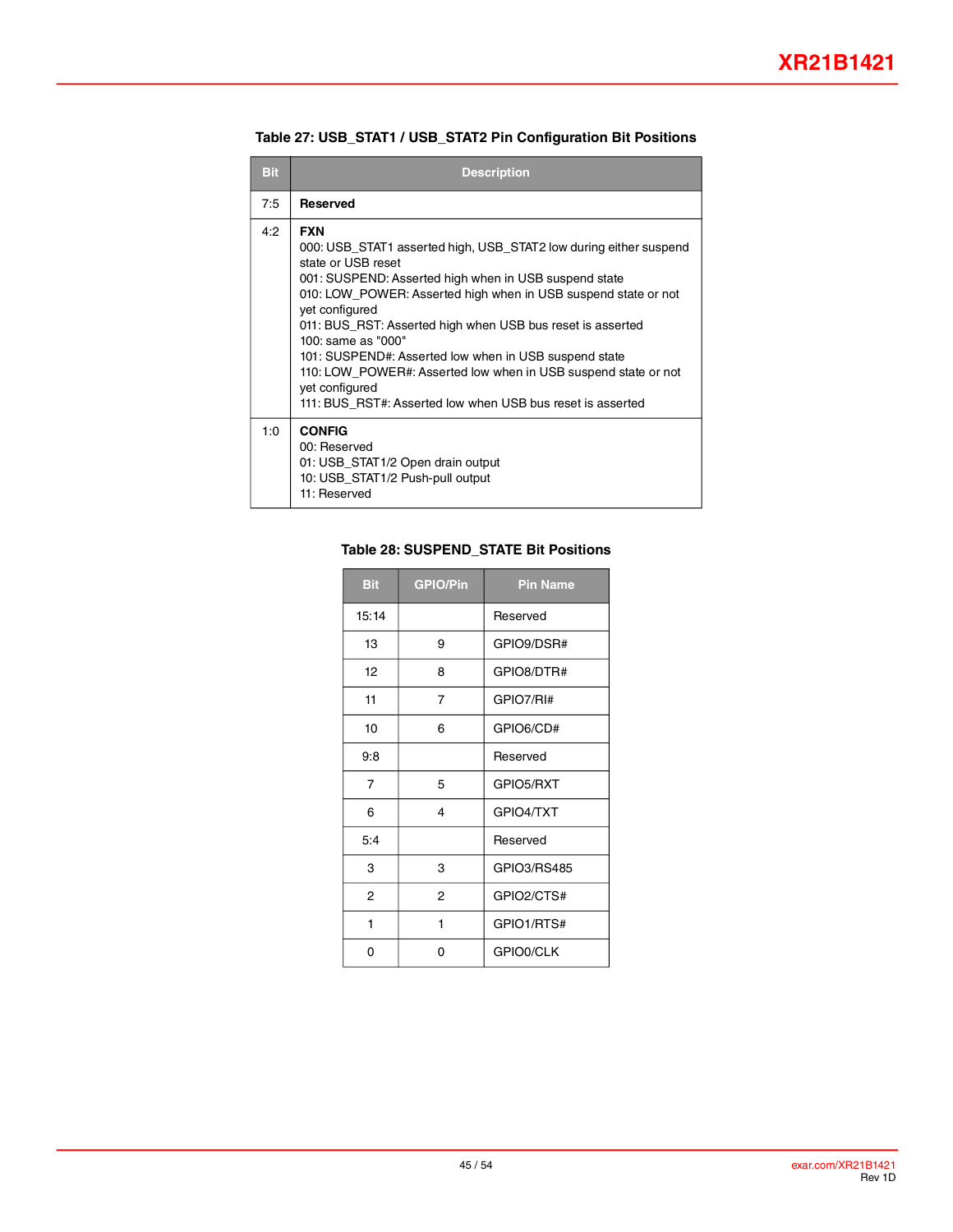| <b>Bit</b> | <b>GPIO/Pin</b> | <b>Pin Name</b> |
|------------|-----------------|-----------------|
| 15         |                 | USE_SUSPEND*    |
| 14         |                 | Reserved        |
| 13         | 9               | GPIO9/DSR#      |
| 12         | 8               | GPIO8/DTR#      |
| 11         | 7               | GPIO7/RI#       |
| 10         | 6               | GPIO6/CD#       |
| 9.8        |                 | Reserved        |
| 7          | 5               | GPIO5/RXT       |
| 6          | 4               | GPIO4/TXT       |
| 5:4        |                 | Reserved        |
| 3          | 3               | GPIO3/RS485     |
| 2          | 2               | GPIO2/CTS#      |
| 1          | 1               | GPIO1/RTS#      |
| 0          | 0               | GPIO0/CLK       |

#### <span id="page-45-0"></span>**Table 29: SUSPEND\_MODE Bit Positions**

\* USE\_SUSPEND is a control signal that controls the GPIO pins listed in [Table](#page-44-1) 28 and [Table](#page-45-0) 29 when the XR21B1421 device is suspended by the USB host. If USE\_SUSPEND is cleared to '0', GPIO pins retain the same output states when the device is suspended as they had prior to suspend. When USE\_SUSPEND is set to '1', GPIO pins are assigned behavior defined by the SUSPEND\_STATE and SUSPEND\_MODE fields of SET\_PIN\_CONFIG report, with the following exceptions: GPIO0/CLK when configured as an output clock will always be driven low, i.e the clock output will stop, and GPIO1/RTS#/ RS485 or GPIO3/RS485 when configured as a auto RS-485 half-duplex enable will always be deasserted.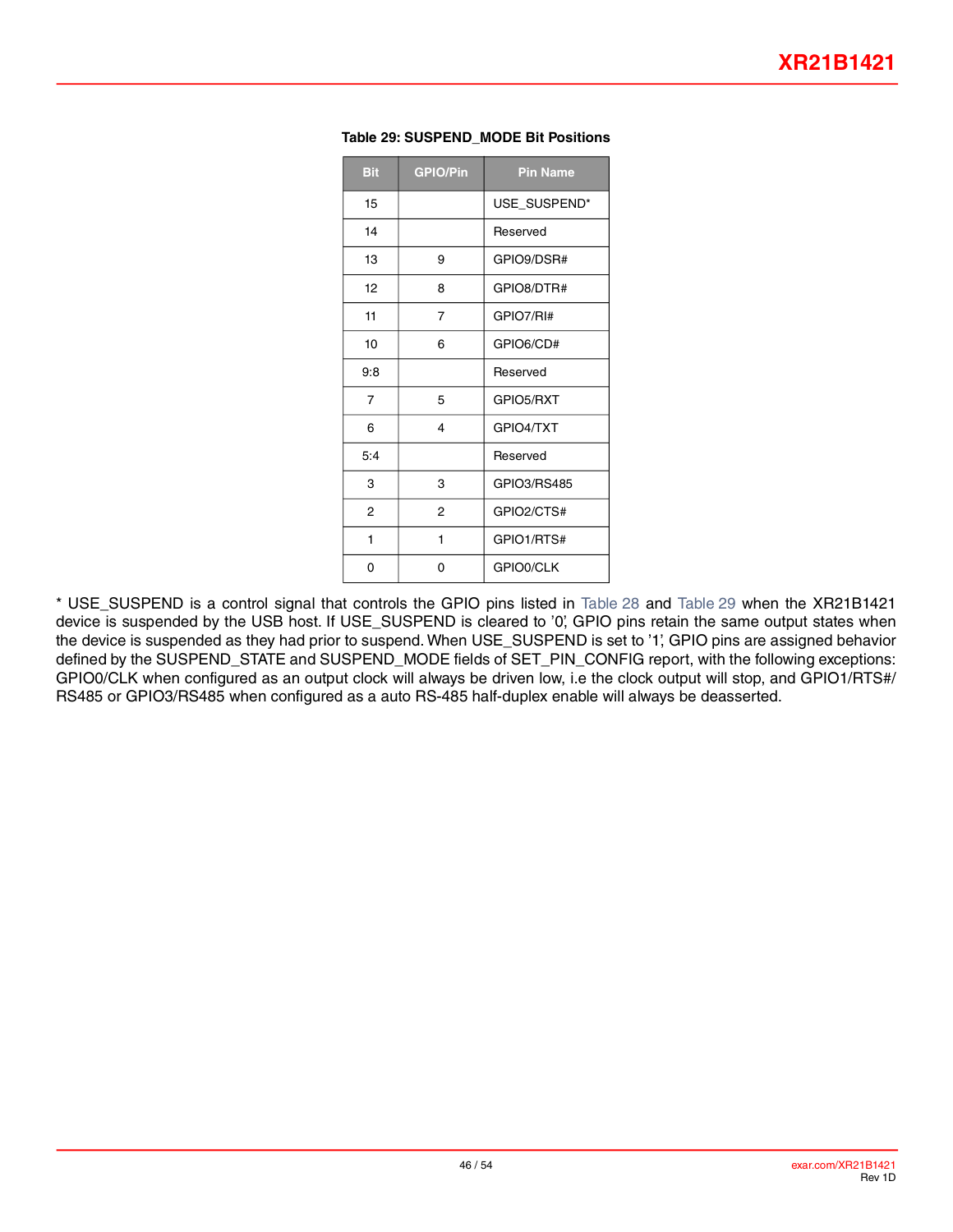<span id="page-46-0"></span>

| Pin              | <b>Default Value</b> | <b>Default Configuration</b>     |
|------------------|----------------------|----------------------------------|
| <b>RX</b>        |                      | Rx Data Input (not configurable) |
| ТX               | 0x02                 | Data P-P Output                  |
| GPIO0/CLK        | 0x00                 | <b>GPIO</b> Input                |
| GPIO1/RTS#/RS485 | 0x03                 | RTS OD Output*                   |
| GPIO2/CTS#       | 0x03                 | CTS Input*                       |
| GPIO3/RS485      | 0x03                 | RS-485 half-duplex Ctrl PP       |
| GPIO4/TXT        | 0x03                 | TX Toggle PP Output              |
| GPIO5/RXT        | 0x03                 | RX Toggle PP Output              |
| GPIO6/CD#        | 0x00                 | <b>GPIO</b> Input                |
| GPIO7/RI#        | 0x00                 | <b>GPIO</b> Input                |
| GPIO8/DTR#       | 0x02                 | <b>GPIO PP Output</b>            |
| GPIO9/DSR#       | 0x02                 | <b>GPIO PP Output</b>            |
| USB_STAT1        | 0xA                  | SUSPEND PP Output                |
| <b>USB STAT2</b> | 0x1A                 | SUSPEND# PP Output               |

#### **Table 30: Default Pin Configuration**

\* Although GPOI1/RTS#/RS485 and GPIO2/CTS# have RTS# and CTS# functionality by default, H/W RTS/CTS flow control must be enabled before using this function.

### **GET / SET\_LANGID**

Transfer Type: Control In / Out

Transfer Size: 3 bytes

The GET / SET\_LANGID report gets or sets unicode UTF-16 Language ID. Default Language ID code is 0x0409

| <b>Field</b> | <b>Offset</b> | <b>Size</b> | Value | <b>Description</b>               |
|--------------|---------------|-------------|-------|----------------------------------|
| Report ID    | v             |             | 0x67  | Get / Set Unicode Language ID    |
| LANGID LSB   |               |             | 0x09  | LSB of UTF-16LE Language ID code |
| LANGID MSB   | 2             |             | 0x04  | MSB of UTF-16LE Language ID code |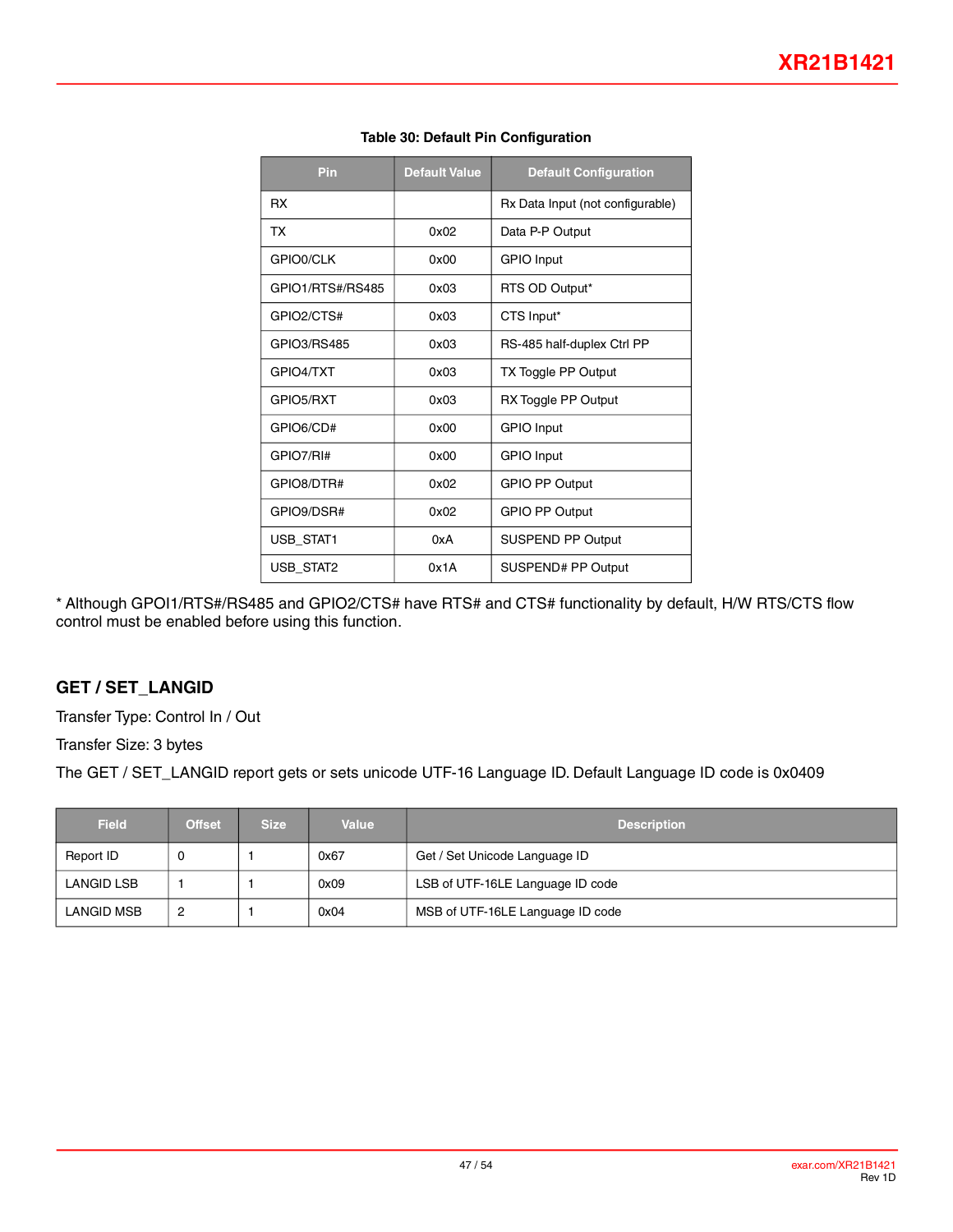## **GET / SET\_GLOBAL\_LOCK**

Transfer Type: Control In / Out

Transfer Size: 2 bytes

The GET / SET\_GLOBAL\_LOCK report gets or sets unicode UTF-16 Language ID. Device must have either hardware or power on reset before the global lock takes effect.

| <b>Field</b> | <b>Offset</b> | Size | <b>Value</b> | <b>Description</b>                    |
|--------------|---------------|------|--------------|---------------------------------------|
| Report ID    |               |      | 0x68         | Get / Set Unicode Language ID         |
| Global Lock  |               |      | 0x00         | Set bit 0 to a '1' to set Global Lock |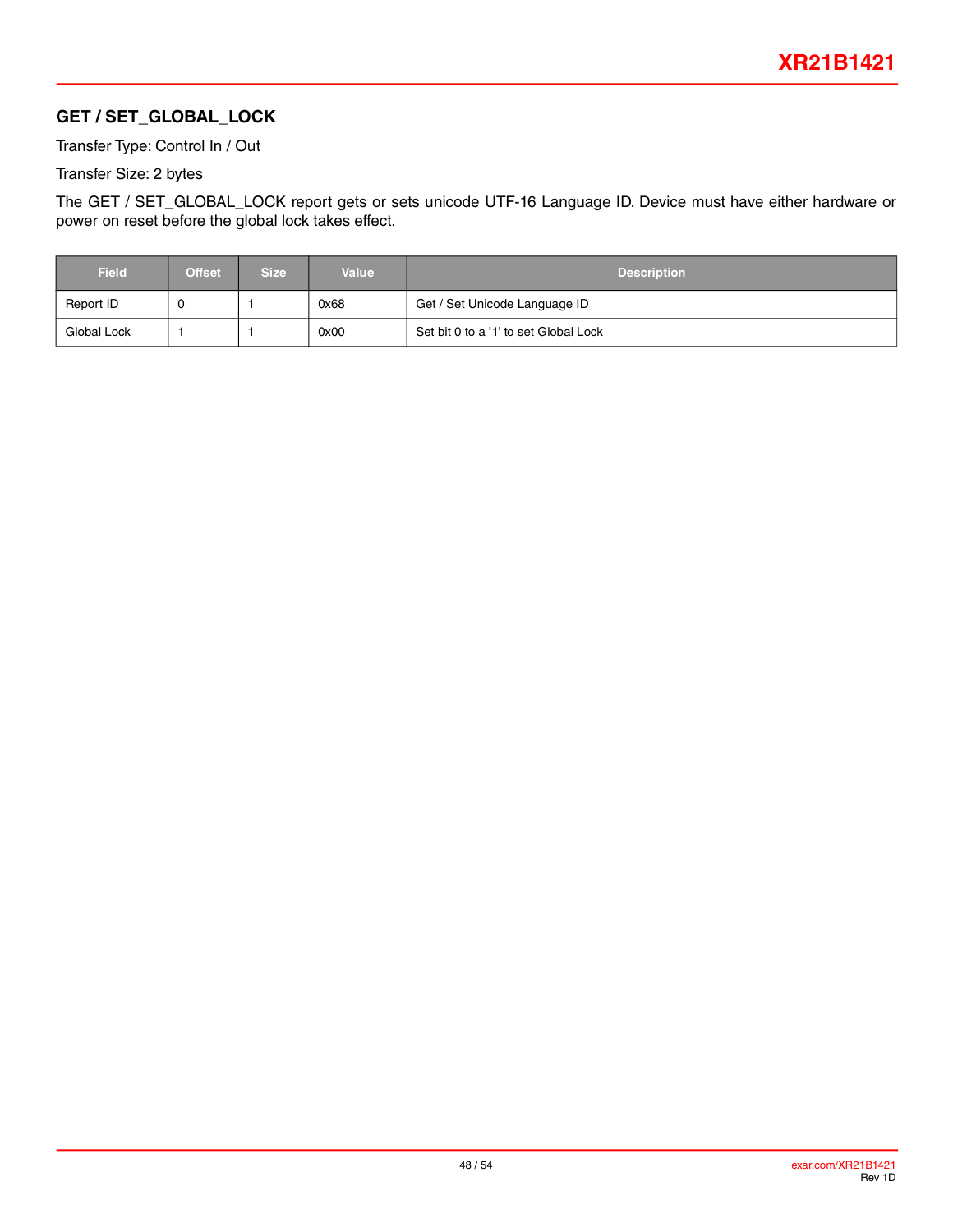## **Application Circuits**

The GPIO inputs are 5V tolerant. However, when GPIO input voltage levels exceed VIO, an external clamp circuit is required to prevent VIO from increasing. Two examples of different application circuits are shown in [Figure](#page-48-0) 7.

### **VIO Clamp Circuits**

<span id="page-48-0"></span>

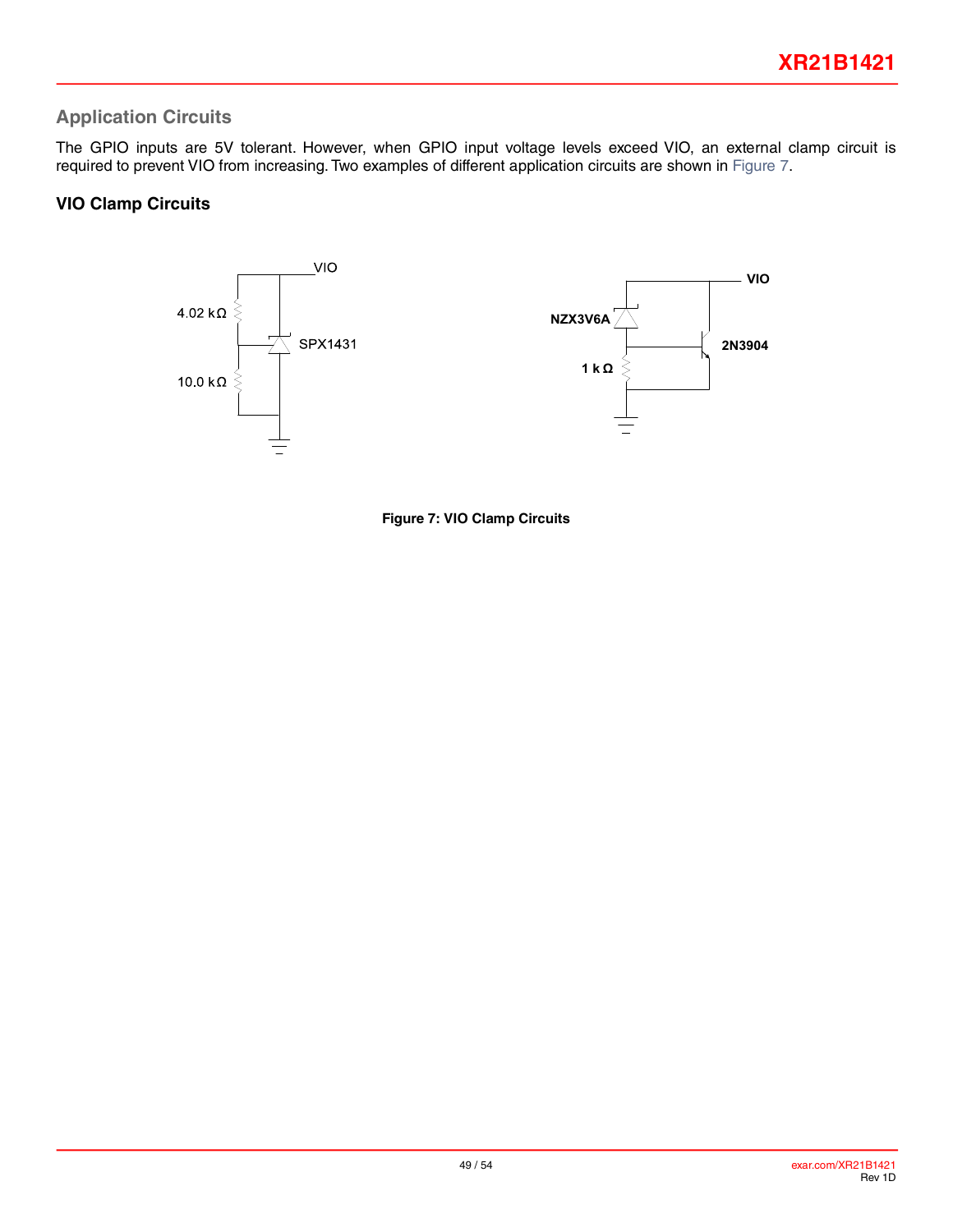## **Mechanical Dimensions**

### 24-Pin QFN (Option 1)



- ALL DIMENSIONS ARE IN MILLIMETERS, ANGLES ARE IN DEGREES.
- DIMENSIONS AND TOLERANCE PER JEDEC MO-220.

Revision: A.1 Drawing No.: POD-00000130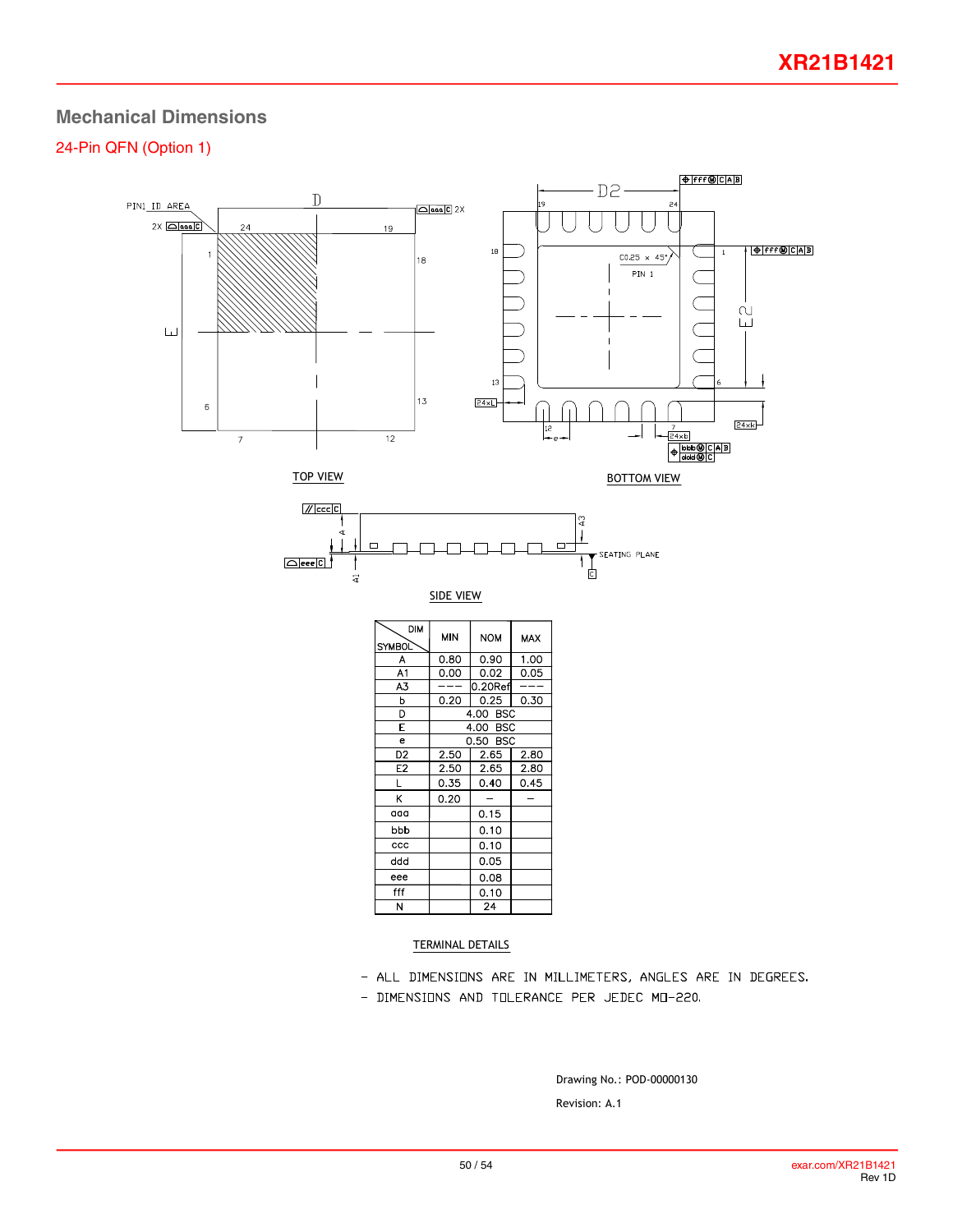## **Recommended Land Pattern and Stencil Design**

24-Pin QFN (Option 1)



Revision: A.1 Drawing No.: POD-00000130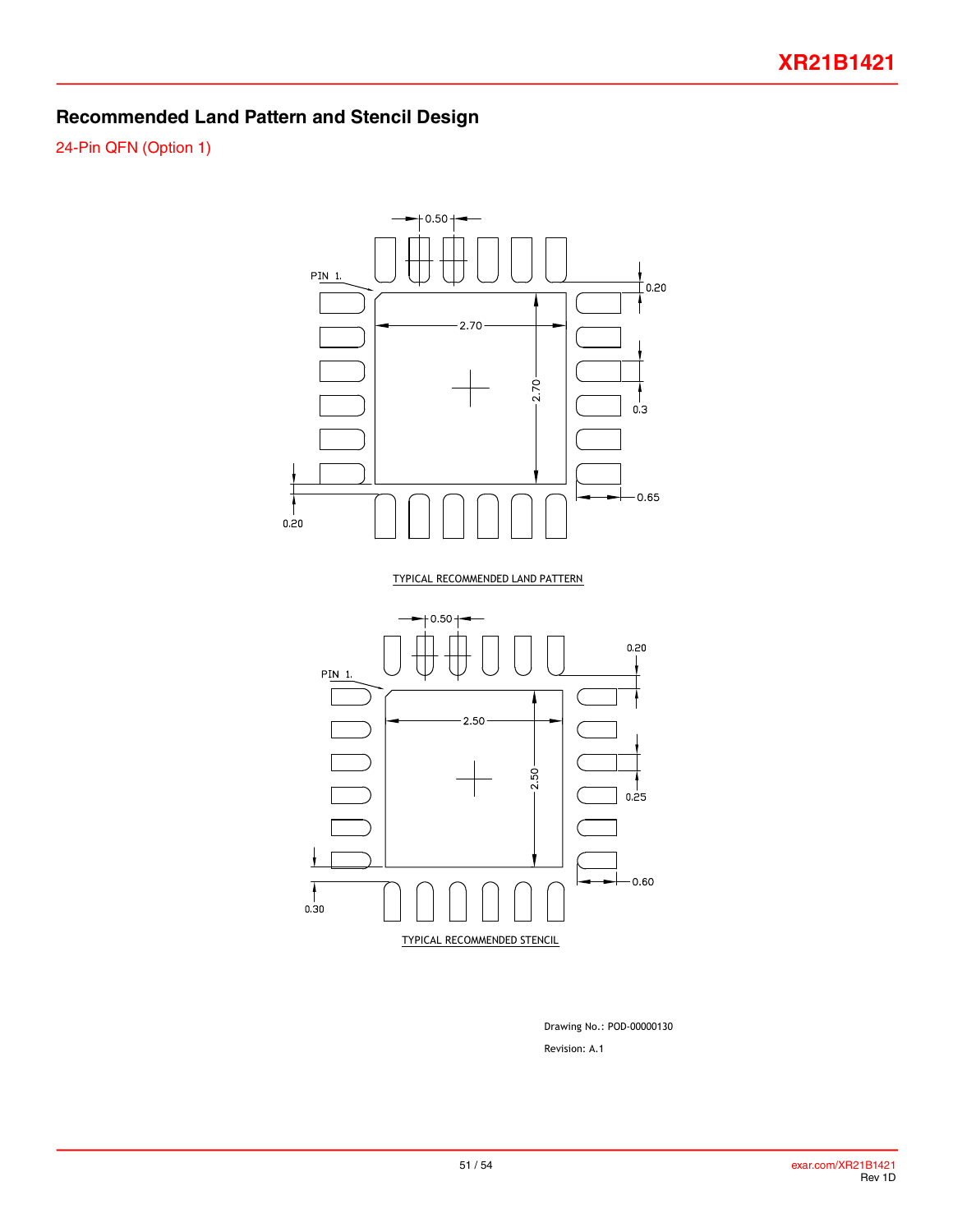## **Mechanical Dimensions**

28-Pin QFN



TERMINAL DETAIL

- ALL DIMENSIONS ARE IN MILLIMETERS, ANGLES ARE IN DEGREES. - DIMENSIONS AND TOLERANCE PER JEDEC MO-220.

Drawing No.: POD-00000107

Revision: C.1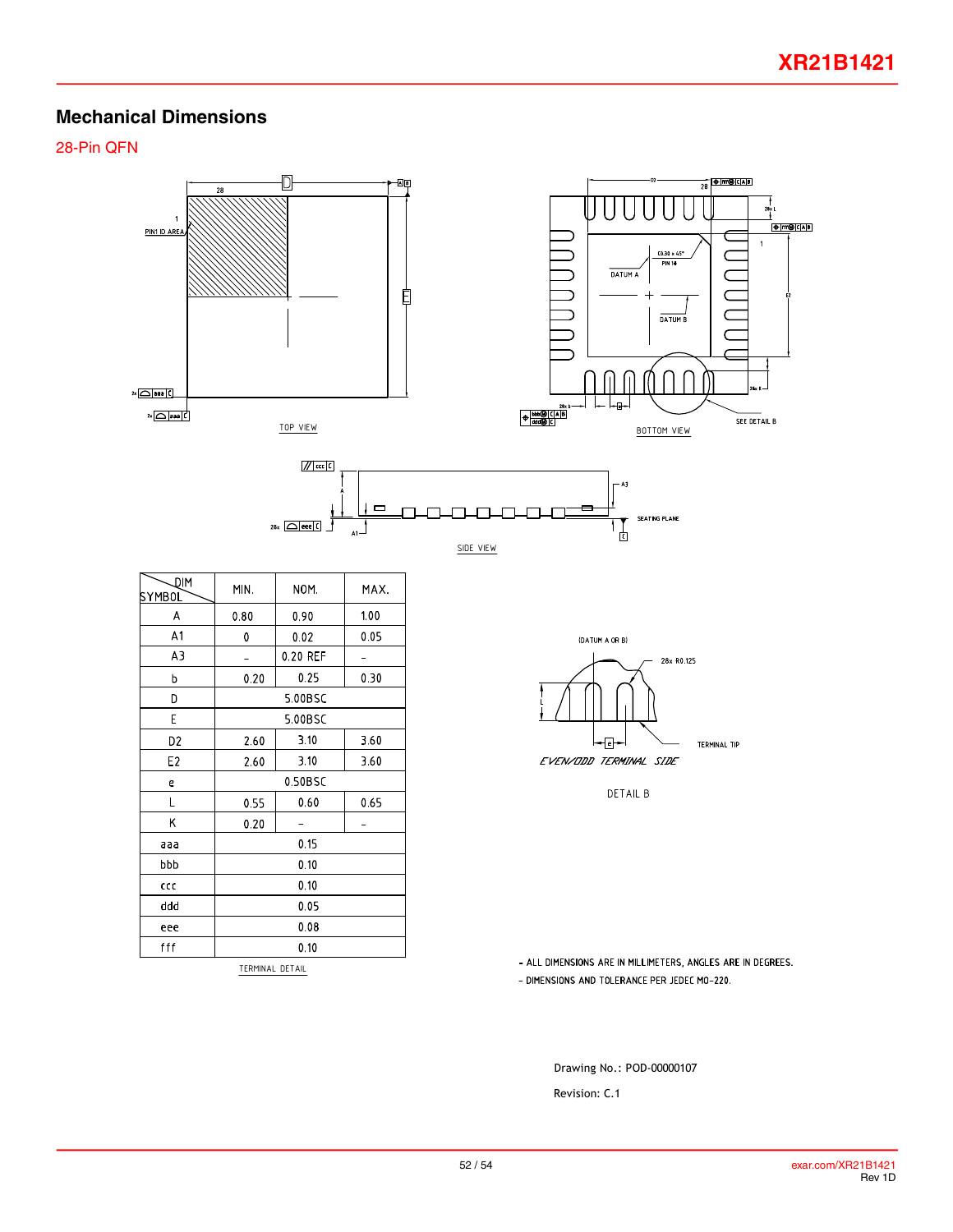## <span id="page-52-0"></span>**Recommended Land Pattern and Stencil** 28-pin QFN



Revision: C.1 Drawing No.: POD-00000107